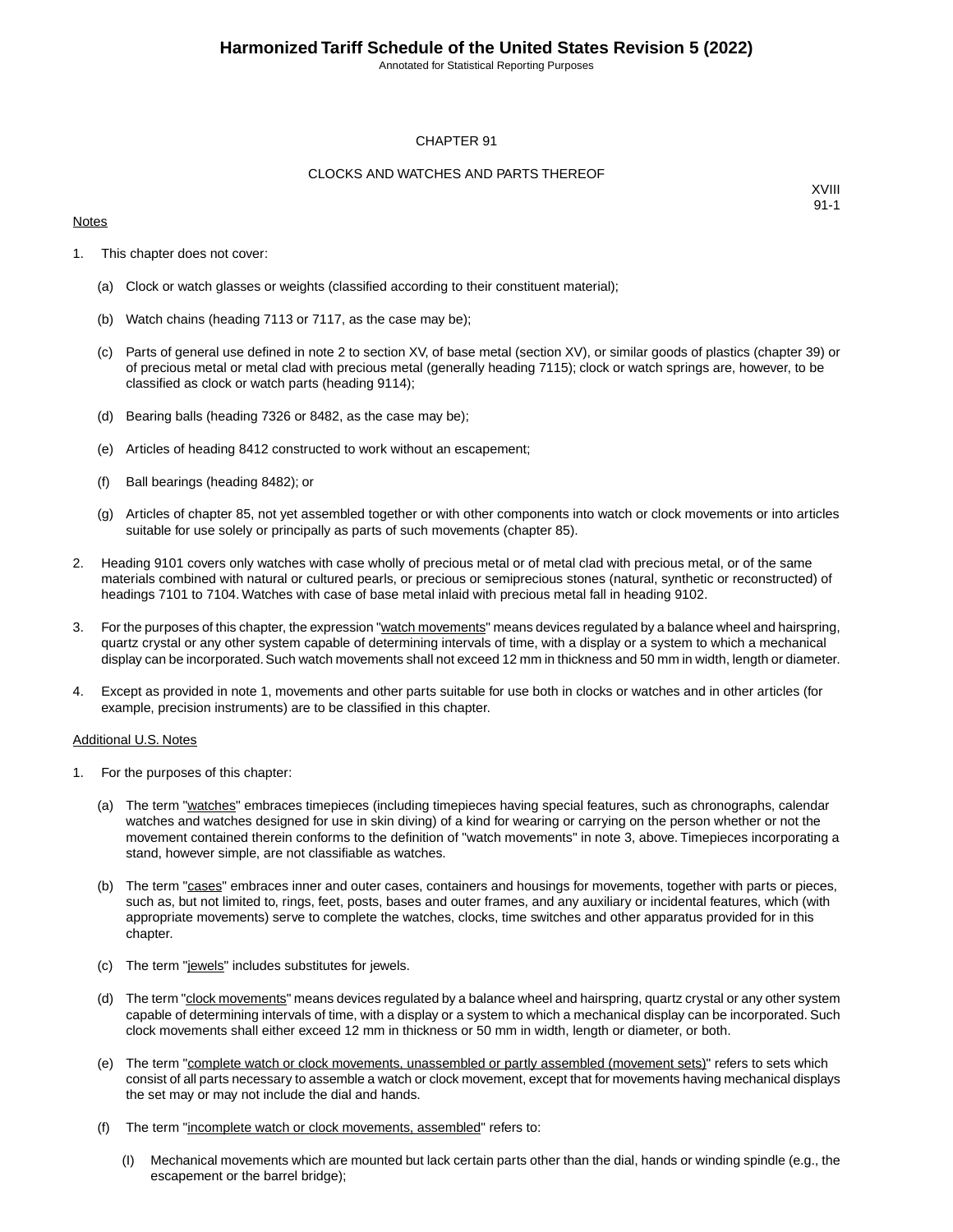Annotated for Statistical Reporting Purposes

Additional U.S. Notes (con.) XVIII 91-2

- (ii) Battery powered movements with mechanical displays which are mounted but lack certain parts other than the dial, hands, setting spindle or battery (e.g., the motor); or
- (iii) Other movements intended to operate with opto-electronic displays which are mounted but lack certain parts other than the battery (e.g., the display).
- (g) The term "rough watch or clock movements" refers to sets of unassembled parts for the assembly of watch or clock movements of a kind constructed to work with an escapement. These sets do not include escapement, balance wheel and hairspring or other regulating device, mainspring, dial or hands; they therefore consist mainly of the base plate (and any additional plates), bridges, train, motion work, winding and setting mechanism and any additional mechanisms such as automatic winding device, calendar mechanisms, chronograph, alarm, etc. These sets may be entered with or without a barrel. Each element, intended for use as it is, may itself consist of one simple piece or of several parts fitted inseparably together, but such elements may not themselves be assembled to each other.
- 2. Watch straps, watch bands and watch bracelets entered with wrist watches and of a kind normally sold therewith, whether or not attached, are classified with the watch in heading 9101 or 9102. Otherwise, watch straps, watch bands and watch bracelets shall be classified in heading 9113.
- 3. Batteries entered with battery powered watches or clocks, or with the complete, assembled movements thereof, and intended for usetherewith, are classifiable under the provision for the watch, clock or movement. Similarly, batteries entered with a complete watch or clock movement, unassembled or partly assembled (movement set) or with an incomplete watch or clock movement, assembled, and intended for use therewith, are classifiable under the provision for such movement. Batteries are otherwise classifiable in heading 8506 or 8507, whether or not suitable for use with watches or clocks.
- 4. Special Marking Requirements: With the following exceptions, any movement or case provided for in this chapter, whether imported separately or attached to an article provided for in this chapter, shall not be permitted to be entered unless conspicuously and indelibly marked by cutting, die-sinking, engraving, stamping (including by means of indelible ink), or mold-marking (either indented or raised), as specified below. Movements with opto-electronic display only and cases designed for use therewith, whether entered as separate articles or as components of assembled watches or clocks, are excepted from the marking requirements set forth in this note. The special marking requirements are as follows:
	- (a) Watch movements shall be marked on one or more of the bridges or top plates to show:
		- (i) the name of the country of manufacture;
		- (ii) the name of the manufacturer or purchaser; and
		- (iii) in words, the number of jewels, if any, serving a mechanical purpose as frictional bearings.
	- (b) Clock movements shall be marked on the most visible part of the front or back plate to show:
		- (i) the name of the country of manufacture;
		- (ii) the name of the manufacturer or purchaser; and
		- (iii) the number of jewels, if any.
	- (c) Watch cases shall be marked on the inside or outside of the back to show:
		- (i) the name of the country of manufacture; and
		- (ii) the name of the manufacturer or purchaser.
	- (d) Clock cases provided for in this chapter shall be marked on the most visible part of the outside of the back to show the name of the country of manufacture.
- 5. Products of Insular Possessions
	- (a) Except as provided in paragraphs (b) through (ij) of this note, any article provided for in this chapter which is the product of the Virgin Islands, Guam and American Samoa (hereinafter referred to as the "insular possessions") and which contains any foreign component shall be subject to duty:
		- (i) At the rates set forth in column 1, if the countries of origin of more than 50 percent in value of the foreign components are countries to products of which column 1 rates apply; and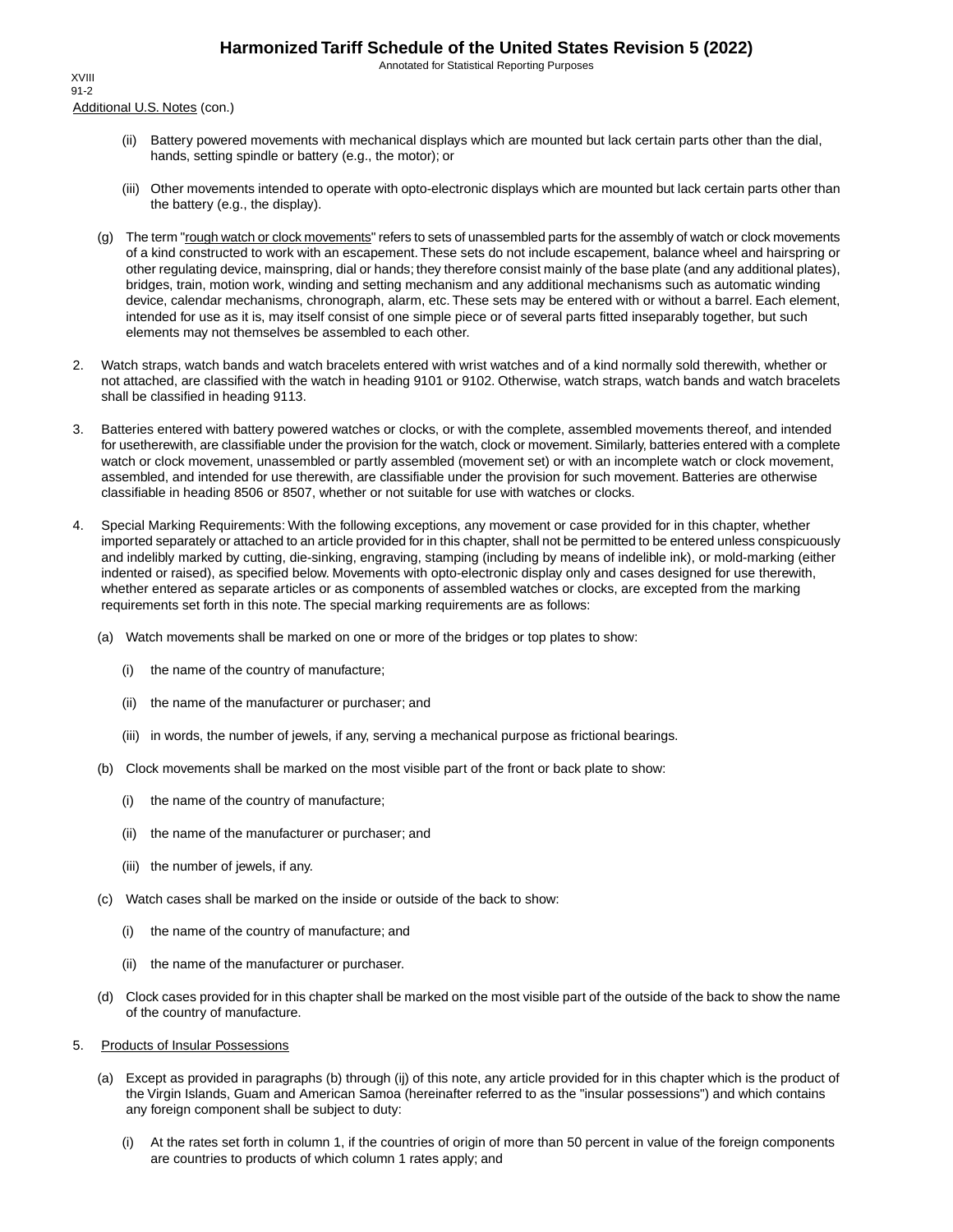Annotated for Statistical Reporting Purposes

Additional U.S. Notes (con.)

- (ii) At the rates set forth in column 2, if the countries of origin of 50 percent or more in value of the foreign components are countries to products of which column 2 rates apply.
- (b) Watch movements and watches (including watch straps, watch bands, and watch bracelets assembled onto watches) that are produced or manufactured in a United States insular possession which contain any foreign component may be admitted free of duty without regard to the value of the foreign materials such watches contain if they conform with the provisions of this note, but the total quantity of such articles entered free of duty shall not exceed the amounts established by or pursuant to paragraph (d) of this note.
- (c) Notwithstanding the provisions of paragraph (b) of this note, the provisions of this note and the benefits thereunder shall not apply to any article containing any material which is the product of any country with respect to which column 2 rates of duty apply.
- (d) (i) In calendar year 1983 the total quantity of such articles which may be entered free of duty shall not exceed 4,800,000 units.
	- (ii) In subsequent calendar years, the Secretary of Commerce and the Secretary of the Interior (hereinafter referred to as the "Secretaries"), acting jointly, shall establish a limit on the quantity which may be entered free of duty during the calendar year, and shall consider whether such limit is in the best interest of the insular possessions and not inconsistent with domestic or international trade policy considerations. The quantity the Secretaries establish in any calendar year under this paragraph shall not--
		- (A) exceed 10,000,000 units or one-ninth of apparent domestic consumption (as determined by the International Trade Commission pursuant to paragraph (e) of this note), whichever is greater;
		- (B) be decreased by more than 10 percent of the quantity established for the immediately preceding calendar year; and
		- (C) be increased to more than 7,000,000 units or by more than 20 percent of the quantity established for the immediately preceding calendar year, whichever is greater.
- (e) On or before April 1 of each calendar year (beginning with the first year in which watch imports from the United States insular possessions exceed 9,000,000 units), the International Trade Commission shall determine the apparent United States consumption of watches and watch movements during the preceding calendar year, shall report such determination to the Secretaries, and shall publish such determination in the Federal Register .
- (f) (i) In calendar year 1983, not more than 3,000,000 units of the total quantity of articles described in paragraph (d) which may be entered free of duty shall be the product of the Virgin Islands, not more than 1,200,000 units shall be the product of Guam, and not more than 600,000 units shall be the product of American Samoa.
	- (ii) For calendar year 1984 and thereafter, the Secretaries may establish new territorial shares of the total amount which may be entered free of duty, taking into account the capacity of each territory to produce and ship its assigned amounts. A territory's share in any year shall not be reduced:
		- (A) by more than 200,000 units in calendar year 1984 or 1985; and
		- (B) by more than 500,000 units in calendar year 1986 or thereafter, except that no territorial share shall be established at less than 500,000 units.
- (g) The Secretaries, acting jointly, shall allocate the calendar year duty exemptions provided by paragraphs (b), (d) and (f) of this note on a fair and equitable basis among producers located in the insular possessions, and shall issue appropriate licenses thereof. Allocations made by the Secretaries shall be final. In making the allocations, the Secretaries shall consider the potential impact of territorial production on domestic production of like articles and shall establish allocation criteria (including minimum assembly requirements) that will reasonably maximize the net amount of direct economic benefits to the insular possessions.
- (h) (i) In the case of each of calendar years 2003 through 2015, the Secretaries jointly, shall—
	- (A) verify—
		- (1) the wages paid by each producer to permanent residents of the insular possessions during the preceding calendar year (including the value of usual and customary health insurance, life insurance, and pension benefits); and
		- (2) the total quantity and value of watches and watch movements produced in the insular possessions by that producer and imported free of duty into the customs territory of the United States; and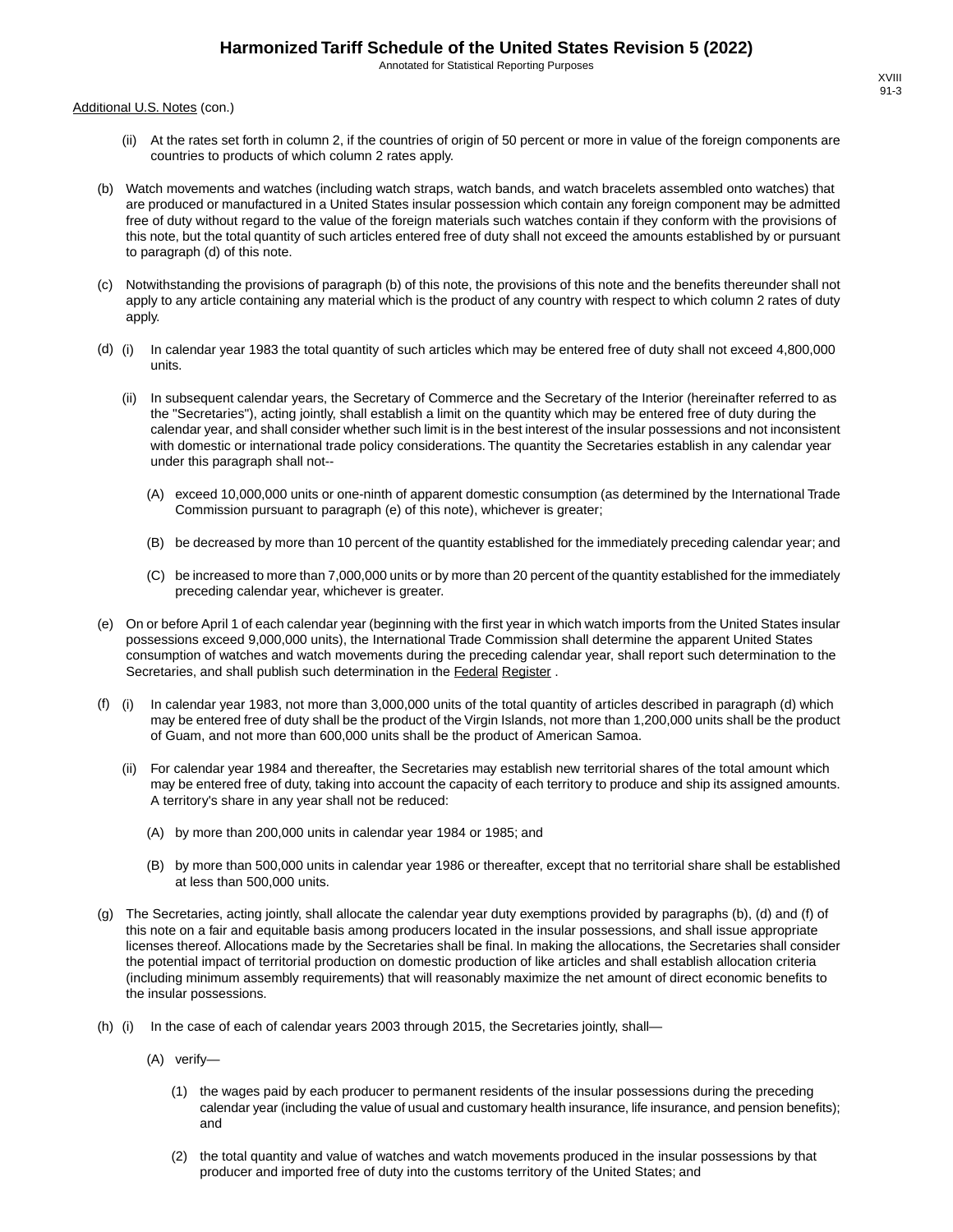Annotated for Statistical Reporting Purposes

Additional U.S. Notes (con.) XVIII 91-4

- (B) issue to each producer (not later than 60 days after the end of the preceding calendar year) a certificate for the applicable amount.
- (ii) For purposes of subparagraph (i), except as provided in subparagraphs (iii) and (iv), the term 'applicable amount' means an amount equal to the sum of—
	- (A) 90 percent of the producer's creditable wages (including the value of usual and customary health insurance, life insurance, and pension benefits) on the assembly during the preceding calendar year of the first 300,000 units; plus
	- (B) the applicable graduated declining percentage (determined each year by the Secretaries) of the producer's creditable wages (including the value of usual and customary health insurance, life insurance, and pension benefits) on the assembly during the preceding calendar year of units in excess of 300,000 but not in excess of 750,000; plus
	- (C) the difference between the duties that would have been due on each producer's watches and watch movements (excluding digital watches and excluding units in excess of the 750,000 limitation of this subparagraph) imported into the customs territory of the United States free of duty during the preceding calendar year if the watches and watch movements had been subject to duty at the rates set forth in column 1 under this chapter that were in effect on January 1, 2001, and the duties that would have been due on the watches and watch movements if the watches and watch movements had been subject to duty at the rates set forth in column 1 under this chapter that were in effect for such preceding calendar year.
- (iii) The aggregate amount of all certificates which are issued during any calendar year shall not exceed an amount which bears the same ratio to \$5,000,000 as:
	- (A) the gross national product of the United States (as determined by the Secretary of Commerce) for the preceding calendar year, bears to:
	- (B) the gross national product of the United States (as so determined) for 1982.
- (iv) (A) Subject to the provision of clause (B), if the amount of the certificates issued under subparagraph (I) would exceed the limit under subparagraph (iii), the applicable amount of each producer's certificate shall be reduced proportionately by the amount of such excess.
	- (B) The applicable amount of any producer's certificate shall not be reduced below the amount determined under subparagraph (ii)(A), except that if the application of this clause would result in the aggregate amount of the certificates exceeding the limit under subparagraph (iii), the applicable amount of each producer's certificate shall again be reduced proportionately by the amount of the excess determined after application of this clause.
- (v) Any certificate issued under subparagraph (i) shall entitle the certificate holder to secure a refund of duties equal to the face value of the certificate on any articles that are imported into the customs territory of the United States by the certificate holder. Such refunds shall be made under regulations issued by the Treasury Department. Not more than 5 percent of such refunds may be retained as a reimbursement to the Customs Service for the administrative costs of making the refunds.
- (vi) Any certificate issued under subparagraph (I), or any portion thereof, shall be negotiable.
- (vii) Any certificate issued under subparagraph (I) shall expire 1 year from the date of issuance and may be applied against duties on imports of watches and watch movements the entry of which were made within 2 years prior to the date of issuance of the certificate.
- (viii) For purposes of determining the applicable amount of any producer's certificate to be issued during calendar year 1983, the greater of:
	- (A) the producer's creditable wages for calendar year 1982; or
	- (B) 60 percent of the producer's creditable wages for calendar year 1981 shall be considered the creditable wages for calendar year 1982.
- (ij) The Secretaries are authorized to issue such regulations, not inconsistent with the provisions of this note, as they determine necessary to carry out their respective duties under this note. Such regulations shall include minimum assembly requirements. Any duty-free entry determined not to have been made in accordance with applicable regulations shall be subject to the applicable civil remedies and criminal sanctions, and, in addition, the Secretaries may cancel or restrict the license or certificate of any manufacturer found in willful violation of the regulations.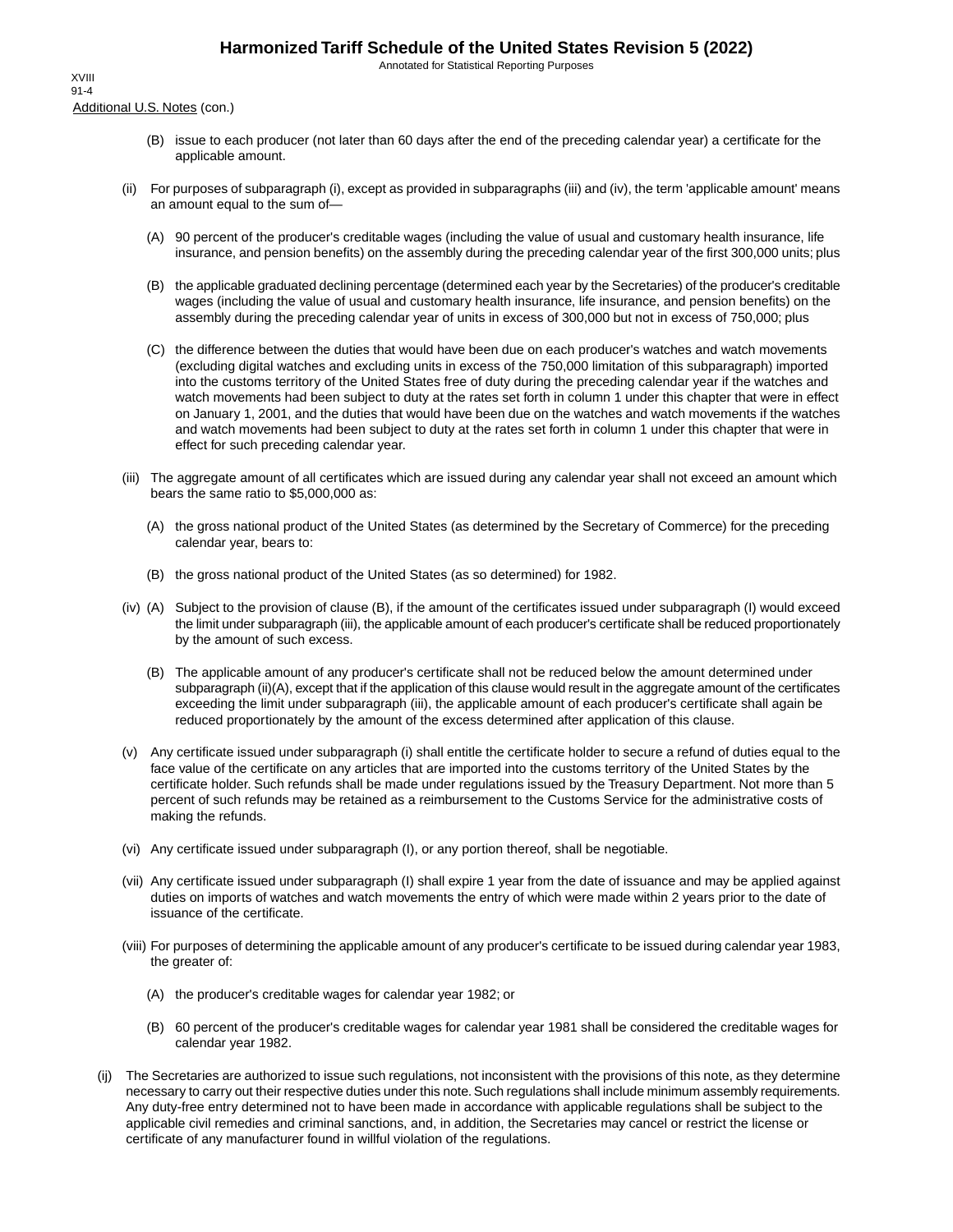Annotated for Statistical Reporting Purposes

#### **Statistical Notes**

- 1. The calculation of duties on various watches, clocks, watch movements and clock movements requires that these articles be constructively separated into their component parts and each component separately valued. The individual components shall be separately reported under the statistical suffixes show below. In each instance the sum of the values of the individual components shall be equal to the total value of the article. In those instances where the components of an article are to be separately reported under the following reporting scheme, the entry should include all the individually named components even if not included in the shipment. In such instance the entered quantity and value would be zero. For example, entry of a battery powered watch, imported without a battery, classifiable under subheading 9101.11.40 would include a line for the statistical reporting number for the battery (9101.11.4040) with the quantity and value shown as zero. To determine the proper statistical reporting number(s) for the subheadings enumerated below, the importer shall combine the applicable 8-digit subheading number with the applicable statistical suffix found below.
	- (a) The statistical suffixes for subheadings 9101.11.40, 9101.11.80, 9101.19.40, 9101.19.80, 9102.11.10, 9102.11.25, 9102.11.30, 9102.11.45, 9102.11.50, 9102.11.65, 9102.11.70, 9102.11.95, 9102.19.20, 9102.19.40, 9102.19.60 and 9102.19.80 shall be:

| Stat.  | <b>Article Description</b> | Unit of  |
|--------|----------------------------|----------|
| Suffix |                            | Quantity |
| 10     |                            | N٥.      |
| 20     |                            | No.      |
| 30     |                            | No.      |
| 40     | <b>Battery</b>             | No.      |

(b) The statistical suffixes for subheadings 9102.91.20, 9104.00.05, 9104.00.10, 9104.00.25, 9104.00.30 and 9104.00.45 shall be:

| Stat.  | <b>Article Description</b> | Unit of   |
|--------|----------------------------|-----------|
| Suffix |                            | Quantity  |
| 10     | Movement and case          | No. of    |
|        |                            | movements |
| 20     | <b>Battery</b>             | No.       |

(c) The statistical suffixes for subheadings 9101.21.50, 9101.29.90, 9101.99.20, 9101.99.40, 9101.99.60, 9101.99.80, 9102.29.04, 9102.99.20, 9102.99.40, 9102.99.60, 9102.99.80, 9104.00.60, 9105.29.10, 9105.29.20, 9105.99.20 and 9105.99.30 shall be:

| Stat.  | <b>Article Description</b> | Unit of  |
|--------|----------------------------|----------|
| Suffix |                            | Quantity |
| 10     |                            |          |
| 20     |                            |          |

(d) The statistical suffixes for subheadings 9101.21.80, 9101.29.10, 9101.29.20, 9101.29.30, 9101.29.40, 9101.29.50, 9102.21.10, 9102.21.25, 9102.21.30, 9102.21.50, 9102.21.70, 9102.21.90, 9102.29.10, 9102.29.15, 9102.29.20, 9102.29.25, 9102.29.30, 9102.29.35, 9102.29.40, 9102.29.45, 9102.29.50, 9102.29.55 and 9102.29.60 shall be:

| Stat.<br>Suffix | <b>Article Description</b> | Unit of  |
|-----------------|----------------------------|----------|
|                 |                            | Quantity |
| 10              |                            | No.      |
| 20              |                            | No.      |
| 30              | Strap, band or bracelet    | N٥       |

(e) The statistical suffixes for subheadings 9101.91.40, 9101.91.80, 9102.91.40, 9102.91.80 and 9104.00.50 shall be:

| Stat.  | <b>Article Description</b> | Unit of        |
|--------|----------------------------|----------------|
| Suffix |                            | Quantity       |
| 10     |                            | No.            |
| 20     |                            | N <sub>O</sub> |
| 30     |                            | N٥             |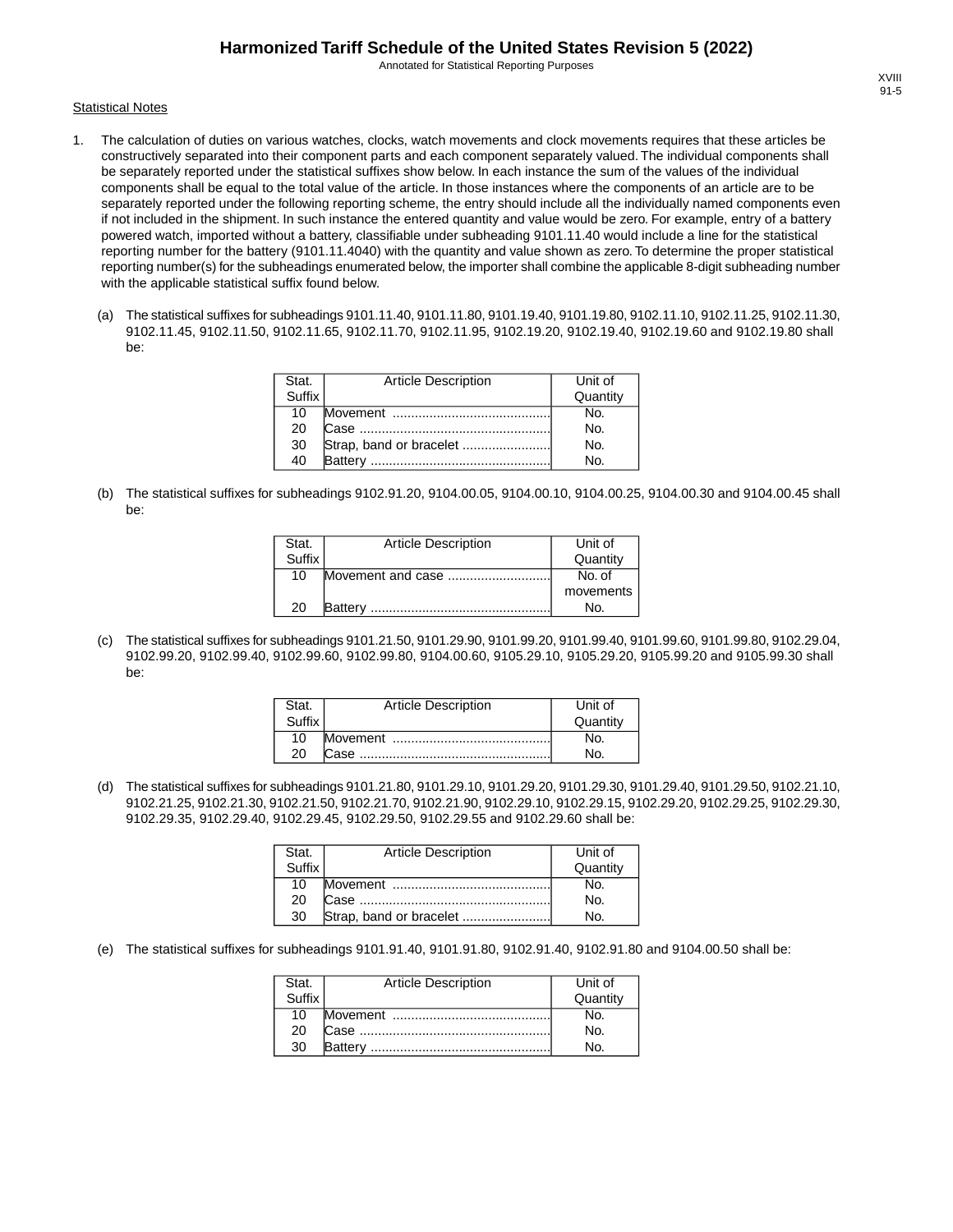Annotated for Statistical Reporting Purposes

Statistical Notes (con.) XVIII 91-6

(f) The statistical suffixes for subheading 9103.10.20 shall be:

| Stat.         | <b>Article Description</b> | Unit of   |
|---------------|----------------------------|-----------|
| <b>Suffix</b> |                            | Quantity  |
|               | Travel clocks:             |           |
| 10            | Movement and case.         | No. of    |
|               |                            | movements |
| 20            | Battery                    | No.       |
|               | Other clocks:              |           |
| 30            | Movement and case.         | No. of    |
|               |                            | movements |
|               | Batterv                    | Nο.       |

(g) The statistical suffixes for subheadings 9103.10.40 and 9103.10.80 shall be:

| Stat.  | <b>Article Description</b> | Unit of  |
|--------|----------------------------|----------|
| Suffix |                            | Quantity |
|        | Travel clocks:             |          |
| 10     | Movement                   | No.      |
| 20     |                            | No.      |
| 30     |                            | No.      |
|        | Other clocks:              |          |
| 40     | Movement                   | No.      |
| 50     |                            | No.      |
| 60     | Battery                    | No.      |

(h) The statistical suffixes for subheadings 9103.90.00, 9105.19.10 and 9105.19.20 shall be:

| Stat.<br>Suffix | <b>Article Description</b> | Unit of<br>Quantity |
|-----------------|----------------------------|---------------------|
|                 | Travel clocks:             |                     |
| 10              | Movement                   | No.                 |
| 20              |                            | No.                 |
|                 | Other clocks:              |                     |
| 30              | Movement                   | No.                 |
| 40              | Case                       | No.                 |

(ij) The statistical suffixes for subheading 9105.11.40 shall be:

| Stat.  | <b>Article Description</b>             | Unit of   |
|--------|----------------------------------------|-----------|
| Suffix |                                        | Quantity  |
| 10     | Clocks capable of operating only on AC |           |
|        | power                                  | No.       |
|        | Dther:                                 |           |
|        | Travel clocks:                         |           |
| 20     | Movement and case                      | No. of    |
|        |                                        | movements |
| 30     | Battery<br>                            | No.       |
|        | Other clocks:                          |           |
| 40     | Movement and case                      | No. of    |
|        |                                        | movements |
| 50     | Battery<br>                            | No.       |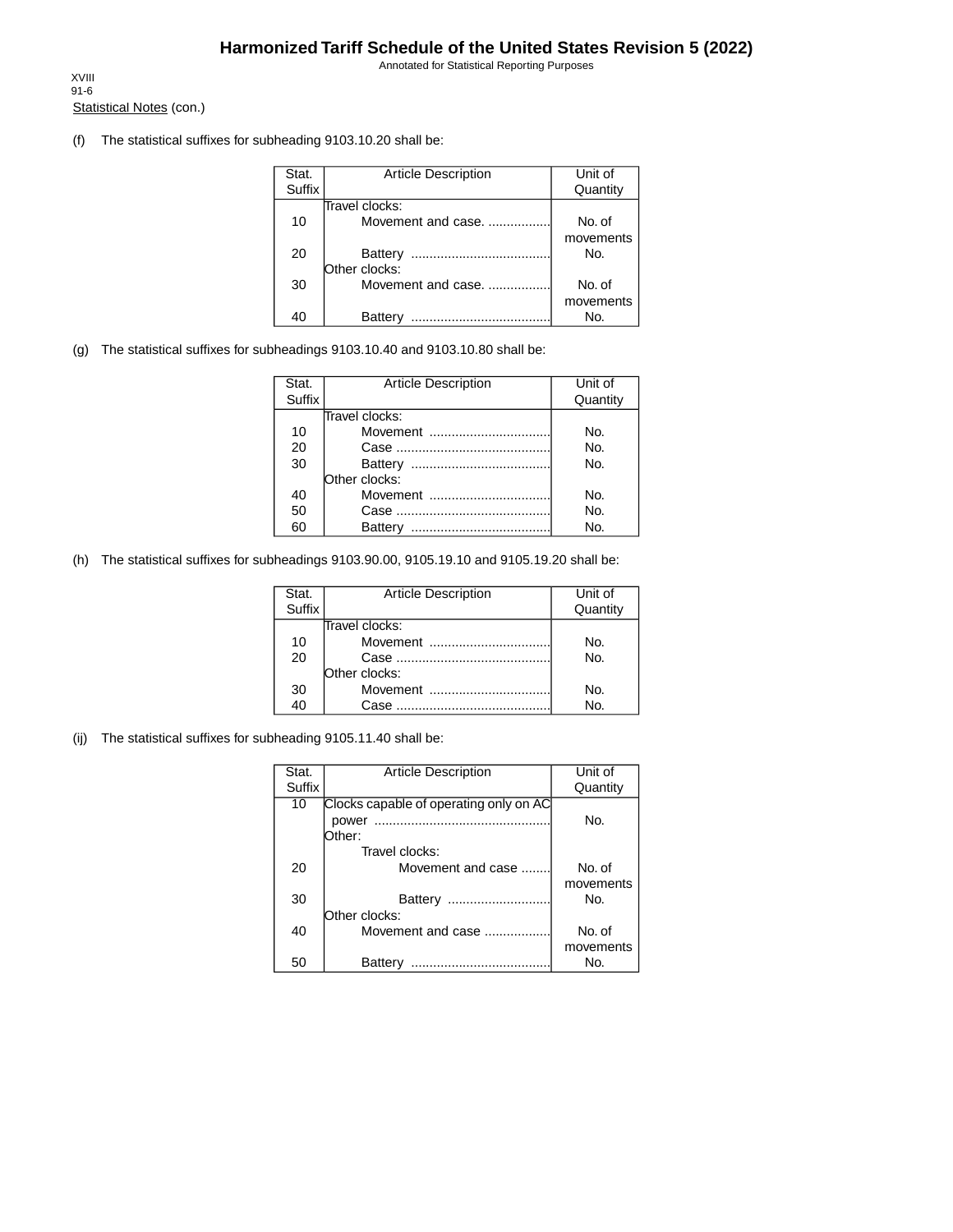Annotated for Statistical Reporting Purposes

#### Statistical Notes (con.)

(k) The statistical suffixes for subheading 9105.11.80 shall be:

| Stat.         | <b>Article Description</b>             | Unit of  |
|---------------|----------------------------------------|----------|
| <b>Suffix</b> |                                        | Quantity |
|               | Clocks capable of operating only on AC |          |
|               | power:                                 |          |
| 05            | Movement                               | No.      |
| 15            | Case                                   | No.      |
|               | Other:                                 |          |
|               | Travel clocks:                         |          |
| 20            | Movement                               | No.      |
| 30            | Case                                   | No.      |
| 40            | Battery                                | No.      |
|               | Other clocks:                          |          |
| 50            | Movement                               | No.      |
| 60            | Case                                   | No.      |
| 70            | Battery                                | No.      |

(l) The statistical suffixes for subheading 9105.19.30 shall be:

| Stat.  | <b>Article Description</b> | Unit of  |
|--------|----------------------------|----------|
| Suffix |                            | Quantity |
|        | Travel clocks:             |          |
| 10     | Movement                   | No.      |
|        | Dutiable                   | Jwls.    |
| 20     |                            | No.      |
|        | Other clocks:              |          |
| 30     | Movement                   | No.      |
|        | Dutiable                   | Jwls.    |
| 40     | Case                       | No.      |

(m) The statistical suffixes for subheadings 9105.21.40 and 9105.91.40 shall be:

| Stat.  | <b>Article Description</b>             | Unit of   |
|--------|----------------------------------------|-----------|
| Suffix |                                        | Quantity  |
| 10     | Clocks capable of operating only on AC |           |
|        | power                                  | No.       |
|        | Other clocks:                          |           |
| 20     | Movement and case                      | No. of    |
|        |                                        | movements |
| 30     | Battery                                | No.       |

#### (n) The statistical suffixes for subheadings 9105.21.80 and 9105.91.80 shall be:

| Stat.         | <b>Article Description</b>             | Unit of  |
|---------------|----------------------------------------|----------|
| <b>Suffix</b> |                                        | Quantity |
|               | Clocks capable of operating only on AC |          |
|               | power                                  |          |
| 10            | Movement                               | No.      |
| 20            |                                        | No.      |
|               | Other clocks:                          |          |
| 30            | Movement                               | No.      |
| 40            |                                        | No.      |
| 50            | Battery                                | Nο.      |

(o) The statistical suffixes for subheading 9106.90.55 shall be:

| Stat.  | <b>Article Description</b> | Unit of  |
|--------|----------------------------|----------|
| Suffix |                            | Quantity |
| 10     |                            |          |
| 20     |                            |          |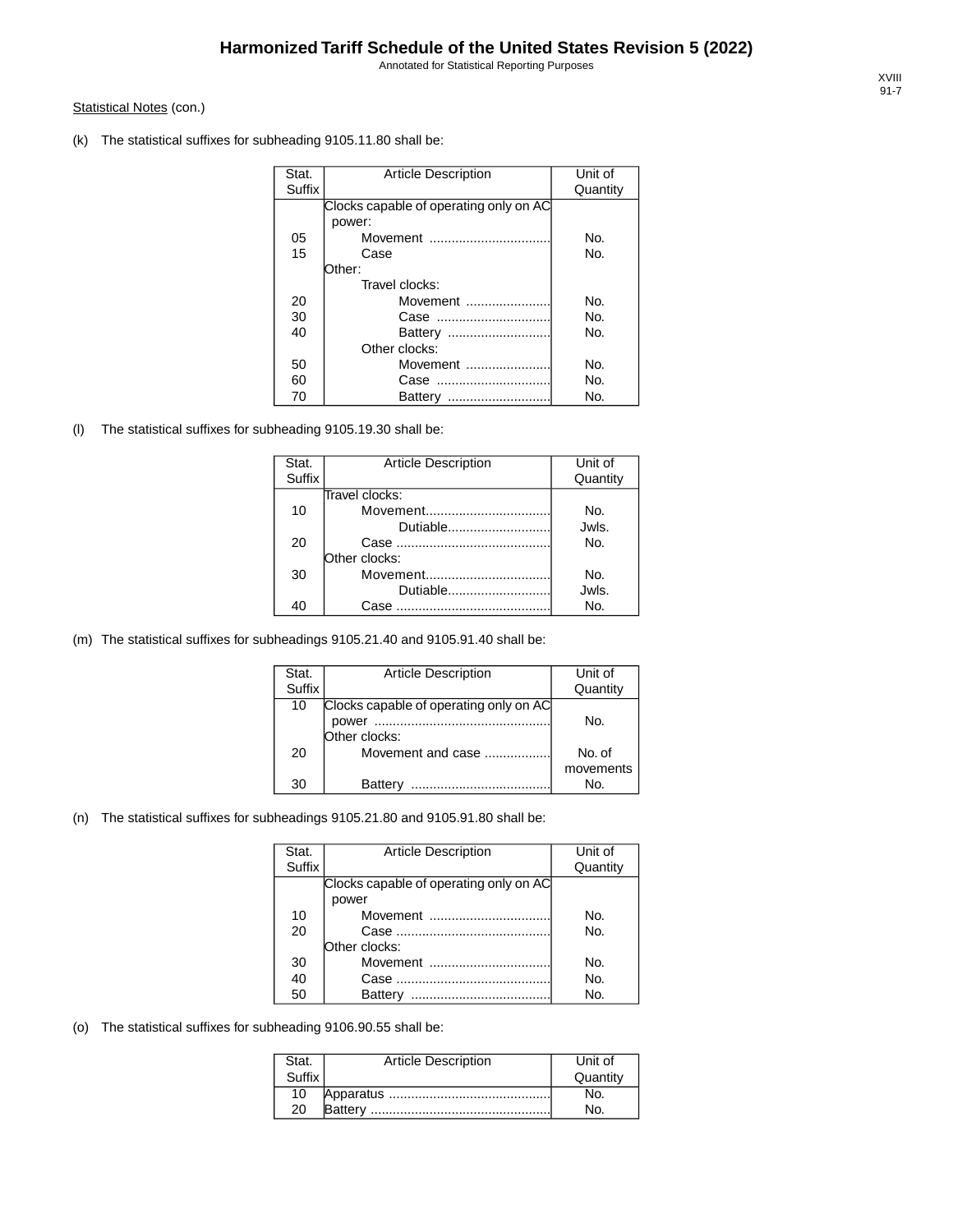Annotated for Statistical Reporting Purposes

Statistical Notes (con.) XVIII 91-8

(p) The statistical suffixes for subheadings 9105.29.30 and 9105.99.40 shall be:

| Stat.         | <b>Article Description</b> | Unit of  |
|---------------|----------------------------|----------|
| <b>Suffix</b> |                            | Quantity |
| 10            |                            | No.      |
|               |                            | Jwls.    |
| 20            |                            | No.      |

(q) The statistical suffixes for subheadings 9108.11.40, 9108.11.80, 9108.12.00, 9108.19.40 and 9108.19.80 shall be:

| Stat.  | <b>Article Description</b> | Unit of  |
|--------|----------------------------|----------|
| Suffix |                            | Quantity |
| 10     |                            | N۵       |
| 20     |                            | No.      |

(r) The statistical suffixes for subheadings 9109.10.10, 9109.10.20, 9109.10.30, 9109.10.40, 9109.10.50, 9109.10.60, 9109.10.70 and 9109.10.80 shall be:

| Stat.         | <b>Article Description</b>            | Unit of  |
|---------------|---------------------------------------|----------|
| <b>Suffix</b> |                                       | Quantity |
| 10            | Clocks movements capable of operating |          |
|               | only on AC power                      | No.      |
|               | Other clock movements:                |          |
| 20            | Movement                              | No.      |
| 30            | <b>Battery</b>                        | No.      |

#### Compiler's Note

The provisions of subchapter II of chapter 99 (Miscellaneous Tariff Bills or MTBs), the provisions of the Generalized System of Preferences (GSP) found in General Note 4 and most product exclusions from the additional tariffs on products of China in subchapter III of chapter 99 expired on December 31, 2020. However, no endnotes or footnotes relating to these provisions have been deleted as of the issue date of this edition.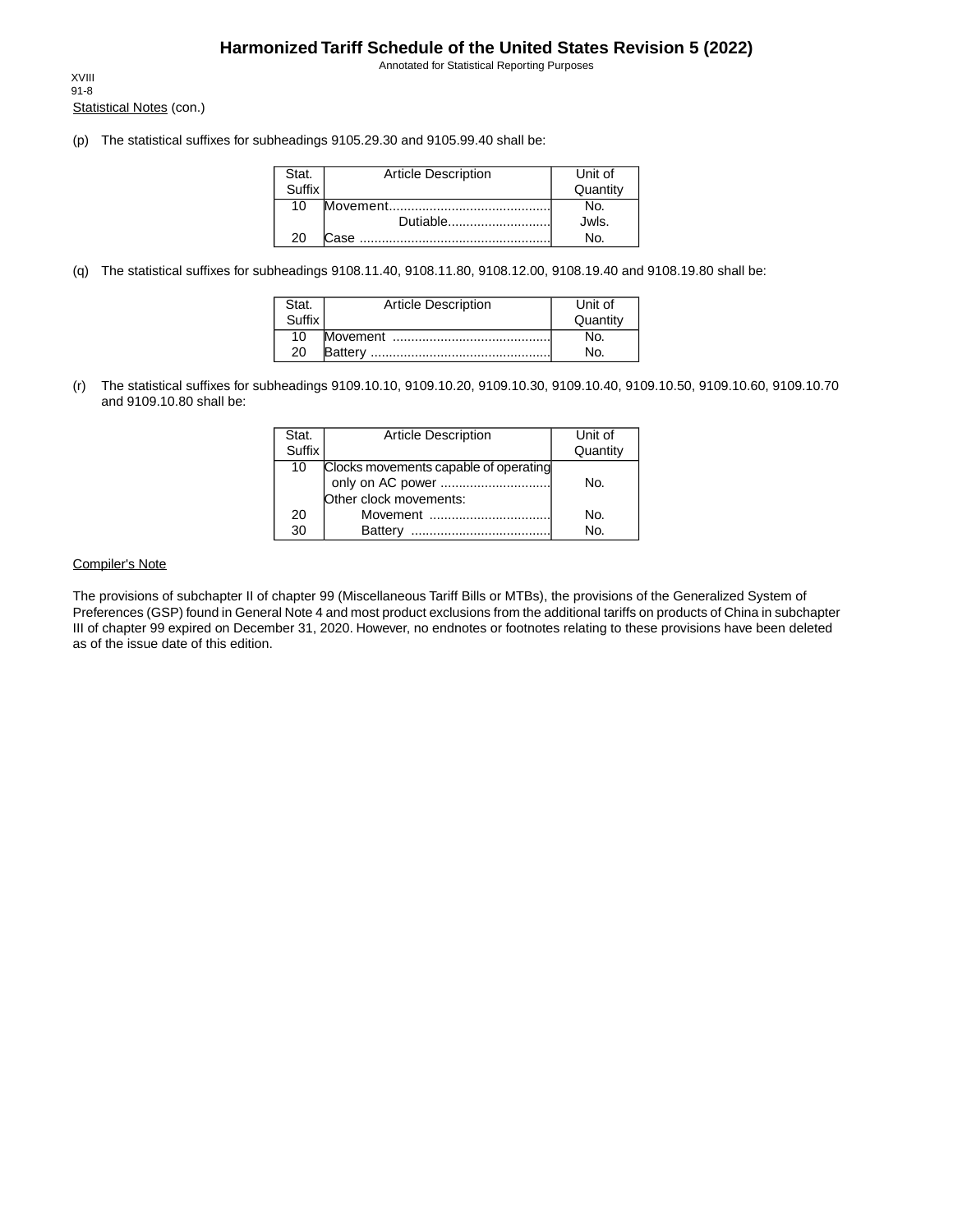Annotated for Statistical Reporting Purposes

| Stat.                                               |                                                                                                                                                                                                                                                                                                 | Unit                                                                                                    |                                                                                                                              | Rates of Duty                                            |                                                                                                                                                                           |
|-----------------------------------------------------|-------------------------------------------------------------------------------------------------------------------------------------------------------------------------------------------------------------------------------------------------------------------------------------------------|---------------------------------------------------------------------------------------------------------|------------------------------------------------------------------------------------------------------------------------------|----------------------------------------------------------|---------------------------------------------------------------------------------------------------------------------------------------------------------------------------|
| fix                                                 |                                                                                                                                                                                                                                                                                                 | Quantity                                                                                                | General                                                                                                                      | Special                                                  | $\overline{2}$                                                                                                                                                            |
| 9101.11.40<br>$\frac{1}{2}$                         | Wrist watches, pocket watches and other watches, including<br>precious metal:<br>Wrist watches, electrically operated, whether or not<br>incorporating a stop watch facility:<br>With mechanical display only:<br>Having no jewels or only one jewel in the                                     |                                                                                                         |                                                                                                                              |                                                          |                                                                                                                                                                           |
|                                                     |                                                                                                                                                                                                                                                                                                 |                                                                                                         | 6.25% on the<br>case and strap,<br>band or<br>bracelet $+5.3%$<br>on the battery <sup>2</sup>                                | CO, D, E, IL, JO,<br>KR, MA, OM, P,<br>PA, PE, R, S, SG) | $$2.25$ each +<br>45% on the<br>case $+80%$<br>on the strap,<br>band or<br>$bracelet +$<br>35% on the<br>battery                                                          |
| 9101.11.80<br>$\frac{1}{2}$                         |                                                                                                                                                                                                                                                                                                 |                                                                                                         | $87¢$ each $+$<br>6.25% on the<br>case and strap,<br>band or<br>on the battery <sup>27</sup>                                 | CO, D, E, IL, JO,<br>KR, MA, OM, P,<br>PA, PE, R, S, SG) | $$3.25$ each +<br>45% on the<br>case $+80%$<br>on the strap,<br>band or<br>$bracelet +$<br>35% on the<br>battery                                                          |
| 20                                                  | Straps, bands or bracelets entered with<br>watches of subheading 9101.19.20 and<br>classifiable therewith pursuant to additional<br>U.S. note 2 to this chapter; all the foregoing<br>whether or not attached to such watches at<br>the time of entry:<br>Of textile material or of base metal, |                                                                                                         |                                                                                                                              |                                                          | 35%                                                                                                                                                                       |
|                                                     |                                                                                                                                                                                                                                                                                                 |                                                                                                         |                                                                                                                              |                                                          |                                                                                                                                                                           |
| 40                                                  |                                                                                                                                                                                                                                                                                                 |                                                                                                         |                                                                                                                              |                                                          |                                                                                                                                                                           |
| $\mathbf{\underline{1}\underline{1}}$<br>9101.19.40 | Other, having no jewels or only one jewel in the                                                                                                                                                                                                                                                | $\frac{1}{2}$                                                                                           | $41¢$ each + $5%$<br>on case and<br>strap, band or<br>on the battery <sup>27</sup>                                           | CO, D, E, IL, JO,<br>KR, MA, OM, P,                      | $$2.25$ each +<br>45% on the<br>case $+80%$<br>on the strap,<br>band or<br>$bracelet +$<br>35% on the<br>battery                                                          |
| 9101.19.80<br>$\mathbf{\underline{1}}$              |                                                                                                                                                                                                                                                                                                 |                                                                                                         | on case and<br>strap, band or<br>bracelet $+3.7%$<br>on the battery <sup>27</sup>                                            | CO, D, E, IL, JO,<br>KR, MA, OM, P,<br>PA, PE, R, S, SG) | \$3.25 each +<br>45% on the<br>case $+80%$<br>on the strap,<br>band or<br>$bracelet +$<br>35% on the<br>battery                                                           |
|                                                     | Suf-<br>80                                                                                                                                                                                                                                                                                      | <b>Article Description</b><br>stop watches, with case of precious metal or of metal clad with<br>Other: | of<br>$\underline{\mathbf{1}\mathbf{\ell}}$<br>1/<br>whether or not gold- or silver-plated No<br>N <sub>o</sub><br><b>No</b> | $51¢$ each +                                             | $\mathbf{1}$<br>Free (AU, BH, CL,<br>Free (AU, BH, CL,<br>bracelet $+5.3%$<br>Free (AU, BH, CL,<br>bracelet + 4.2% PA, PE, R, S, SG)<br>61¢ each + 4.4% Free (AU, BH, CL, |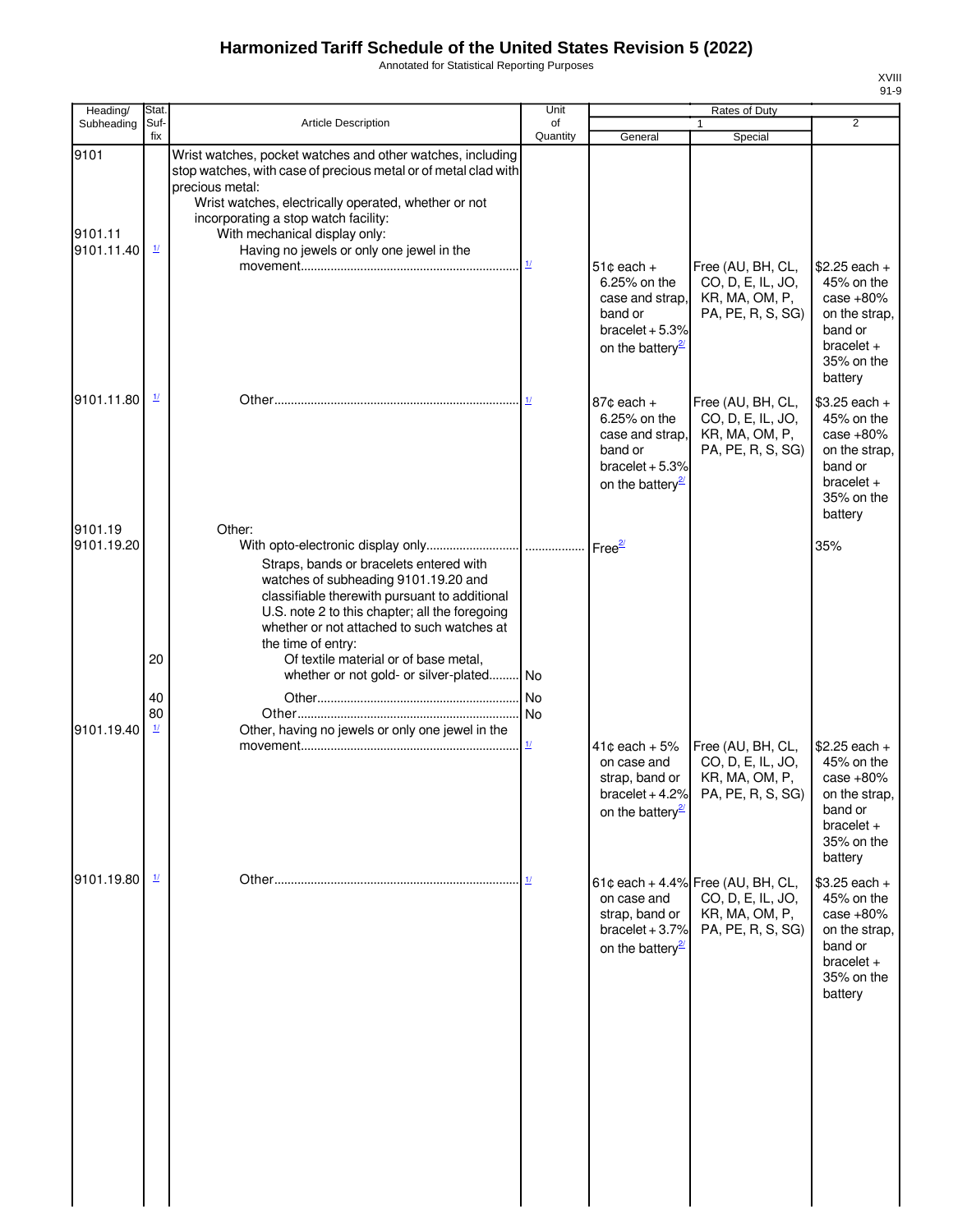Annotated for Statistical Reporting Purposes

| Heading/               | Stat.                    |                                                                                                                                                                                                                                                                                                                                                                                                                                                 | Unit                     |                                                                                       | Rates of Duty                                                                        |                                                                                    |
|------------------------|--------------------------|-------------------------------------------------------------------------------------------------------------------------------------------------------------------------------------------------------------------------------------------------------------------------------------------------------------------------------------------------------------------------------------------------------------------------------------------------|--------------------------|---------------------------------------------------------------------------------------|--------------------------------------------------------------------------------------|------------------------------------------------------------------------------------|
| Subheading             | Suf-<br>fix              | Article Description                                                                                                                                                                                                                                                                                                                                                                                                                             | of<br>Quantity           | General                                                                               | Special                                                                              | $\overline{2}$                                                                     |
| 9101 (con.)<br>9101.21 |                          | Wrist watches, pocket watches and other watches, including<br>stop watches, with case of precious metal or of metal clad with<br>precious metal: (con.)<br>Other wrist watches, whether or not incorporating a stop<br>watch facility:<br>With automatic winding:<br>Having over 17 jewels in the movement:<br>Straps, bands or bracelets entered with<br>watches of subheading 9101.21.50 and<br>classifiable therewith pursuant to additional |                          |                                                                                       |                                                                                      |                                                                                    |
| 9101.21.10 00          |                          | U.S. note 2 to this chapter; all the foregoing<br>whether or not attached to such watches at<br>the time of entry:<br>Of textile material or of base metal,<br>whether or not gold- or silver-plated                                                                                                                                                                                                                                            | No  3.1% <sup>2/</sup>   |                                                                                       | Free (AU, BH, CL,<br>CO, D, E, IL, JO,<br>KR, MA, OM, P,<br>PA, PE, R, S, SG)        | 80%                                                                                |
| 9101.21.30 00          |                          |                                                                                                                                                                                                                                                                                                                                                                                                                                                 | No 3.1% <sup>2/</sup>    |                                                                                       | Free (A, AU, BH, CL, 80%<br>CO, D, E, IL, JO,<br>KR, MA, OM, P,<br>PA, PE, R, S, SG) |                                                                                    |
| 9101.21.50             | $\frac{1}{2}$            |                                                                                                                                                                                                                                                                                                                                                                                                                                                 | $\mathbf{\underline{1}}$ | Free <sup>2/</sup>                                                                    |                                                                                      | $$11.50$ each +<br>45% on the<br>case                                              |
| 9101.21.80             | $\mathbf{\underline{1}}$ |                                                                                                                                                                                                                                                                                                                                                                                                                                                 |                          | $$1.61$ each +<br>4.4% on the<br>case and strap,<br>band or<br>bracelet <sup>2/</sup> | Free (AU, BH, CL,<br>CO, D, E, IL, JO,<br>KR, MA, OM, P,<br>PA, PE, R, S, SG)        | \$5.75 each +<br>45% on the<br>case $+80%$<br>on the strap,<br>band or<br>bracelet |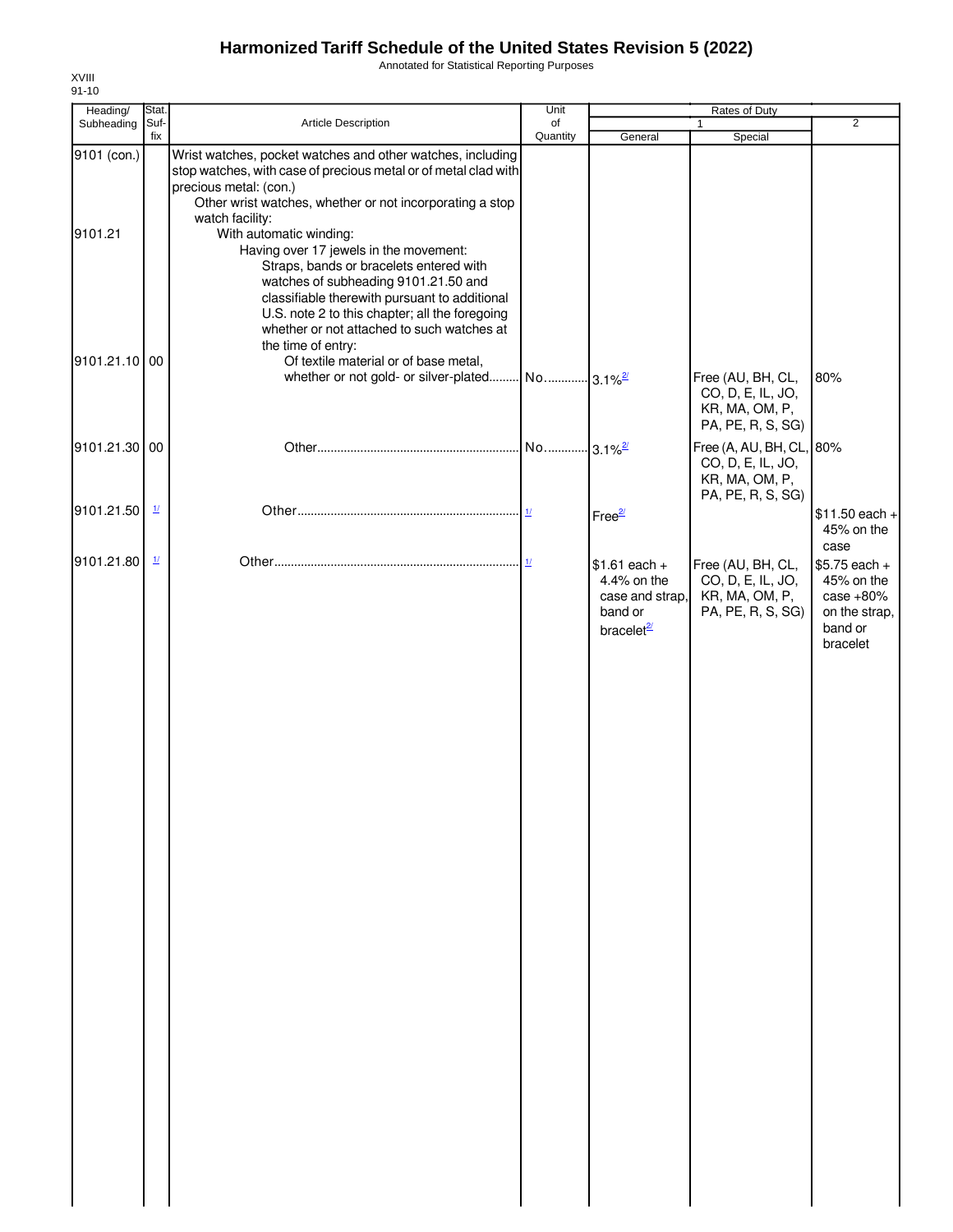Annotated for Statistical Reporting Purposes

| Heading/               | Stat.                    |                                                                                                                                                                                                                                                         | Unit                     |                                                                                  | Rates of Duty                                                                                                                  |                                                                                                  |
|------------------------|--------------------------|---------------------------------------------------------------------------------------------------------------------------------------------------------------------------------------------------------------------------------------------------------|--------------------------|----------------------------------------------------------------------------------|--------------------------------------------------------------------------------------------------------------------------------|--------------------------------------------------------------------------------------------------|
| Subheading             | Suf-<br>fix              | <b>Article Description</b>                                                                                                                                                                                                                              | of<br>Quantity           | General                                                                          | 1<br>Special                                                                                                                   | $\overline{2}$                                                                                   |
| 9101 (con.)<br>9101.29 |                          | Wrist watches, pocket watches and other watches, including<br>stop watches, with case of precious metal or of metal clad with<br>precious metal: (con.)<br>Other wrist watches, whether or not incorporating a stop<br>watch facility: (con.)<br>Other: |                          |                                                                                  |                                                                                                                                |                                                                                                  |
| 9101.29.10             | $\frac{1}{2}$            | Having no jewels or only one jewel in the                                                                                                                                                                                                               | $\mathbf{\underline{1}}$ | $40¢$ each $+5\%$<br>on the case and<br>strap, band or<br>bracelet $\frac{2}{2}$ | Free (AU, BH, CL,<br>CO, D, E, IL, JO,<br>KR, MA, OM, P,<br>PA, PE, R, S, SG)                                                  | $$2.25$ each +<br>45% on the<br>case $+80%$<br>on the strap,<br>band or<br>bracelet              |
| 9101.29.20             | $\mathbf{\underline{1}}$ | Having over 1 jewel but not over 7 jewels in the                                                                                                                                                                                                        | 1/                       | on the case and<br>strap, band or<br>bracelet $\frac{2}{2}$                      | 61¢ each + 4.4% Free (AU, BH, CL,<br>CO, D, E, IL, JO,<br>KR, MA, OM, P,<br>PA, PE, R, S, SG)                                  | $$3.25$ each +<br>45% on the<br>case $+80%$<br>on the strap,<br>band or<br>bracelet              |
| 9101.29.30             | $\frac{1}{2}$            | Having over 7 jewels but not over 17 jewels in the<br>movement:<br>With movement valued not over \$15 each<br>With movement measuring not over 15.2                                                                                                     |                          | on the case and<br>strap, band or<br>bracelet $\frac{2}{2}$                      | \$2.28 each + 5% Free (AU, BH, CL,<br>CO, D, E, IL, JO,<br>KR, MA, OM, P,<br>PA, PE, R, S, SG)                                 | $$4.75$ each +<br>45% on the<br>$case + 80\%$<br>on the strap,<br>band or<br>bracelet            |
| 9101.29.40             | $\frac{1}{2}$            | With movement measuring over 15.2                                                                                                                                                                                                                       | $\frac{1}{2}$            | on the case and<br>strap, band or<br>bracelet $\frac{2}{2}$                      | \$1.92 each + 5% Free (AU, BH, CL,<br>CO, D, E, IL, JO,<br>KR, MA, OM, P,<br>PA, PE, R, S, SG)                                 | $$4.75$ each +<br>45% on the<br>$case + 80%$<br>on the strap,<br>band or                         |
| 9101.29.50             | $\frac{1}{2}$            | With movement valued over \$15 each $\frac{1}{1}$                                                                                                                                                                                                       |                          | bracelet <sup>2/</sup>                                                           | 90¢ each + 4.4% Free (AU, BH, CL,<br>on the case and CO, D, E, IL, JO,<br>strap, band or   KR, MA, OM, P,<br>PA, PE, R, S, SG) | bracelet<br>$$4.75$ each +<br>45% on the<br>$case + 80%$<br>on the strap,<br>band or<br>bracelet |
|                        |                          |                                                                                                                                                                                                                                                         |                          |                                                                                  |                                                                                                                                |                                                                                                  |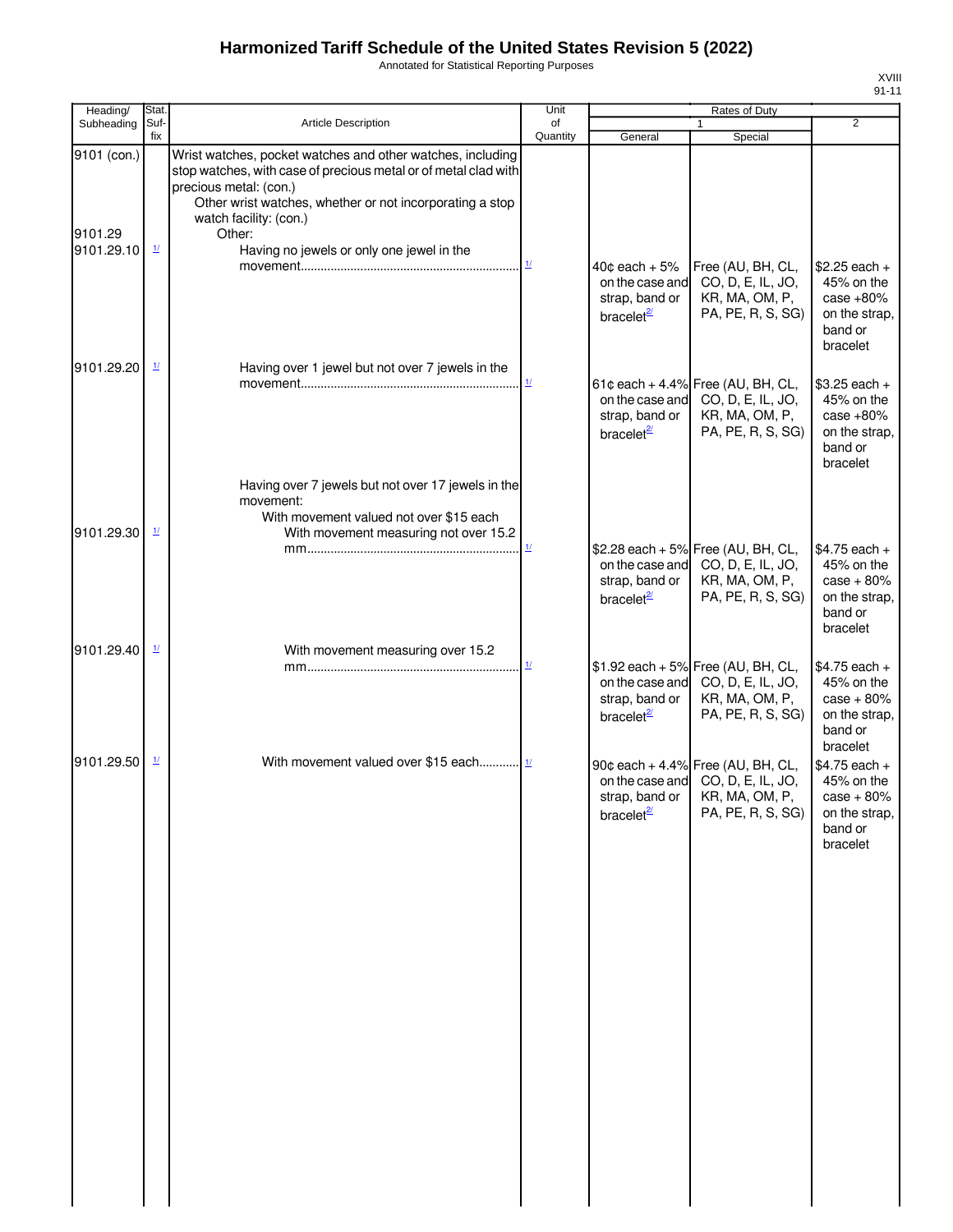Annotated for Statistical Reporting Purposes

| Heading/                         | Stat.                    |                                                                                                                                                                                                                                                                                                  | Unit                     |                                            | Rates of Duty                                                                                  |                                                                |
|----------------------------------|--------------------------|--------------------------------------------------------------------------------------------------------------------------------------------------------------------------------------------------------------------------------------------------------------------------------------------------|--------------------------|--------------------------------------------|------------------------------------------------------------------------------------------------|----------------------------------------------------------------|
| Subheading                       | Suf-<br>fix              | <b>Article Description</b>                                                                                                                                                                                                                                                                       | of<br>Quantity           | General                                    | 1<br>Special                                                                                   | $\overline{2}$                                                 |
| 9101 (con.)<br>9101.29<br>(con.) |                          | Wrist watches, pocket watches and other watches, including<br>stop watches, with case of precious metal or of metal clad with<br>precious metal: (con.)<br>Other wrist watches, whether or not incorporating a stop<br>watch facility: (con.)<br>Other: (con.)                                   |                          |                                            |                                                                                                |                                                                |
|                                  |                          | Having over 17 jewels in the movement:<br>Straps, bands or bracelets entered with<br>watches of subheading 9101.29.90 and<br>classifiable therewith pursuant to additional<br>U.S. note 2 to this chapter; all the foregoing<br>whether or not attached to such watches at<br>the time of entry: |                          |                                            |                                                                                                |                                                                |
| 9101.29.70 00                    |                          | Of textile material or of base metal,<br>whether or not gold- or silver-plated                                                                                                                                                                                                                   | No 3.1% <sup>2/21</sup>  |                                            | Free (AU, BH, CL,<br>CO, D, E, IL, JO,<br>KR, MA, OM, P,<br>PA, PE, R, S, SG)                  | 80%                                                            |
| 9101.29.80 00                    |                          |                                                                                                                                                                                                                                                                                                  | No 3.1% <sup>2/21</sup>  |                                            | Free (A, AU, BH, CL, 80%<br>CO, D, E, IL, JO,<br>KR, MA, OM, P,<br>PA, PE, R, S, SG)           |                                                                |
| 9101.29.90                       | $\overline{\mathbf{1}l}$ |                                                                                                                                                                                                                                                                                                  |                          | Free <sup>2/</sup>                         |                                                                                                | $$11.50$ each +<br>45% on the<br>case                          |
| 9101.91<br>9101.91.20 00         |                          | Other:<br>Electrically operated:                                                                                                                                                                                                                                                                 |                          |                                            |                                                                                                | 35%                                                            |
| 9101.91.40                       | $\mathbf{\underline{1}}$ | Other:<br>Having no jewels or only one jewel in the                                                                                                                                                                                                                                              | $\mathbf{\underline{1}}$ | Free $\frac{3}{2}$                         |                                                                                                | $$2.25$ each +<br>45% on the<br>$case + 35%$<br>on the battery |
| 9101.91.80                       | $\frac{1}{2}$            |                                                                                                                                                                                                                                                                                                  |                          | Free <sup>2/</sup>                         |                                                                                                | $$3.25$ each +<br>45% on the<br>$case + 35%$<br>on the battery |
| 9101.99<br>9101.99.20            | $\frac{1}{2}$            | Other:<br>Having no jewels or not over 7 jewels in the                                                                                                                                                                                                                                           | $\mathbf{\underline{1}}$ | Free <sup>2/</sup>                         |                                                                                                | $$2.25$ each +<br>45% on the<br>case                           |
| 9101.99.40                       | $\mathbf{\underline{1}}$ | Having over 7 but not over 17 jewels in the<br>movement:<br>With movement valued not over \$15 each $\frac{1}{1}$                                                                                                                                                                                |                          |                                            |                                                                                                |                                                                |
|                                  |                          |                                                                                                                                                                                                                                                                                                  |                          | 98¢ each + 3%<br>on the case <sup>3/</sup> | Free (A, AU, BH, CL, \$4.75 each +<br>CO, D, E, IL, JO,<br>KR, MA, OM, P,<br>PA, PE, R, S, SG) | 45% on the<br>case                                             |
| 9101.99.60                       | $\mathbf{\underline{1}}$ | With movement valued over \$15 each $\frac{1}{1}$                                                                                                                                                                                                                                                |                          | Free <sup>2/</sup>                         |                                                                                                | $$4.75$ each +<br>45% on the<br>case                           |
| 9101.99.80                       | <u>1/</u>                |                                                                                                                                                                                                                                                                                                  |                          | Free $\frac{27}{2}$                        |                                                                                                | $$11.50$ each +<br>45% on the<br>case                          |
|                                  |                          |                                                                                                                                                                                                                                                                                                  |                          |                                            |                                                                                                |                                                                |
|                                  |                          |                                                                                                                                                                                                                                                                                                  |                          |                                            |                                                                                                |                                                                |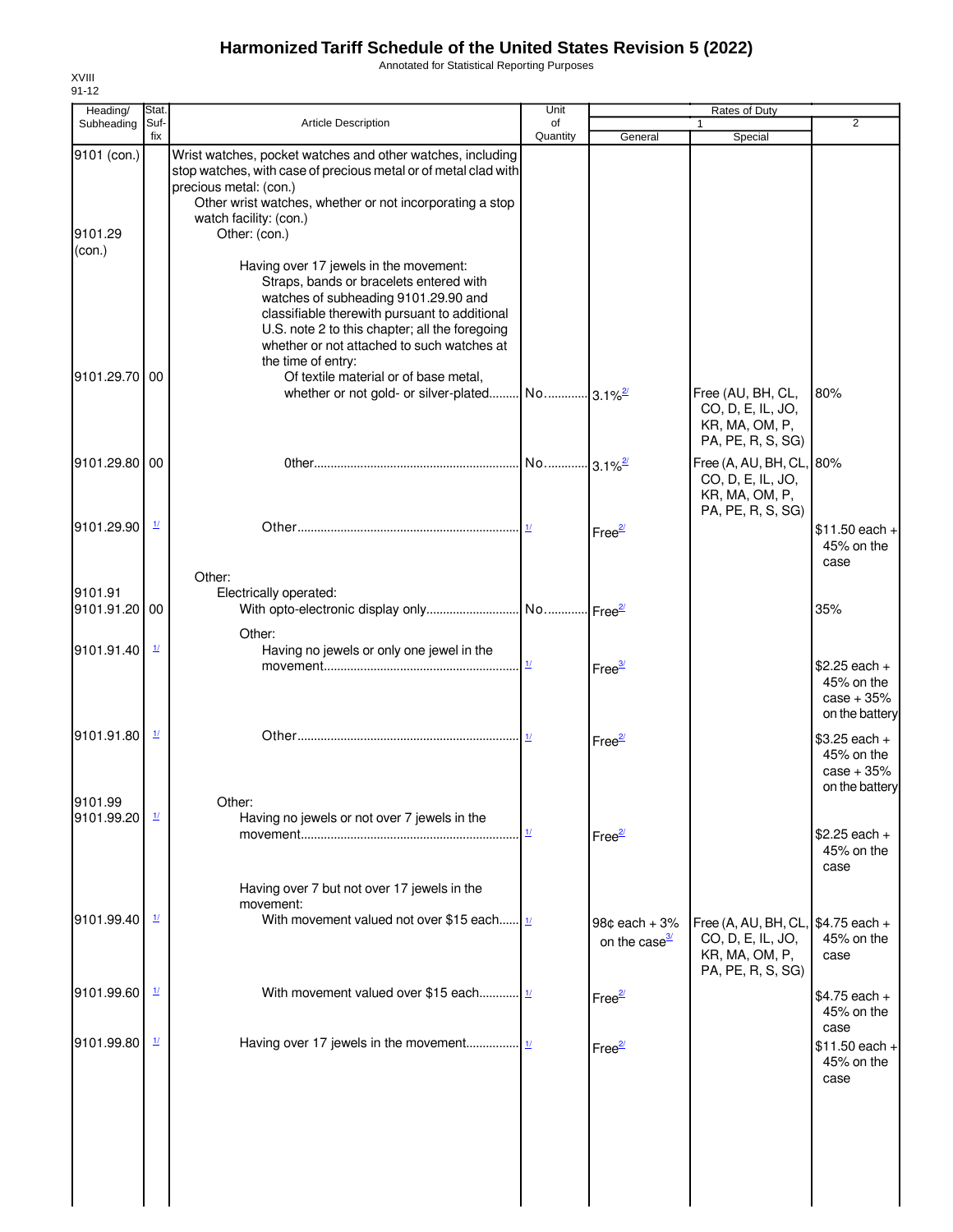Annotated for Statistical Reporting Purposes

| 711 I        |    |
|--------------|----|
| 11<br>υ<br>- | ≻ו |

| Heading/        | Stat.                    |                                                                                                                                                                                                                                                                                                                                                                                                                            | Unit           |                                                                                                                            | Rates of Duty                                                                                 |                                                                                                                    |
|-----------------|--------------------------|----------------------------------------------------------------------------------------------------------------------------------------------------------------------------------------------------------------------------------------------------------------------------------------------------------------------------------------------------------------------------------------------------------------------------|----------------|----------------------------------------------------------------------------------------------------------------------------|-----------------------------------------------------------------------------------------------|--------------------------------------------------------------------------------------------------------------------|
| Subheading      | Suf-<br>fix              | <b>Article Description</b>                                                                                                                                                                                                                                                                                                                                                                                                 | of<br>Quantity | General                                                                                                                    | $\mathbf{1}$<br>Special                                                                       | $\overline{2}$                                                                                                     |
| 9102<br>9102.11 |                          | Wrist watches, pocket watches and other watches, including<br>stop watches, other than those of heading 9101:<br>Wrist watches, electrically operated, whether or not<br>incorporating a stop watch facility:<br>With mechanical display only:<br>Having no jewels or only one jewel in the<br>movement:<br>With strap, band or bracelet of textile material<br>or of base metal, whether or not gold- or<br>silver-plated |                |                                                                                                                            |                                                                                               |                                                                                                                    |
| 9102.11.10      | $\mathbf{\underline{1}}$ |                                                                                                                                                                                                                                                                                                                                                                                                                            |                | $44¢$ each + 6%<br>on the case $+$<br>14% on the<br>strap, band or<br>bracelet $+5.3%$<br>on the battery <sup>21</sup>     | Free (AU, BH, CL,<br>CO, D, E, IL, JO,<br>KR, MA, OM, P,<br>PA, PE, R, S, SG)                 | $$1.90$ each +<br>45% on the<br>$case + 110%$<br>on the strap,<br>band or<br>$bracelet +$<br>35% on the<br>battery |
| 9102.11.25      | $\mathbf{\underline{1}}$ |                                                                                                                                                                                                                                                                                                                                                                                                                            | 1/             | on the case $+$<br>14% on the<br>strap, band or<br>bracelet $+5.3%$<br>on the battery <sup>27</sup>                        | 40¢ each + 8.5% Free (AU, BH, CL,<br>CO, D, E, IL, JO,<br>KR, MA, OM, P,<br>PA, PE, R, S, SG) | $$1.70$ each +<br>45% on the<br>$case + 110%$<br>on the strap,<br>band or<br>$bracelet +$<br>35% on the<br>battery |
| 9102.11.30      | $\frac{1}{2}$            | Other:                                                                                                                                                                                                                                                                                                                                                                                                                     |                | $44¢$ each + $6\%$<br>on the case $+$<br>2.8% on the<br>strap, band or<br>bracelet $+5.3%$<br>on the battery <sup>21</sup> | Free (AU, BH, CL,<br>CO, D, E, IL, JO,<br>KR, MA, OM, P,<br>PA, PE, R, S, SG)                 | $$1.90$ each +<br>45% on the<br>$case + 35%$<br>on the strap,<br>band or<br>$bracelet +$<br>35% on the<br>battery  |
| 9102.11.45      | $\mathbf{\underline{1}}$ |                                                                                                                                                                                                                                                                                                                                                                                                                            | $\frac{1}{2}$  | on the case $+$<br>2.8% on the<br>strap, band or<br>bracelet $+5.3%$<br>on the battery $\frac{2}{2}$                       | 40¢ each + 8.5% Free (AU, BH, CL,<br>CO, D, E, IL, JO,<br>KR, MA, OM, P,<br>PA, PE, R, S, SG) | $$1.70$ each +<br>45% on the<br>$case + 35%$<br>on the strap.<br>band or<br>$bracelet +$<br>35% on the<br>battery  |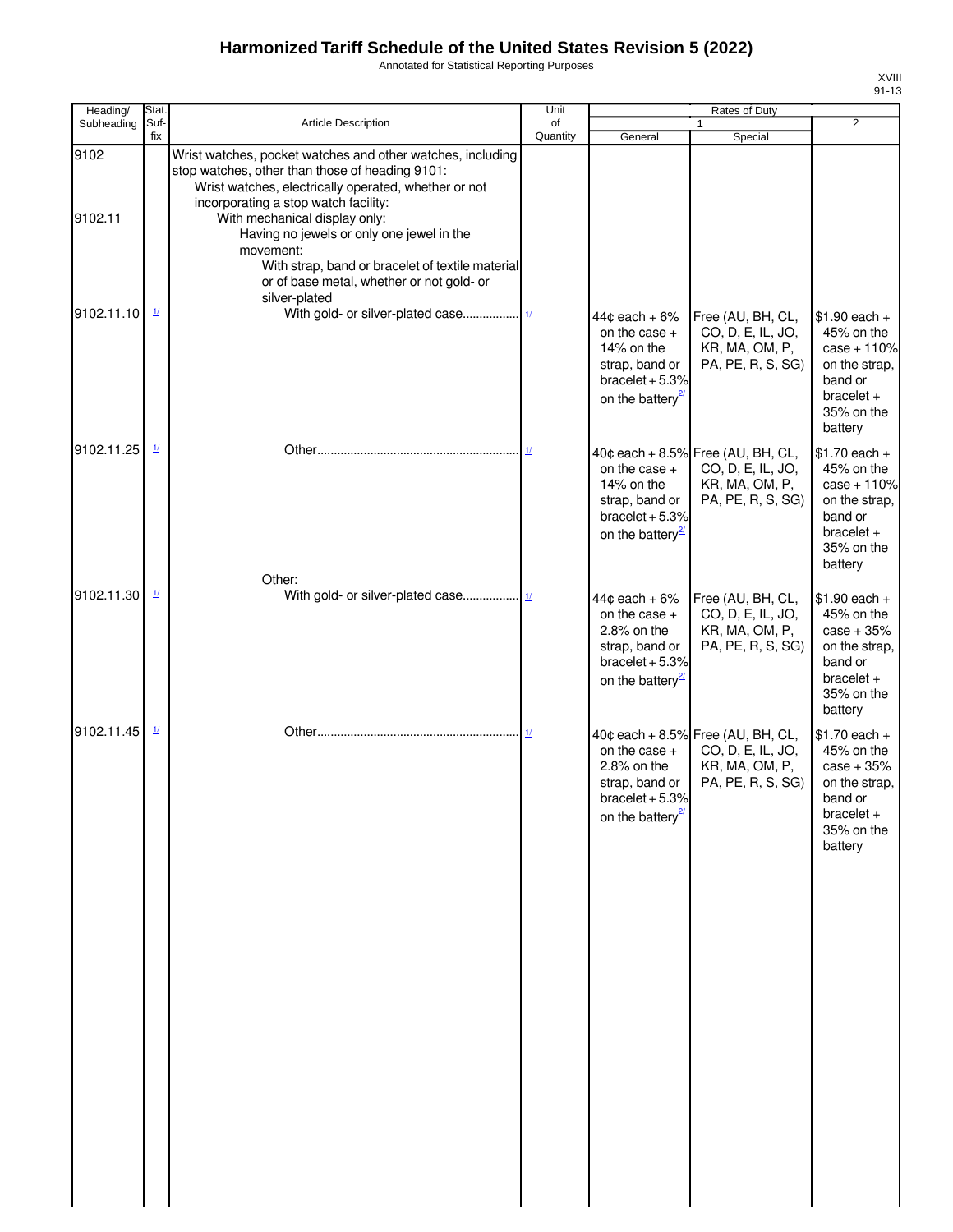Annotated for Statistical Reporting Purposes

| Heading/                         | Stat.                                                      |                                                                                                                                                                                                                                                                                                                                   | Unit           |                                                                                                                                  | Rates of Duty                                                                                 |                                                                                                                   |
|----------------------------------|------------------------------------------------------------|-----------------------------------------------------------------------------------------------------------------------------------------------------------------------------------------------------------------------------------------------------------------------------------------------------------------------------------|----------------|----------------------------------------------------------------------------------------------------------------------------------|-----------------------------------------------------------------------------------------------|-------------------------------------------------------------------------------------------------------------------|
| Subheading                       | Suf-<br>fix                                                | <b>Article Description</b>                                                                                                                                                                                                                                                                                                        | of<br>Quantity | General                                                                                                                          | $\mathbf{1}$<br>Special                                                                       | $\overline{2}$                                                                                                    |
| 9102 (con.)<br>9102.11<br>(con.) |                                                            | Wrist watches, pocket watches and other watches, including<br>stop watches, other than those of heading 9101: (con.)<br>Wrist watches, electrically operated, whether or not<br>incorporating a stop watch facility: (con.)<br>With mechanical display only: (con.)<br>Other:<br>With strap, band or bracelet of textile material |                |                                                                                                                                  |                                                                                               |                                                                                                                   |
|                                  |                                                            | or of base metal, whether or not gold- or                                                                                                                                                                                                                                                                                         |                |                                                                                                                                  |                                                                                               |                                                                                                                   |
| 9102.11.50                       | $\underline{1}$                                            | silver-plated                                                                                                                                                                                                                                                                                                                     |                | 80 $\texttt{c}$ each + 6%<br>on the case $+$<br>14% on the<br>strap, band or<br>bracelet $+5.3%$<br>on the battery <sup>27</sup> | Free (AU, BH, CL,<br>CO, D, E, IL, JO,<br>KR, MA, OM, P,<br>PA, PE, R, S, SG)                 | $$2.90$ each +<br>45% on the<br>$case + 110%$<br>on the strap,<br>band or<br>bracelet $+$<br>35% on the           |
| 9102.11.65                       | $\frac{1}{2}$                                              |                                                                                                                                                                                                                                                                                                                                   | 1/             | on the case $+$<br>14% on the                                                                                                    | 76¢ each + 8.5% Free (AU, BH, CL,<br>CO, D, E, IL, JO,<br>KR, MA, OM, P,                      | battery<br>$$2.70$ each +<br>45% on the<br>$case + 110%$                                                          |
|                                  |                                                            | Other:                                                                                                                                                                                                                                                                                                                            |                | strap, band or<br>bracelet $+5.3%$<br>on the battery <sup>2</sup>                                                                | PA, PE, R, S, SG)                                                                             | on the strap,<br>band or<br>$bracelet +$<br>35% on the<br>battery                                                 |
| 9102.11.70                       | $\frac{1}{2}$                                              |                                                                                                                                                                                                                                                                                                                                   |                | $80¢$ each + 6%<br>on the case $+$<br>2.8% on the<br>strap, band or<br>bracelet $+5.3%$<br>on the battery <sup>27</sup>          | Free (AU, BH, CL,<br>CO, D, E, IL, JO,<br>KR, MA, OM, P,<br>PA, PE, R, S, SG)                 | $$2.90$ each +<br>45% on the<br>$case + 35%$<br>on the strap,<br>band or<br>$bracelet +$<br>35% on the<br>battery |
| 9102.11.95                       | $\mathbf{\underline{1}\underline{\mathbf{\mathbf{\ell}}}}$ |                                                                                                                                                                                                                                                                                                                                   | 1/             | on the case $+$<br>2.8% on the<br>strap, band or<br>bracelet $+5.3%$<br>on the battery <sup>21</sup>                             | 76¢ each + 8.5% Free (AU, BH, CL,<br>CO, D, E, IL, JO,<br>KR, MA, OM, P,<br>PA, PE, R, S, SG) | $$2.70$ each +<br>45% on the<br>$case + 35%$<br>on the strap,<br>band or<br>$bracelet +$<br>35% on the<br>battery |
| 9102.12                          |                                                            | With opto-electronic display only:<br>Straps, bands or bracelets entered with watches<br>of subheading 9102.12.80 and classifiable<br>therewith pursuant to additional U.S. note 2 to this<br>chapter; all the foregoing whether or not attached<br>to such watches at the time of entry:                                         |                |                                                                                                                                  |                                                                                               |                                                                                                                   |
| 9102.12.20 00                    |                                                            | Of textile material or of base metal, whether                                                                                                                                                                                                                                                                                     |                |                                                                                                                                  |                                                                                               | 35%                                                                                                               |
| 9102.12.40 00                    |                                                            |                                                                                                                                                                                                                                                                                                                                   |                |                                                                                                                                  |                                                                                               | 35%                                                                                                               |
| 9102.12.80 00                    |                                                            |                                                                                                                                                                                                                                                                                                                                   |                |                                                                                                                                  |                                                                                               | 35%                                                                                                               |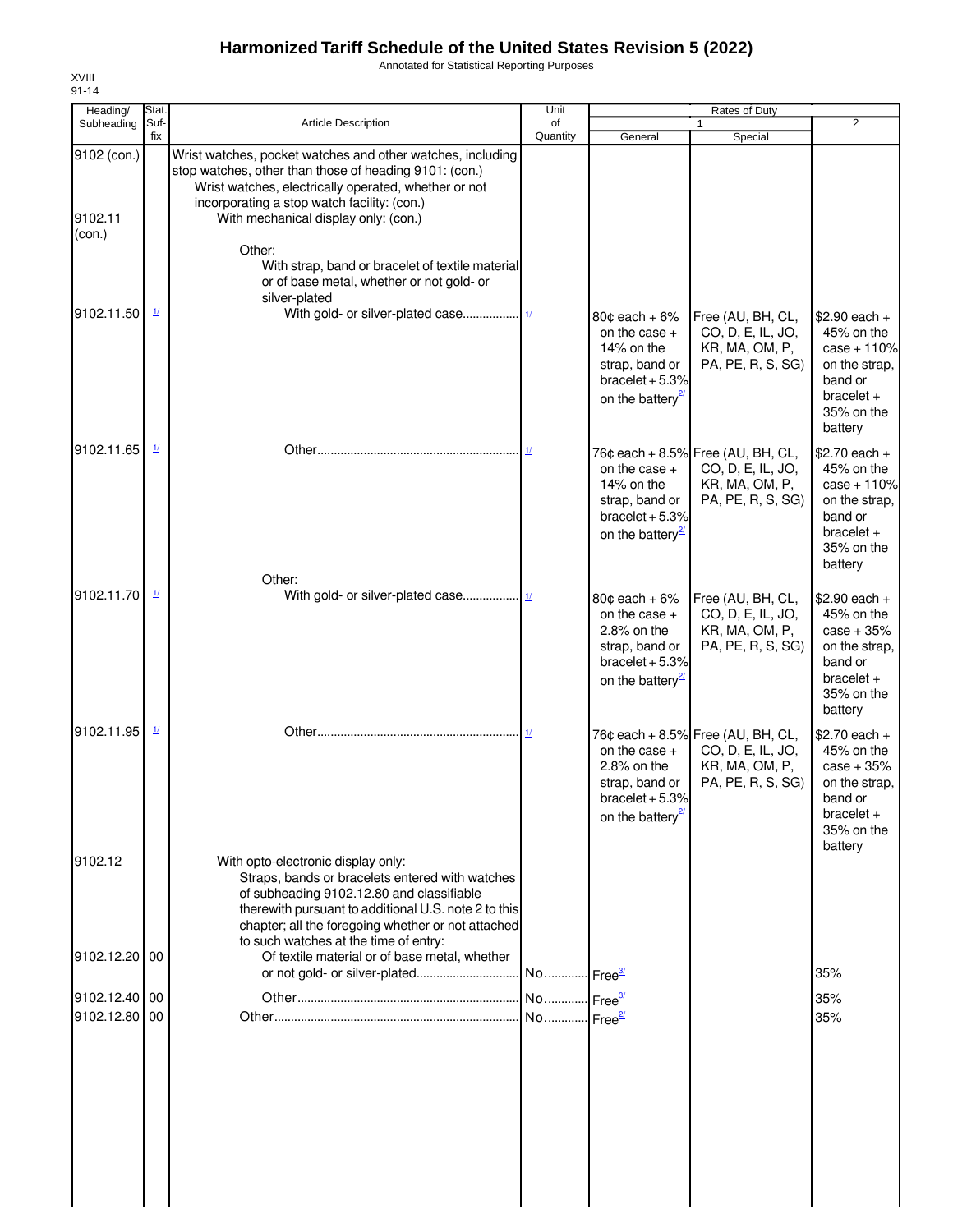Annotated for Statistical Reporting Purposes

| '' | Ί |
|----|---|
| z  |   |

| Heading/    | Stat.                              |                                                                                                                                                                                                                             | Unit                      |                                                                                                       | Rates of Duty                                                                                 |                                                                                                                    |
|-------------|------------------------------------|-----------------------------------------------------------------------------------------------------------------------------------------------------------------------------------------------------------------------------|---------------------------|-------------------------------------------------------------------------------------------------------|-----------------------------------------------------------------------------------------------|--------------------------------------------------------------------------------------------------------------------|
| Subheading  | Suf-<br>fix                        | <b>Article Description</b>                                                                                                                                                                                                  | of<br>Quantity            | General                                                                                               | 1<br>Special                                                                                  | $\overline{2}$                                                                                                     |
| 9102 (con.) |                                    | Wrist watches, pocket watches and other watches, including<br>stop watches, other than those of heading 9101: (con.)<br>Wrist watches, electrically operated, whether or not<br>incorporating a stop watch facility: (con.) |                           |                                                                                                       |                                                                                               |                                                                                                                    |
| 9102.19     |                                    | Other:<br>Having no jewels or only one jewel in the<br>movement:                                                                                                                                                            |                           |                                                                                                       |                                                                                               |                                                                                                                    |
| 9102.19.20  | $\mathbf{\underline{1}}$           | With strap, band or bracelet of textile material<br>or of base metal, whether or not gold-or                                                                                                                                | $\underline{\mathbf{1}l}$ | on the case $+$                                                                                       | 32¢ each + 4.8% Free (AU, BH, CL,<br>CO, D, E, IL, JO,                                        | $$1.70$ each +<br>45% on the                                                                                       |
|             |                                    |                                                                                                                                                                                                                             |                           | 11% on the<br>strap, band or<br>$bracelet + 4.2%$<br>on the battery <sup>27</sup>                     | KR, MA, OM, P,<br>PA, PE, R, S, SG)                                                           | $case + 110%$<br>on the strap,<br>band or<br>bracelet $+$<br>35% on the<br>battery                                 |
| 9102.19.40  | $\mathbf{\underline{1}}$           |                                                                                                                                                                                                                             | 1/                        | on the case $+$<br>2.2% on the<br>strap, band or<br>bracelet $+4.2%$<br>on the battery <sup>27</sup>  | 32¢ each + 4.8% Free (AU, BH, CL,<br>CO, D, E, IL, JO,<br>KR, MA, OM, P,<br>PA, PE, R, S, SG) | $$1.70$ each +<br>45% on the<br>$case + 35%$<br>on the strap,<br>band or<br>$bracelet +$<br>35% on the<br>battery  |
| 9102.19.60  | $\frac{1}{2}$                      | Other:<br>With strap, band or bracelet of textile material<br>or of base metal, whether or not gold-or                                                                                                                      |                           |                                                                                                       |                                                                                               |                                                                                                                    |
|             |                                    |                                                                                                                                                                                                                             | $\underline{\mathbf{1}l}$ | on the case $+$<br>10.6% on the<br>strap, band or<br>bracelet $+4%$<br>on the battery <sup>21</sup>   | 57¢ each + 4.5% Free (AU, BH, CL,<br>CO, D, E, IL, JO,<br>KR, MA, OM, P,<br>PA, PE, R, S, SG) | $$2.70$ each +<br>45% on the<br>$case + 110%$<br>on the strap,<br>band or<br>$bracelet +$<br>35% on the<br>battery |
| 9102.19.80  | $\underline{\mathit{1}\mathit{l}}$ |                                                                                                                                                                                                                             |                           | on the case $+$<br>$2.1\%$ on the<br>strap, band or<br>bracelet $+4%$<br>on the battery <sup>27</sup> | 57¢ each + 4.5% Free (AU, BH, CL,<br>CO, D, E, IL, JO,<br>KR, MA, OM, P,<br>PA, PE, R, S, SG) | $$2.70$ each +<br>45% on the<br>$case + 35%$<br>on the strap,<br>band or<br>$bracelet +$<br>35% on the<br>battery  |
|             |                                    |                                                                                                                                                                                                                             |                           |                                                                                                       |                                                                                               |                                                                                                                    |
|             |                                    |                                                                                                                                                                                                                             |                           |                                                                                                       |                                                                                               |                                                                                                                    |
|             |                                    |                                                                                                                                                                                                                             |                           |                                                                                                       |                                                                                               |                                                                                                                    |
|             |                                    |                                                                                                                                                                                                                             |                           |                                                                                                       |                                                                                               |                                                                                                                    |
|             |                                    |                                                                                                                                                                                                                             |                           |                                                                                                       |                                                                                               |                                                                                                                    |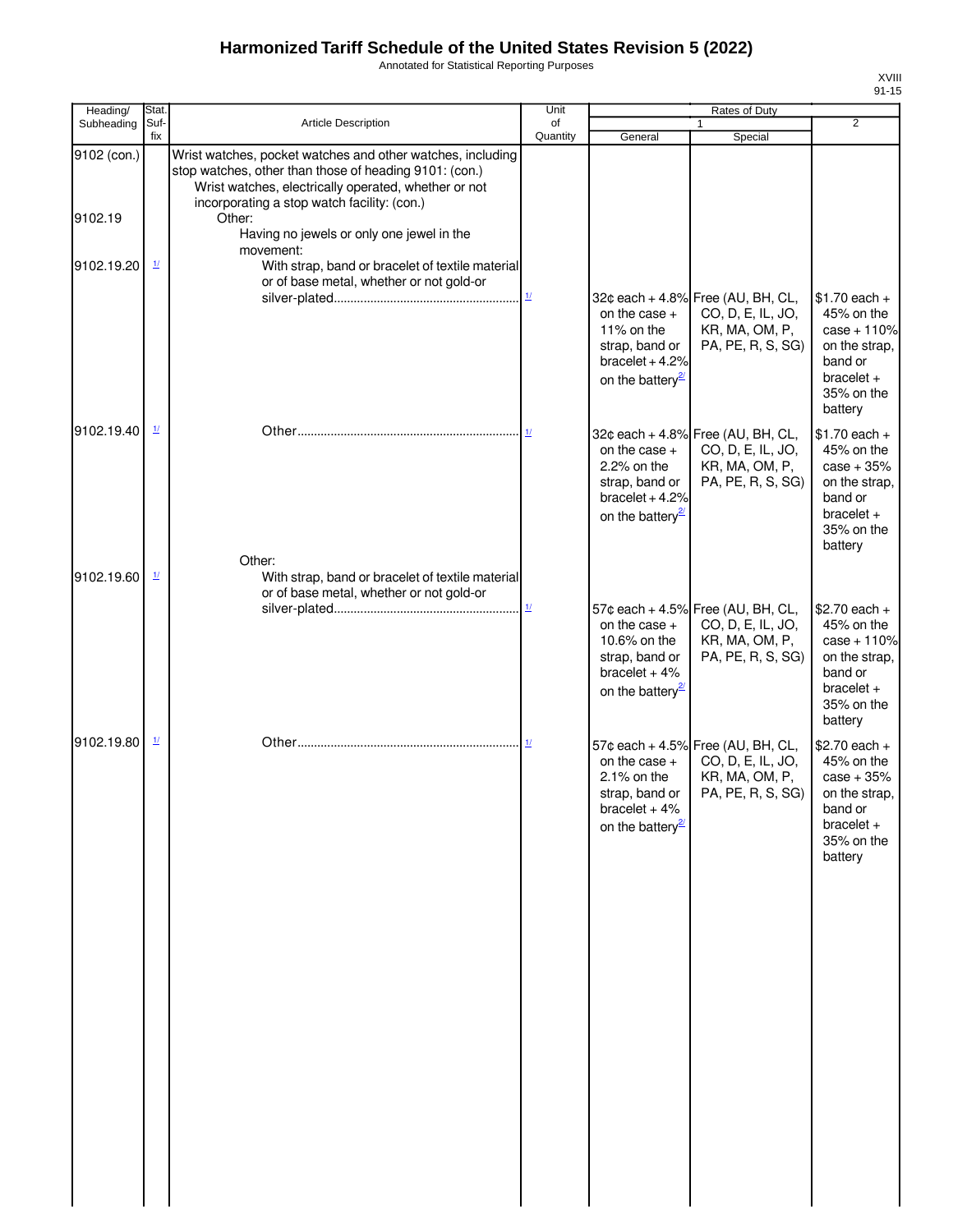Annotated for Statistical Reporting Purposes

| Heading/               | Stat.                    |                                                                                                                                                                                                                                                                             | Unit                      |                                                                                                         | <b>Rates of Duty</b>                                                          |                                                                                        |
|------------------------|--------------------------|-----------------------------------------------------------------------------------------------------------------------------------------------------------------------------------------------------------------------------------------------------------------------------|---------------------------|---------------------------------------------------------------------------------------------------------|-------------------------------------------------------------------------------|----------------------------------------------------------------------------------------|
| Subheading             | Suf-<br>fix              | <b>Article Description</b>                                                                                                                                                                                                                                                  | of<br>Quantity            | General                                                                                                 | Special                                                                       | $\overline{2}$                                                                         |
| 9102 (con.)<br>9102.21 |                          | Wrist watches, pocket watches and other watches, including<br>stop watches, other than those of heading 9101: (con.)<br>Other wrist watches, whether or not incorporating a stop<br>watch facility:<br>With automatic winding:<br>Having no jewels or only one jewel in the |                           |                                                                                                         |                                                                               |                                                                                        |
| 9102.21.10             | $\frac{1}{2}$            | movement:<br>With strap, band or bracelet of textile material<br>or of base metal, whether or not gold- or                                                                                                                                                                  |                           |                                                                                                         |                                                                               |                                                                                        |
|                        |                          |                                                                                                                                                                                                                                                                             | $\underline{\mathcal{H}}$ | 75 $\texttt{c}$ each + 6%<br>on the case +<br>14% on the<br>strap, band or<br>bracelet <sup>2/</sup>    | Free (AU, BH, CL,<br>CO, D, E, IL, JO,<br>KR, MA, OM, P,<br>PA, PE, R, S, SG) | $$2.70$ each +<br>45% on the<br>case + 110%<br>on the strap.<br>band or<br>bracelet    |
| 9102.21.25             | $\mathbf{\underline{1}}$ |                                                                                                                                                                                                                                                                             | 11                        | 75 $\texttt{c}$ each + 6%<br>on the case $+$<br>2.8% on the<br>strap, band or<br>bracelet <sup>27</sup> | Free (AU, BH, CL,<br>CO, D, E, IL, JO,<br>KR, MA, OM, P,<br>PA, PE, R, S, SG) | $$2.70$ each +<br>45% on the<br>$case + 35%$<br>on the strap,<br>band or<br>bracelet   |
| 9102.21.30             | $\mathbf{\underline{1}}$ | Having over one jewel but not over 17 jewels in<br>the movement:<br>With strap, band or bracelet of textile material<br>or of base metal, whether or not gold- or                                                                                                           |                           |                                                                                                         |                                                                               |                                                                                        |
|                        |                          |                                                                                                                                                                                                                                                                             | $\mathbf{\underline{1}}$  | $$1.75$ each +<br>4.8% on the<br>$case + 11.2%$<br>on the strap,<br>band or<br>bracelet $\frac{2}{x}$   | Free (AU, BH, CL,<br>CO, D, E, IL, JO,<br>KR, MA, OM, P,<br>PA, PE, R, S, SG) | $$5.20$ each +<br>45% on the<br>$case + 110%$<br>on the strap,<br>band or<br>bracelet  |
| 9102.21.50             | $\frac{1}{2}$            |                                                                                                                                                                                                                                                                             |                           | $$1.75$ each +<br>4.8% on the<br>$case + 2.2%$ on<br>the strap, band<br>or bracelet <sup>21</sup>       | Free (AU, BH, CL,<br>CO, D, E, IL, JO,<br>KR, MA, OM, P,<br>PA, PE, R, S, SG) | $$5.20$ each +<br>45% on the<br>$case + 35%$<br>on the strap,<br>band or<br>bracelet   |
| 9102.21.70             | $\frac{1}{2}$            | Having over 17 jewels in the movement:<br>With strap, band or bracelet of textile material<br>or of base metal, whether or not gold- or                                                                                                                                     |                           |                                                                                                         |                                                                               |                                                                                        |
|                        |                          |                                                                                                                                                                                                                                                                             | $\underline{1}$           | $$1.53$ each +<br>4.2% on the<br>case $+9.8%$ on<br>the strap, band<br>or bracelet <sup>21</sup>        | Free (AU, BH, CL,<br>CO, D, E, IL, JO,<br>KR, MA, OM, P,<br>PA, PE, R, S, SG) | $$10.95$ each +<br>45% on the<br>$case + 110%$<br>on the strap,<br>band or<br>bracelet |
| 9102.21.90             | $\mathbf{\underline{1}}$ |                                                                                                                                                                                                                                                                             | 1/                        | $$1.53$ each +<br>4.2% on the<br>$case + 2%$ on<br>the strap, band<br>or bracelet <sup>21</sup>         | Free (AU, BH, CL,<br>CO, D, E, IL, JO,<br>KR, MA, OM, P,<br>PA, PE, R, S, SG) | $$10.95$ each +<br>45% on the<br>$case + 35%$<br>on the strap,<br>band or<br>bracelet  |
|                        |                          |                                                                                                                                                                                                                                                                             |                           |                                                                                                         |                                                                               |                                                                                        |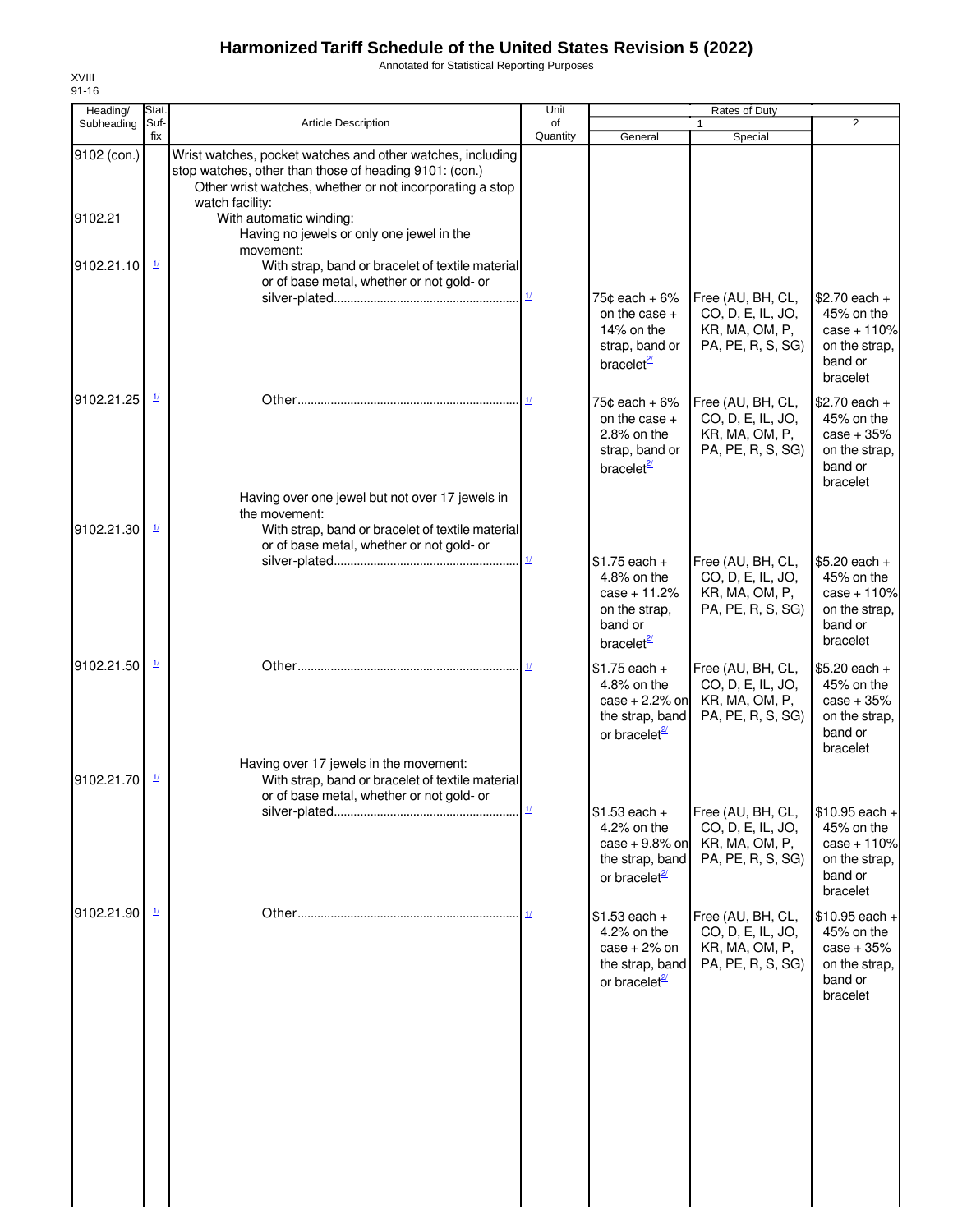Annotated for Statistical Reporting Purposes

| Heading/    | Stat.                    |                                                                                                                                                                                                                  | Unit                   |                                                                                                  | Rates of Duty                                                                                           |                                                                                       |
|-------------|--------------------------|------------------------------------------------------------------------------------------------------------------------------------------------------------------------------------------------------------------|------------------------|--------------------------------------------------------------------------------------------------|---------------------------------------------------------------------------------------------------------|---------------------------------------------------------------------------------------|
| Subheading  | Suf-<br>fix              | <b>Article Description</b>                                                                                                                                                                                       | of<br>Quantity         | General                                                                                          | Special                                                                                                 | $\overline{2}$                                                                        |
| 9102 (con.) |                          | Wrist watches, pocket watches and other watches, including<br>stop watches, other than those of heading 9101: (con.)<br>Other wrist watches, whether or not incorporating a stop                                 |                        |                                                                                                  |                                                                                                         |                                                                                       |
| 9102.29     |                          | watch facility: (con.)<br>Other:<br>Having no jewels or only one jewel in the                                                                                                                                    |                        |                                                                                                  |                                                                                                         |                                                                                       |
|             |                          | movement:<br>With strap, band or bracelet of textile material<br>or of base metal, whether or not gold- or<br>silver-plated:                                                                                     |                        |                                                                                                  |                                                                                                         |                                                                                       |
| 9102.29.02  | 00                       | Straps, bands or bracelets entered with<br>watches of subheading 9102.29.04 and<br>classifiable therewith pursuant to<br>additional U.S. note 2 to this chapter; all<br>the foregoing whether or not attached to |                        |                                                                                                  |                                                                                                         |                                                                                       |
|             |                          | such watches at the time of entry                                                                                                                                                                                | No 14% <sup>2/2/</sup> |                                                                                                  | Free (AU, BH, CL,<br>CO, D, E, IL, JO,<br>KR, MA, OM, P,<br>PA, PE, R, S, SG)                           | 110%                                                                                  |
| 9102.29.04  | $\underline{1}$          |                                                                                                                                                                                                                  |                        | $40¢$ each + 6%<br>on the case $\frac{2}{2}$                                                     | Free (A, AU, BH, CL, $\$\text{1.70}$ each +<br>CO, D, E, IL, JO,<br>KR, MA, OM, P,<br>PA, PE, R, S, SG) | 45% on the<br>case                                                                    |
| 9102.29.10  | $\mathbf{\underline{1}}$ |                                                                                                                                                                                                                  |                        | $40¢$ each + 6%<br>on the case $+$<br>$2.8\%$ on the<br>strap, band or<br>bracelet <sup>2/</sup> | Free (A, AU, BH, CL,<br>CO, D, E, IL, JO,<br>KR, MA, OM, P,<br>PA, PE, R, S, SG)                        | $$1.70$ each +<br>45% on the<br>$case + 35%$<br>on the strap,<br>band or<br>bracelet  |
| 9102.29.15  | 1/                       | Having over one jewel but not over 7 jewels in the<br>movement:<br>With strap, band or bracelet of textile material<br>or of base metal, whether or not gold- or                                                 |                        |                                                                                                  |                                                                                                         |                                                                                       |
|             |                          |                                                                                                                                                                                                                  | $1/$                   | on the case $+$<br>10.6% on the<br>strap, band or<br>bracelet <sup>3/</sup>                      | 58¢ each + 4.6% Free (AU, BH, CL,<br>CO, D, E, IL, JO,<br>KR, MA, OM, P,<br>PA, PE, R, S, SG)           | $$2.70$ each +<br>45% on the<br>$case + 110%$<br>on the strap,<br>band or<br>bracelet |
| 9102.29.20  | $\mathbf{\underline{1}}$ |                                                                                                                                                                                                                  | 1/                     | on the case +<br>2% on the<br>strap, band or<br>bracelet <sup>21</sup>                           | 56¢ each + 4.4% Free (AU, BH, CL,<br>CO, D, E, IL, JO,<br>KR, MA, OM, P,<br>PA, PE, R, S, SG)           | $$2.70$ each +<br>45% on the<br>$case + 35%$<br>on the strap,<br>band or<br>bracelet  |
|             |                          |                                                                                                                                                                                                                  |                        |                                                                                                  |                                                                                                         |                                                                                       |
|             |                          |                                                                                                                                                                                                                  |                        |                                                                                                  |                                                                                                         |                                                                                       |
|             |                          |                                                                                                                                                                                                                  |                        |                                                                                                  |                                                                                                         |                                                                                       |
|             |                          |                                                                                                                                                                                                                  |                        |                                                                                                  |                                                                                                         |                                                                                       |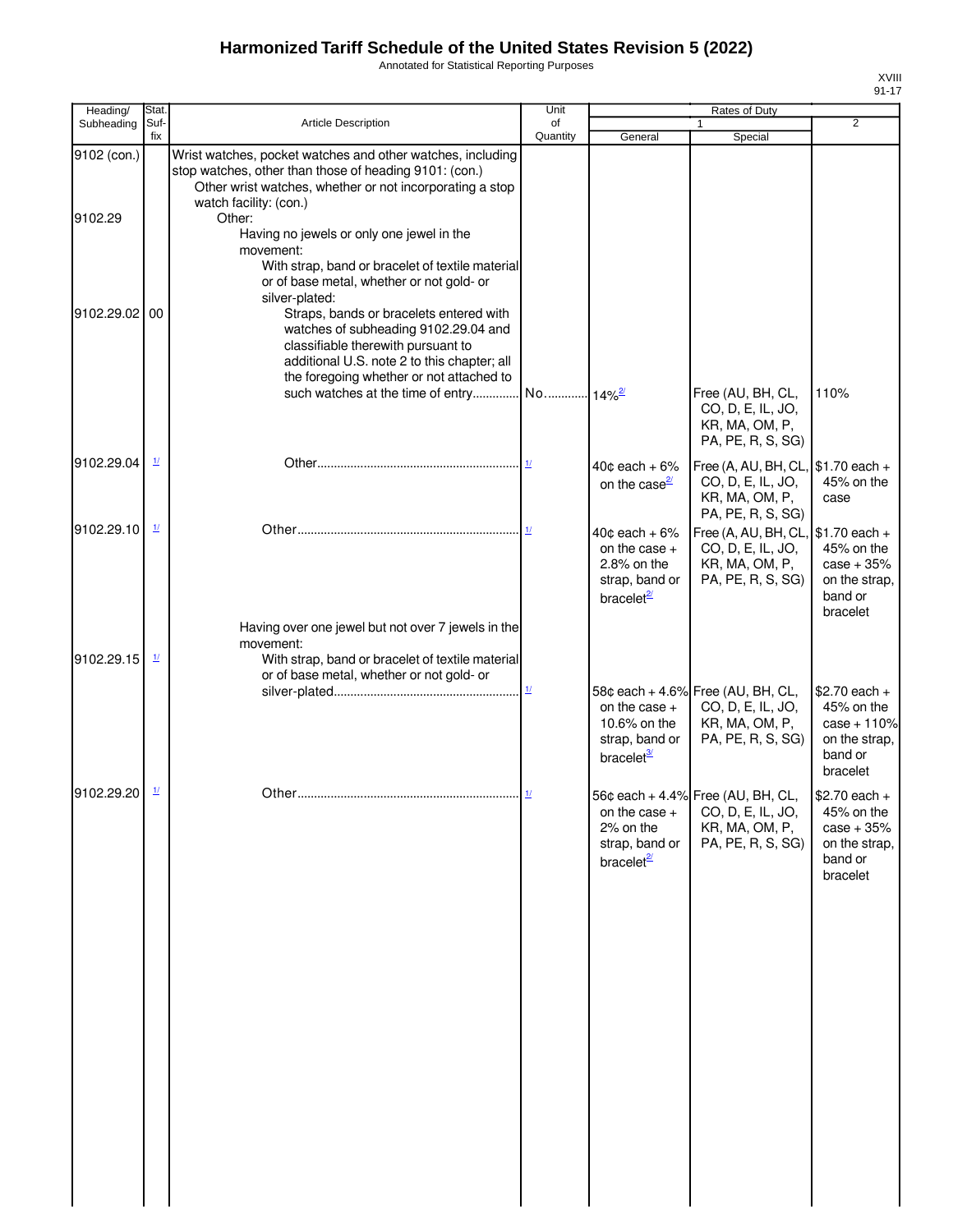Annotated for Statistical Reporting Purposes

| Heading/<br>Subheading | Stat.<br>Suf-             | <b>Article Description</b>                                                                                                                                                                                 | Unit<br>of                |                                                                                                   | Rates of Duty                                                                                 | $\overline{2}$                                                                        |
|------------------------|---------------------------|------------------------------------------------------------------------------------------------------------------------------------------------------------------------------------------------------------|---------------------------|---------------------------------------------------------------------------------------------------|-----------------------------------------------------------------------------------------------|---------------------------------------------------------------------------------------|
|                        | fix                       |                                                                                                                                                                                                            | Quantity                  | General                                                                                           | Special                                                                                       |                                                                                       |
| 9102 (con.)            |                           | Wrist watches, pocket watches and other watches, including<br>stop watches, other than those of heading 9101: (con.)<br>Other wrist watches, whether or not incorporating a stop<br>watch facility: (con.) |                           |                                                                                                   |                                                                                               |                                                                                       |
| 9102.29<br>(con.)      |                           | Other: (con.)                                                                                                                                                                                              |                           |                                                                                                   |                                                                                               |                                                                                       |
|                        |                           | Having over 7 but not over 17 jewels in the<br>movement:<br>With movement valued not over \$15 each:                                                                                                       |                           |                                                                                                   |                                                                                               |                                                                                       |
|                        |                           | With movement measuring not over 15.2<br>mm:                                                                                                                                                               |                           |                                                                                                   |                                                                                               |                                                                                       |
| 9102.29.25             | $\mathbf{\underline{1}}$  | With strap, band or bracelet of textile<br>material or of base metal, whether or<br>not gold- or silver- plated                                                                                            | $\frac{1}{2}$             | $$2.19$ each +                                                                                    | Free (AU, BH, CL,                                                                             | $$4.20$ each +                                                                        |
|                        |                           |                                                                                                                                                                                                            |                           | 4.8% on the<br>$case + 11.2%$<br>on the strap,<br>band or<br>bracelet <sup>2</sup>                | CO, D, E, IL, JO,<br>KR, MA, OM, P,<br>PA, PE, R, S, SG)                                      | 45% on the<br>$case + 110%$<br>on the strap,<br>band or<br>bracelet                   |
| 9102.29.30             | $\mathbf{\underline{1}}$  |                                                                                                                                                                                                            | 1/                        | $$2.19$ each +<br>4.8% on the<br>$case + 2.2%$ on<br>the strap, band<br>or bracelet <sup>2</sup>  | Free (AU, BH, CL,<br>CO, D, E, IL, JO,<br>KR, MA, OM, P,<br>PA, PE, R, S, SG)                 | $$4.20$ each +<br>45% on the<br>$case + 35%$<br>on the strap,<br>band or<br>bracelet  |
| 9102.29.35             | $\mathbf{\underline{11}}$ | With movement measuring over 15.2 mm:<br>With strap, band or bracelet of textile<br>material or of base metal, whether or                                                                                  |                           |                                                                                                   |                                                                                               |                                                                                       |
|                        |                           |                                                                                                                                                                                                            |                           | $$1.61$ each +<br>4.2% on the<br>case $+9.8\%$ on<br>the strap, band<br>or bracelet <sup>21</sup> | Free (AU, BH, CL,<br>CO, D, E, IL, JO,<br>KR, MA, OM, P,<br>PA, PE, R, S, SG)                 | $$4.20$ each +<br>45% on the<br>$case + 110%$<br>on the strap,<br>band or<br>bracelet |
| 9102.29.40             | $\mathbf{\underline{1}}$  |                                                                                                                                                                                                            | 11                        | $$1.83$ each +<br>4.8% on the<br>$case + 2.2%$ on<br>the strap, band<br>or bracelet <sup>2/</sup> | Free (AU, BH, CL,<br>CO, D, E, IL, JO,<br>KR, MA, OM, P,<br>PA, PE, R, S, SG)                 | $$4.20$ each +<br>45% on the<br>$case + 35%$<br>on the strap,<br>band or<br>bracelet  |
| 9102.29.45             | $\mathbf{\underline{1}}$  | With movement valued over \$15 each:<br>With strap, band or bracelet of textile<br>material or of base metal, whether or not                                                                               |                           |                                                                                                   |                                                                                               |                                                                                       |
|                        |                           |                                                                                                                                                                                                            | $\underline{\mathbf{1}l}$ | on the case $+$<br>11.2% on the<br>strap, band or<br>bracelet $\frac{2}{3}$                       | 93¢ each + 4.8% Free (AU, BH, CL,<br>CO, D, E, IL, JO,<br>KR, MA, OM, P,<br>PA, PE, R, S, SG) | $$4.20$ each +<br>45% on the<br>$case + 110%$<br>on the strap,<br>band or<br>bracelet |
| 9102.29.50             | $\mathbf{\underline{1}}$  |                                                                                                                                                                                                            |                           | on the case $+$<br>$2.2\%$ on the<br>strap, band or<br>bracelet $\frac{2}{3}$                     | 93¢ each + 4.8% Free (AU, BH, CL,<br>CO, D, E, IL, JO,<br>KR, MA, OM, P,<br>PA, PE, R, S, SG) | $$4.20$ each +<br>45% on the<br>$case + 35%$<br>on the strap,<br>band or<br>bracelet  |
|                        |                           |                                                                                                                                                                                                            |                           |                                                                                                   |                                                                                               |                                                                                       |
|                        |                           |                                                                                                                                                                                                            |                           |                                                                                                   |                                                                                               |                                                                                       |
|                        |                           |                                                                                                                                                                                                            |                           |                                                                                                   |                                                                                               |                                                                                       |
|                        |                           |                                                                                                                                                                                                            |                           |                                                                                                   |                                                                                               |                                                                                       |

XVIII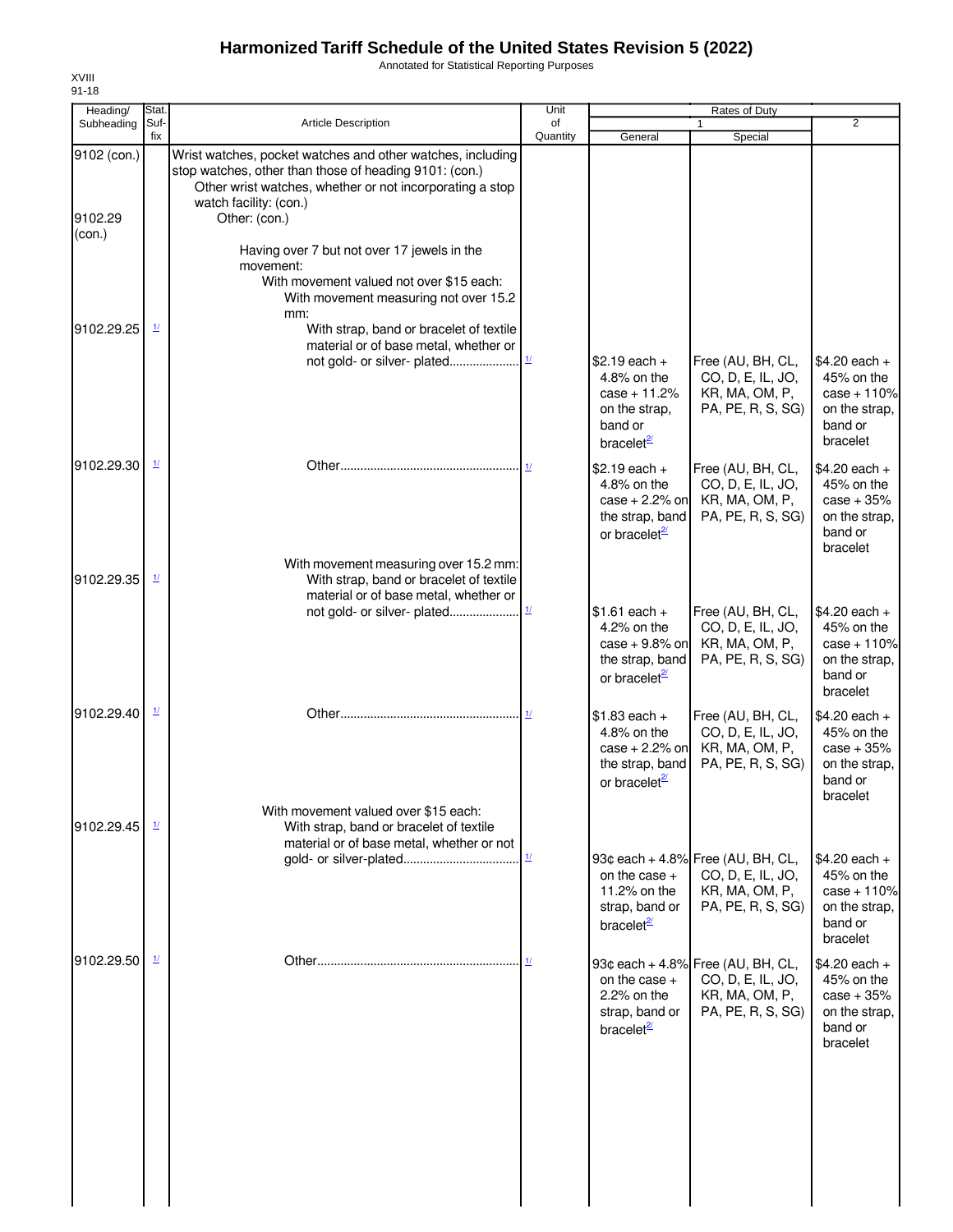Annotated for Statistical Reporting Purposes

| Heading/                         | Stat.                    |                                                                                                                                                                                                                             | Unit                               |                                                                                                    | Rates of Duty                                                                                                      |                                                                                        |
|----------------------------------|--------------------------|-----------------------------------------------------------------------------------------------------------------------------------------------------------------------------------------------------------------------------|------------------------------------|----------------------------------------------------------------------------------------------------|--------------------------------------------------------------------------------------------------------------------|----------------------------------------------------------------------------------------|
| Subheading                       | Suf-<br>fix              | <b>Article Description</b>                                                                                                                                                                                                  | of<br>Quantity                     | General                                                                                            | 1<br>Special                                                                                                       | $\overline{2}$                                                                         |
| 9102 (con.)<br>9102.29<br>(con.) |                          | Wrist watches, pocket watches and other watches, including<br>stop watches, other than those of heading 9101: (con.)<br>Other wrist watches, whether or not incorporating a stop<br>watch facility: (con.)<br>Other: (con.) |                                    |                                                                                                    |                                                                                                                    |                                                                                        |
| 9102.29.55                       | $\frac{1}{2}$            | Having over 17 jewels in the movement:<br>With strap, band or bracelet of textile material<br>or of base metal, whether or not gold-or                                                                                      |                                    |                                                                                                    |                                                                                                                    |                                                                                        |
|                                  |                          |                                                                                                                                                                                                                             | $\underline{\textbf{1}\textbf{1}}$ | $$1.55$ each +<br>4.2% on the<br>$case + 9.9\%$ on<br>the strap, band<br>or bracelet $\frac{2}{2}$ | Free (AU, BH, CL,<br>CO, D, E, IL, JO,<br>KR, MA, OM, P,<br>PA, PE, R, S, SG)                                      | $$10.95$ each +<br>45% on the<br>$case + 110%$<br>on the strap,<br>band or<br>bracelet |
| 9102.29.60                       | $\frac{1}{2}$            | Other:                                                                                                                                                                                                                      |                                    | $$1.75$ each +<br>4.8% on the<br>$case + 2.2%$ on<br>the strap, band<br>or bracelet <sup>2/</sup>  | Free (AU, BH, CL,<br>CO, D, E, IL, JO,<br>KR, MA, OM, P,<br>PA, PE, R, S, SG)                                      | $$10.95$ each +<br>45% on the<br>$case + 35%$<br>on the strap,<br>band or<br>bracelet  |
| 9102.91<br>9102.91.20            | $\frac{1}{2}$            | Electrically operated:                                                                                                                                                                                                      |                                    | 3.9% on the<br>movement and<br>$case + 5.3%$ on<br>the battery $\frac{2}{3}$                       | Free (A, AU, BH, CL, 35%<br>CO, D, E, IL, JO,<br>KR, MA, OM, P,<br>PA, PE, R, S, SG)                               |                                                                                        |
| 9102.91.40                       | $\frac{1}{2}$            | Other:<br>Having no jewels or only one jewel in the                                                                                                                                                                         | 11                                 | $40¢$ each + $6\%$<br>on the case +<br>5.3% on the<br>battery <sup>2</sup>                         | Free (AU, BH, CL,<br>CO, D, E, IL, JO,<br>KR, MA, OM, P,<br>PA, PE, R, S, SG)                                      | $$1.70$ each +<br>45% on the<br>$case + 35%$<br>on the battery                         |
| 9102.91.80                       | $\frac{1}{2}$            |                                                                                                                                                                                                                             |                                    | 76¢ each + 6%<br>on the case $+$<br>5.3% on the<br>battery <sup>2</sup>                            | Free (AU, BH, CL,<br>CO, D, E, IL, JO,<br>KR, MA, OM, P,<br>PA, PE, R, S, SG)                                      | $$2.70$ each +<br>45% on the<br>$case + 35%$<br>on thebattery                          |
| 9102.99<br>9102.99.20            | $\mathbf{\underline{1}}$ | Other:<br>Having no jewels or not over 7 jewels in the                                                                                                                                                                      |                                    | $20¢$ each + $3%$<br>on the case $\frac{2}{3}$                                                     | Free (A, AU, BH, CL, $$1.70$ each +<br>CO, D, E, IL, JO,<br>KR, MA, OM, P,<br>PA, PE, R, S, SG)                    | 45% on the<br>case                                                                     |
|                                  |                          | Having over 7 but not over 17 jewels in the<br>movement:                                                                                                                                                                    |                                    |                                                                                                    |                                                                                                                    |                                                                                        |
| 9102.99.40                       | $\mathbf{\underline{1}}$ | With movement valued not over \$15 each $\frac{1}{1}$                                                                                                                                                                       |                                    | $92¢$ each + $3%$<br>on the case $\frac{2}{3}$                                                     | Free (A, AU, BH, CL, $$4.20$ each +<br>CO, D, E, IL, JO,<br>KR, MA, OM, P,<br>PA, PE, R, S, SG)                    | 45% on the<br>case                                                                     |
| 9102.99.60                       | $\mathbf{\underline{1}}$ | With movement valued over \$15 each $\frac{1}{1}$                                                                                                                                                                           |                                    | on the case $\frac{2}{2}$                                                                          | $$1.16$ each + 6% Free (A, AU, BH, CL, \$4.20 each +<br>CO, D, E, IL, JO,<br>KR, MA, OM, P,<br>PA, PE, R, S, SG)   | 45% on the<br>case                                                                     |
| 9102.99.80                       | $\mathbf{\underline{1}}$ |                                                                                                                                                                                                                             |                                    | on the case $\frac{2}{2}$                                                                          | \$2.19 each + 6% Free (A, AU, BH, CL, $ $10.95$ each +<br>CO, D, E, IL, JO,<br>KR, MA, OM, P,<br>PA, PE, R, S, SG) | 45% on the<br>case                                                                     |
|                                  |                          |                                                                                                                                                                                                                             |                                    |                                                                                                    |                                                                                                                    |                                                                                        |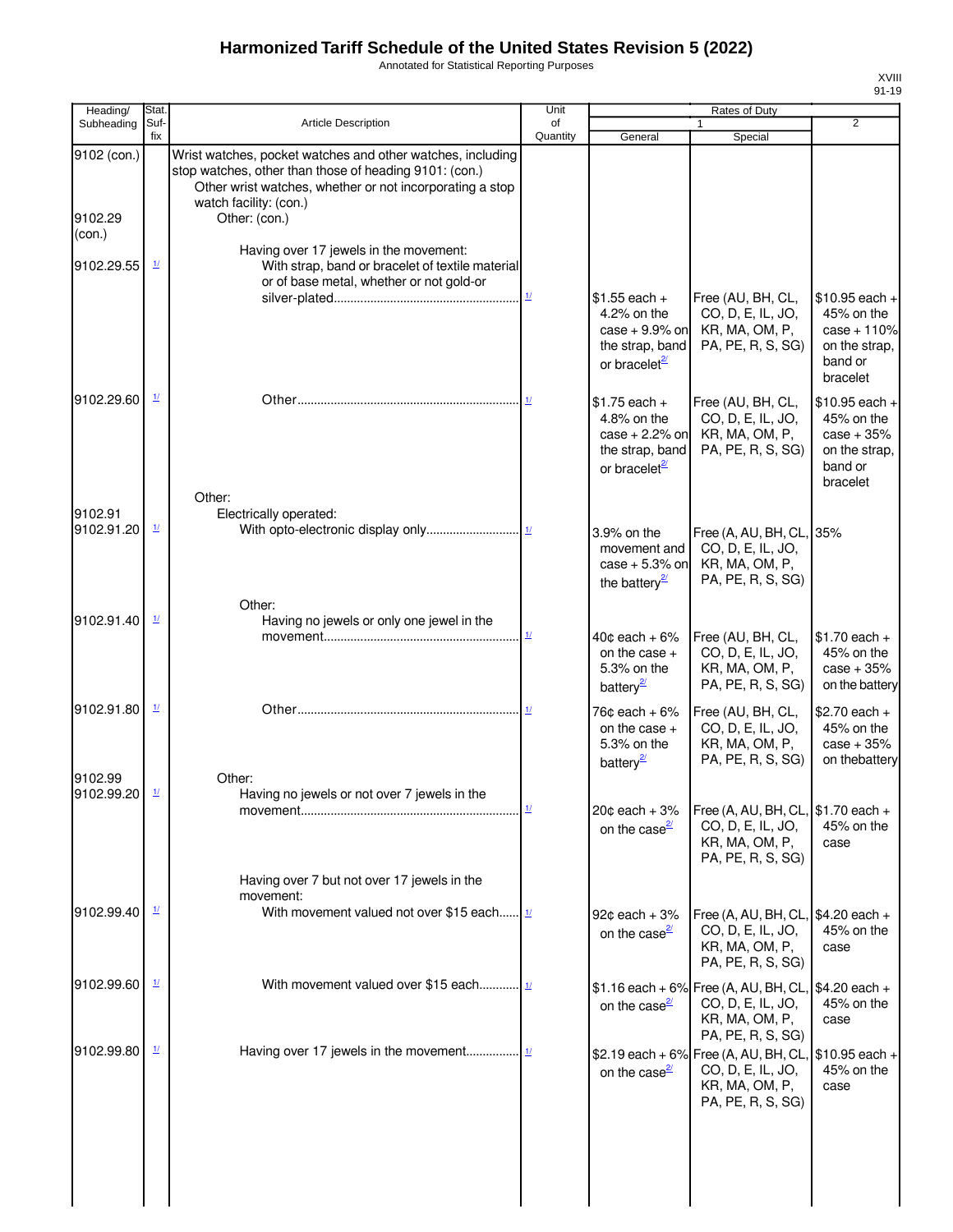Annotated for Statistical Reporting Purposes

| Heading/              | Stat.                    |                                                                                                                                                                              | Unit           |                                                                                           | Rates of Duty                                                                                                                          |                                                                        |
|-----------------------|--------------------------|------------------------------------------------------------------------------------------------------------------------------------------------------------------------------|----------------|-------------------------------------------------------------------------------------------|----------------------------------------------------------------------------------------------------------------------------------------|------------------------------------------------------------------------|
| Subheading            | Suf-<br>fix              | <b>Article Description</b>                                                                                                                                                   | of<br>Quantity | General                                                                                   | $\mathbf{1}$<br>Special                                                                                                                | $\overline{2}$                                                         |
| 9103                  |                          | Clocks with watch movements, excluding clocks of heading<br>9104:                                                                                                            |                |                                                                                           |                                                                                                                                        |                                                                        |
| 9103.10<br>9103.10.20 | $\mathbf{\underline{1}}$ | Electrically operated:                                                                                                                                                       |                | 2.6% on the<br>movement and<br>case $+3.6\%$ on<br>the battery $\frac{3}{2}$              | Free (A+, AU, BH,<br>CL, CO, D, E, IL,<br>JO, KR, MA, OM,<br>P, PA, PE, S, SG)                                                         | 35%                                                                    |
| 9103.10.40            | $\mathbf{\underline{1}}$ | Other:<br>Having no jewels or only one jewel in the                                                                                                                          |                | on the case $+$                                                                           | 24¢ each + 4.5% Free $(A_{+}, AU, BH,$<br>CL, CO, D, E, IL,                                                                            | $$1.50$ each +<br>45% on the                                           |
| 9103.10.80            | $\frac{1}{2}$            |                                                                                                                                                                              |                | 3.5% on the<br>battery <sup>3</sup><br>on the case $+$                                    | JO, KR, MA, OM,<br>P, PA, PE, S, SG)<br>48¢ each + 4.6% Free (A+, AU, BH,<br>CL, CO, D, E, IL,                                         | $case + 35%$<br>on the battery<br>$$2.50$ each +<br>45% on the         |
| 9103.90.00            | $\frac{1}{2}$            |                                                                                                                                                                              |                | 3.5% on the<br>battery <sup>21</sup><br>on the case <sup>21</sup>                         | JO, KR, MA, OM,<br>P, PA, PE, S, SG)<br>24¢ each + 4.6% Free (A+, AU, BH,<br>CL, CO, D, E, IL,<br>JO, KR, MA, OM,<br>P, PA, PE, S, SG) | $case + 35%$<br>on the battery<br>$$1.50$ each +<br>45% on the<br>case |
| 9104.00               |                          | Instrument panel clocks and clocks of a similar type for<br>vehicles, aircraft, spacecraft or vessels:<br>With clock movements measuring over 50 mm in width or<br>diameter: |                |                                                                                           |                                                                                                                                        |                                                                        |
| 9104.00.05            | $\mathbf{\underline{1}}$ | Valued not over \$10 each:                                                                                                                                                   |                | 2.6% on the<br>movement and<br>$case + 3.5%$ on<br>the battery <sup><math>4/</math></sup> | Free (A+, AU, B, BH, 35%<br>C, CL, CO, D, E, IL,<br>JO, KR, MA, OM,<br>P, PA, PE, S, SG)                                               |                                                                        |
| 9104.00.10            | $\frac{1}{2}$            | Other:                                                                                                                                                                       |                | on the<br>movement and<br>$case + 3.5%$ on<br>the battery $\frac{4}{3}$                   | 20¢ each + 4.3% Free (A+, AU, B, BH, $$3$ each + 65%<br>C, CL, CO, D, E, IL,<br>JO, KR, MA, OM,<br>P, PA, PE, S, SG)                   | on the<br>movement<br>and case $+$<br>35% on the<br>battery            |
| 9104.00.20 00         |                          |                                                                                                                                                                              |                | $6.4\%$ <sup>4/</sup>                                                                     | Free $(A_+, AU, B, BH,$ \$3 each + 65%<br>C, CL, CO, D, E, IL,<br>JO, KR, MA, OM,<br>P, PA, PE, S, SG)                                 |                                                                        |
|                       |                          |                                                                                                                                                                              |                |                                                                                           |                                                                                                                                        |                                                                        |
|                       |                          |                                                                                                                                                                              |                |                                                                                           |                                                                                                                                        |                                                                        |
|                       |                          |                                                                                                                                                                              |                |                                                                                           |                                                                                                                                        |                                                                        |
|                       |                          |                                                                                                                                                                              |                |                                                                                           |                                                                                                                                        |                                                                        |
|                       |                          |                                                                                                                                                                              |                |                                                                                           |                                                                                                                                        |                                                                        |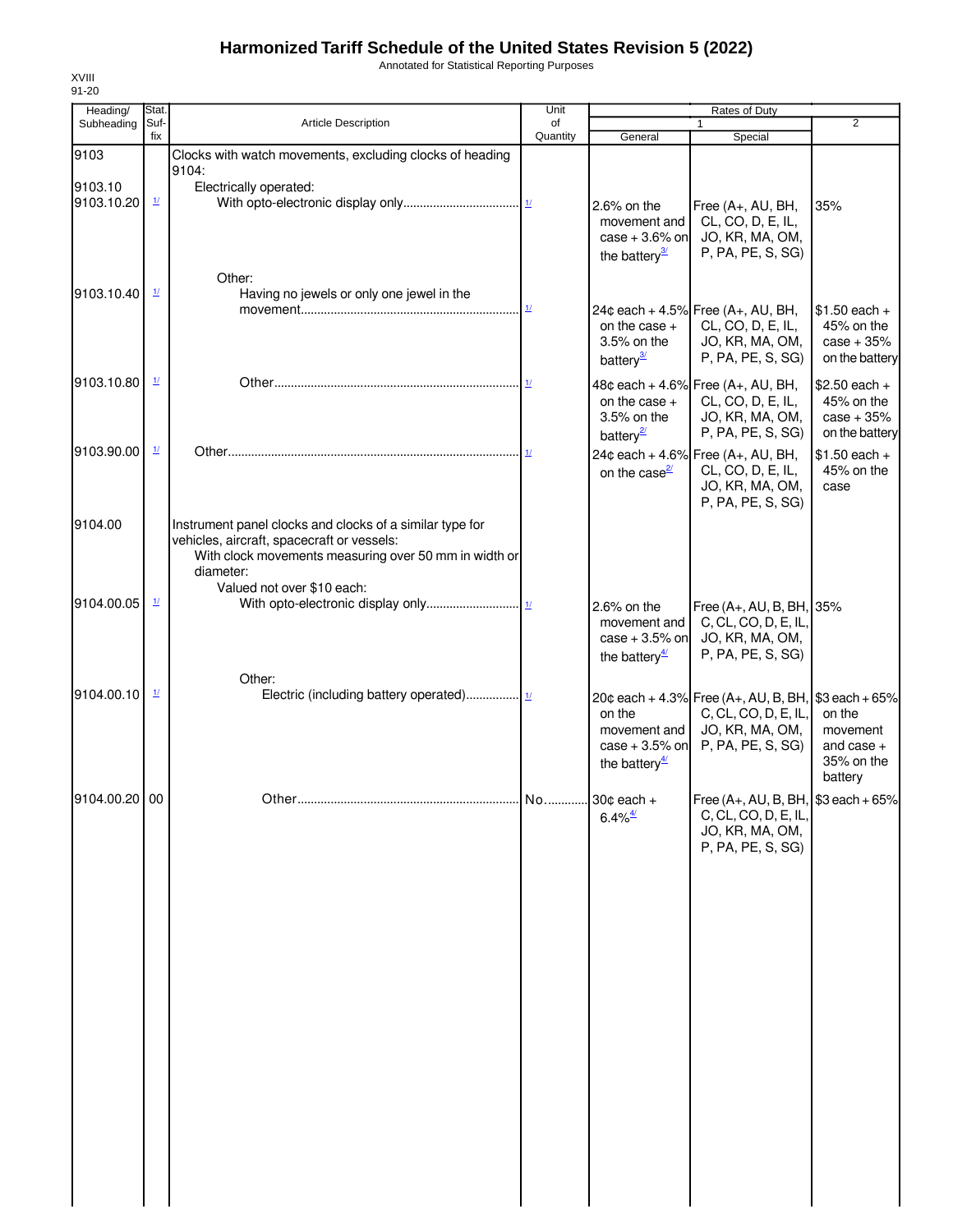Annotated for Statistical Reporting Purposes

| Heading/                        | Stat.                              |                                                                                                                                                                                                                      | Unit           |                                                                                                                   | Rates of Duty                                                                                                                           |                                                                 |
|---------------------------------|------------------------------------|----------------------------------------------------------------------------------------------------------------------------------------------------------------------------------------------------------------------|----------------|-------------------------------------------------------------------------------------------------------------------|-----------------------------------------------------------------------------------------------------------------------------------------|-----------------------------------------------------------------|
| Subheading                      | Suf-<br>fix                        | <b>Article Description</b>                                                                                                                                                                                           | of<br>Quantity | General                                                                                                           | $\mathbf{1}$<br>Special                                                                                                                 | $\overline{2}$                                                  |
| 9104.00<br>(con.)<br>9104.00.25 | $\underline{\mathit{1}\mathit{l}}$ | Instrument panel clocks and clocks of a similar type for<br>vehicles, aircraft, spacecraft or vessels: (con.)<br>With clock movements measuring over 50 mm in width or<br>diameter: (con.)<br>Valued over \$10 each: |                | 3.9% on the<br>movement and<br>case $+5.3\%$ on                                                                   | Free (A+, AU, B, BH, 35%<br>C, CL, CO, D, E, IL,<br>JO, KR, MA, OM,                                                                     |                                                                 |
| 9104.00.30                      | $\frac{1}{2}$                      | Other:                                                                                                                                                                                                               |                | the battery <sup><math>4/</math></sup><br>on the<br>movement and<br>$case + 3.5%$ on<br>the battery $\frac{4}{3}$ | P, PA, PE, S, SG)<br>30¢ each + 4.3% Free (A+, AU, B, BH, \$4.50 each +<br>C, CL, CO, D, E, IL,<br>JO, KR, MA, OM,<br>P, PA, PE, S, SG) | 65% on the<br>movement<br>and case $+$<br>35% on the<br>battery |
| 9104.00.40 00                   |                                    |                                                                                                                                                                                                                      | No             | 30 $\texttt{c}$ each +<br>$4.3\%$ <sup>4/</sup>                                                                   | Free (A+, AU, B, BH, \$4.50 each +<br>C, CL, CO, D, E, IL,<br>JO, KR, MA, OM,<br>P, PA, PE, S, SG)                                      | 65%                                                             |
| 9104.00.45                      | $\underline{1}$                    | Other:                                                                                                                                                                                                               |                | 2.6% on the<br>movement and<br>case $+3.5%$ on<br>the battery $\frac{4}{3}$                                       | Free (A+, AU, B, BH, 35%<br>C, CL, CO, D, E, IL,<br>JO, KR, MA, OM,<br>P, PA, PE, S, SG)                                                |                                                                 |
| 9104.00.50                      | $\mathbf{\underline{1}}$           | Other:                                                                                                                                                                                                               |                | on the case $+$<br>3.5% on the<br>battery $\frac{4}{3}$                                                           | 20¢ each + 4.6% Free (A+, AU, B, BH, 75¢ each +<br>C, CL, CO, D, E, IL,<br>JO, KR, MA, OM,<br>P, PA, PE, S, SG)                         | 45% on the<br>$case + 35%$<br>on the battery                    |
| 9104.00.60                      | $\mathbf{\underline{1}}$           |                                                                                                                                                                                                                      |                | on the case <sup>2/</sup>                                                                                         | 19¢ each + 4.5% Free (A+, AU, B, BH, 75¢ each +<br>C, CL, CO, D, E, IL,<br>JO, KR, MA, OM,<br>P, PA, PE, S, SG)                         | 45% on the<br>case                                              |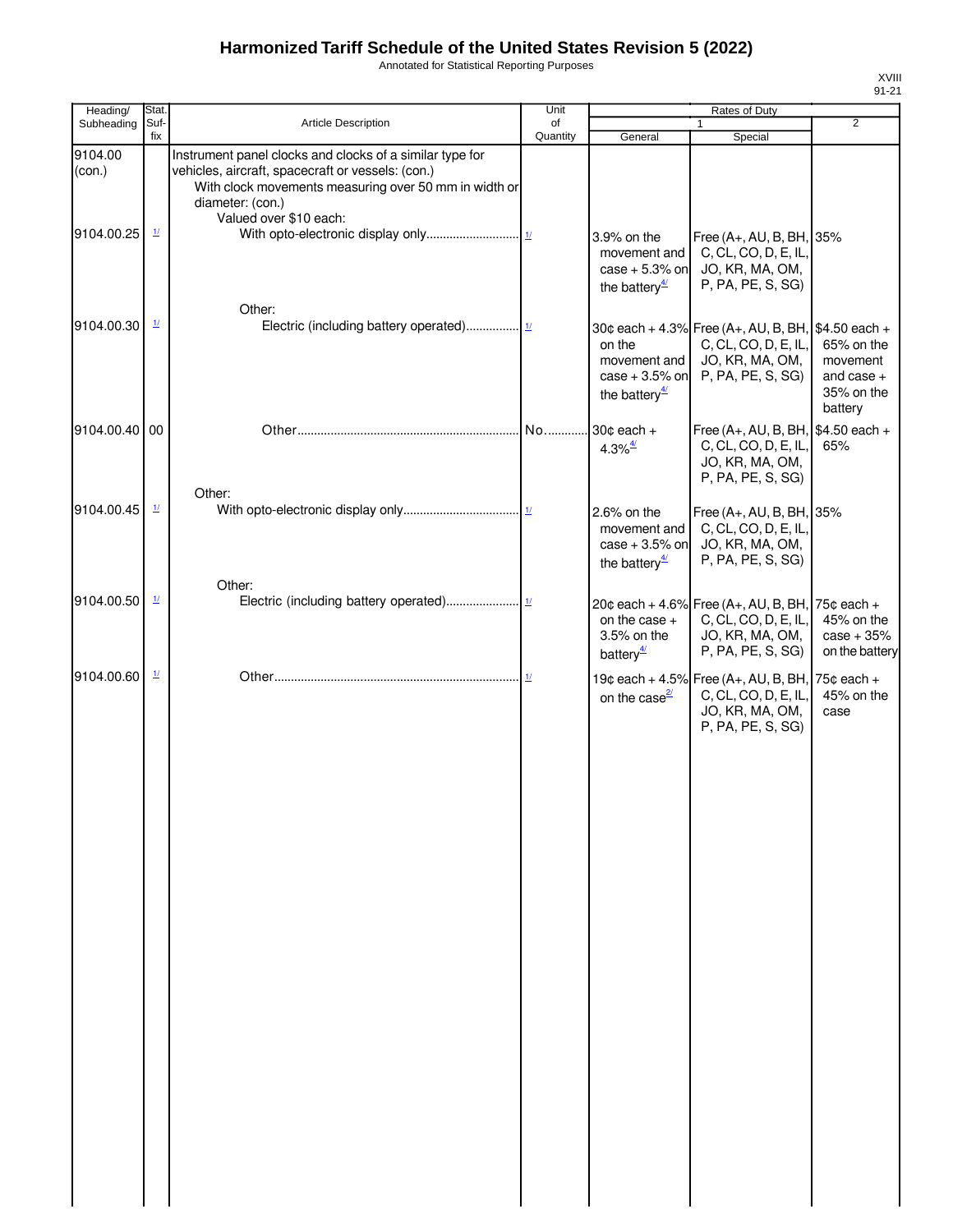Annotated for Statistical Reporting Purposes

| Heading/      | Stat.                     |                                                                            | Unit                      |                                       | Rates of Duty                                            |                |
|---------------|---------------------------|----------------------------------------------------------------------------|---------------------------|---------------------------------------|----------------------------------------------------------|----------------|
| Subheading    | Suf-<br>fix               | Article Description                                                        | of<br>Quantity            | General                               | Special                                                  | $\overline{2}$ |
| 9105          |                           | Other clocks:                                                              |                           |                                       |                                                          |                |
|               |                           | Alarm clocks:                                                              |                           |                                       |                                                          |                |
| 9105.11       |                           | Electrically operated:                                                     |                           |                                       |                                                          |                |
| 9105.11.40    | $\underline{\mathcal{U}}$ |                                                                            |                           | 3.9% on the                           | Free (A+, AU, BH,                                        | 35%            |
|               |                           |                                                                            |                           | movement and                          | CL, CO, D, E, IL,                                        |                |
|               |                           |                                                                            |                           | $case + 5.3%$ on                      | JO, KR, MA, OM,                                          |                |
|               |                           |                                                                            |                           | the battery $\frac{3}{2}$             | P, PA, PE, S, SG)                                        |                |
| 9105.11.80    | $\mathbf{\underline{1}}$  |                                                                            |                           |                                       | 30¢ each + 6.9% Free (A+, AU, BH,                        | $75¢$ each $+$ |
|               |                           |                                                                            |                           | on the case +                         | CL, CO, D, E, IL,                                        | 45% on the     |
|               |                           |                                                                            |                           | 5.3% on the                           | JO, KR, MA, OM,                                          | $case + 35%$   |
| 9105.19       |                           | Other:                                                                     |                           | battery <sup>3/</sup>                 | P, PA, PE, S, SG)                                        | on the battery |
|               |                           | With movement measuring not over 50 mm in width                            |                           |                                       |                                                          |                |
|               |                           | or diameter:                                                               |                           |                                       |                                                          |                |
| 9105.19.10    | 1/                        | Not constructed or designed to operate for                                 |                           |                                       |                                                          |                |
|               |                           | over 47 hours without rewinding                                            | $\underline{\mathbf{1}l}$ |                                       | 30¢ each + 6.9% Free (A, AU, BH, CL, 75¢ each +          |                |
|               |                           |                                                                            |                           | on the case $\frac{2}{3}$             | CO, D, E, IL, JO,                                        | 45% on the     |
|               |                           |                                                                            |                           |                                       | KR, MA, OM, P,<br>PA, PE, S, SG)                         | case           |
|               |                           |                                                                            |                           |                                       |                                                          |                |
|               |                           | Constructed or designed to operate for over<br>47 hours without rewinding: |                           |                                       |                                                          |                |
| 9105.19.20    | $\mathbf{\underline{1}}$  | Having no jewels or only one jewel 11                                      |                           |                                       | 60¢ each + 6.9% Free $(A_{+}, AU, BH,$                   | $$1.75$ each + |
|               |                           |                                                                            |                           | on the case $\frac{2}{3}$             | CL, CO, D, E, IL,                                        | 45% on the     |
|               |                           |                                                                            |                           |                                       | JO, KR, MA, OM,                                          | case           |
|               |                           |                                                                            |                           |                                       | P, PA, PE, S, SG)                                        |                |
| 9105.19.30    | $\frac{1}{2}$             |                                                                            |                           | $43¢$ each $+$                        | Free (A+, AU, BH,                                        | $$2.25$ each + |
|               |                           |                                                                            |                           | 2.8¢/jewel over                       | CL, CO, D, E, IL,                                        | 15¢/jewel      |
|               |                           |                                                                            |                           | $7 + 3.7%$ on the                     | JO, KR, MA, OM,                                          | over $7 + 60%$ |
|               |                           |                                                                            |                           | case <sup>2/</sup>                    | P, PA, PE, S, SG)                                        | on the case    |
| 9105.19.40 00 |                           | Other:                                                                     | .l No.                    |                                       |                                                          |                |
|               |                           |                                                                            |                           | $15¢$ each +<br>$6.4\%$ <sup>3/</sup> | Free (A, AU, BH, CL, $$1.50$ each +<br>CO, D, E, IL, JO, | 65%            |
|               |                           |                                                                            |                           |                                       | KR, MA, OM, P,                                           |                |
|               |                           |                                                                            |                           |                                       | PA, PE, S, SG)                                           |                |
| 9105.19.50 00 |                           |                                                                            |                           | No 23¢ each +                         | Free (A+, AU, BH,                                        | $$4.50$ each + |
|               |                           |                                                                            |                           | $3.2\%$ <sup>2/</sup>                 | CL, CO, D, E, IL,                                        | 65%            |
|               |                           |                                                                            |                           |                                       | JO, KR, MA, OM,                                          |                |
|               |                           |                                                                            |                           |                                       | P, PA, PE, S, SG)                                        |                |
|               |                           |                                                                            |                           |                                       |                                                          |                |
|               |                           |                                                                            |                           |                                       |                                                          |                |
|               |                           |                                                                            |                           |                                       |                                                          |                |
|               |                           |                                                                            |                           |                                       |                                                          |                |
|               |                           |                                                                            |                           |                                       |                                                          |                |
|               |                           |                                                                            |                           |                                       |                                                          |                |
|               |                           |                                                                            |                           |                                       |                                                          |                |
|               |                           |                                                                            |                           |                                       |                                                          |                |
|               |                           |                                                                            |                           |                                       |                                                          |                |
|               |                           |                                                                            |                           |                                       |                                                          |                |
|               |                           |                                                                            |                           |                                       |                                                          |                |
|               |                           |                                                                            |                           |                                       |                                                          |                |
|               |                           |                                                                            |                           |                                       |                                                          |                |
|               |                           |                                                                            |                           |                                       |                                                          |                |
|               |                           |                                                                            |                           |                                       |                                                          |                |
|               |                           |                                                                            |                           |                                       |                                                          |                |
|               |                           |                                                                            |                           |                                       |                                                          |                |
|               |                           |                                                                            |                           |                                       |                                                          |                |
|               |                           |                                                                            |                           |                                       |                                                          |                |
|               |                           |                                                                            |                           |                                       |                                                          |                |
|               |                           |                                                                            |                           |                                       |                                                          |                |
|               |                           |                                                                            |                           |                                       |                                                          |                |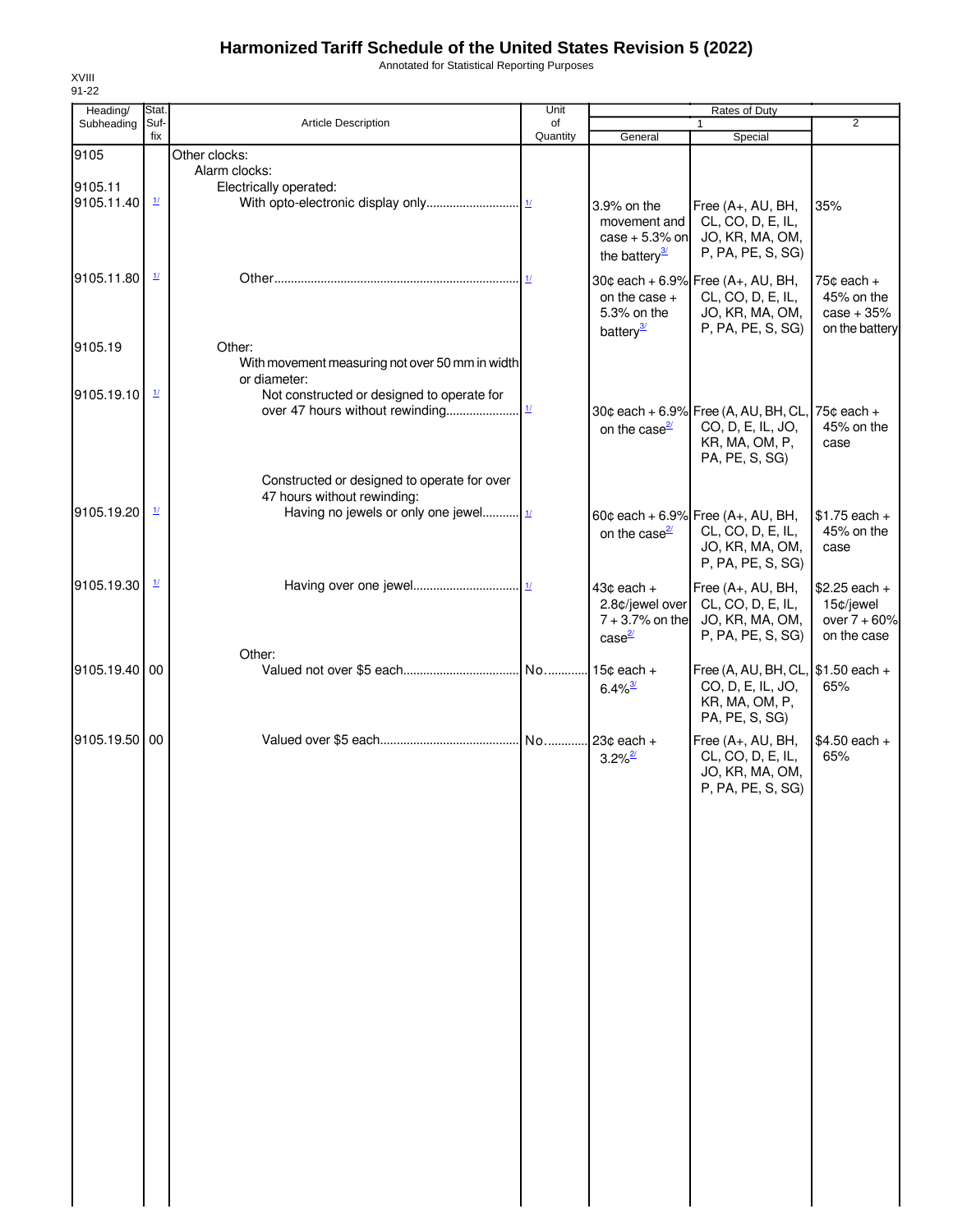Annotated for Statistical Reporting Purposes

| $\overline{2}$<br>Special<br>Free (A+, AU, BH,<br>35%<br>CL, CO, D, E, IL,<br>JO, KR, MA, OM,<br>P, PA, PE, S, SG)<br>30¢ each + 6.9% Free (A+, AU, BH,<br>$75¢$ each +<br>CL, CO, D, E, IL,<br>45% on the<br>JO, KR, MA, OM,<br>$case + 35%$<br>P, PA, PE, S, SG)<br>on the battery |
|--------------------------------------------------------------------------------------------------------------------------------------------------------------------------------------------------------------------------------------------------------------------------------------|
|                                                                                                                                                                                                                                                                                      |
|                                                                                                                                                                                                                                                                                      |
|                                                                                                                                                                                                                                                                                      |
|                                                                                                                                                                                                                                                                                      |
|                                                                                                                                                                                                                                                                                      |
| 20¢ each + 4.6% Free (A+, AU, BH,<br>$75¢$ each +<br>45% on the<br>CL, CO, D, E, IL,<br>JO, KR, MA, OM,<br>case<br>P, PA, PE, S, SG)                                                                                                                                                 |
| 40¢ each + 4.6% Free $(A_{+}, AU, BH,$<br>$$1.75$ each +<br>CL, CO, D, E, IL,<br>45% on the<br>JO, KR, MA, OM,<br>case<br>P, PA, PE, S, SG)                                                                                                                                          |
| Free (A+, AU, BH,<br>$$2.25$ each +<br>15¢/jewel<br>CL, CO, D, E, IL,<br>JO, KR, MA, OM,<br>over $7 + 60%$<br>P, PA, PE, S, SG)<br>on the case                                                                                                                                       |
| $$1.50$ each +<br>Free (A+, AU, BH,<br>CL, CO, D, E, IL,<br>65%<br>JO, KR, MA, OM,<br>P, PA, PE, S, SG)                                                                                                                                                                              |
| Free (A+, AU, BH,<br>$$4.50$ each +<br>65%<br>CL, CO, D, E, IL,<br>JO, KR, MA, OM,<br>P, PA, PE, S, SG)                                                                                                                                                                              |
|                                                                                                                                                                                                                                                                                      |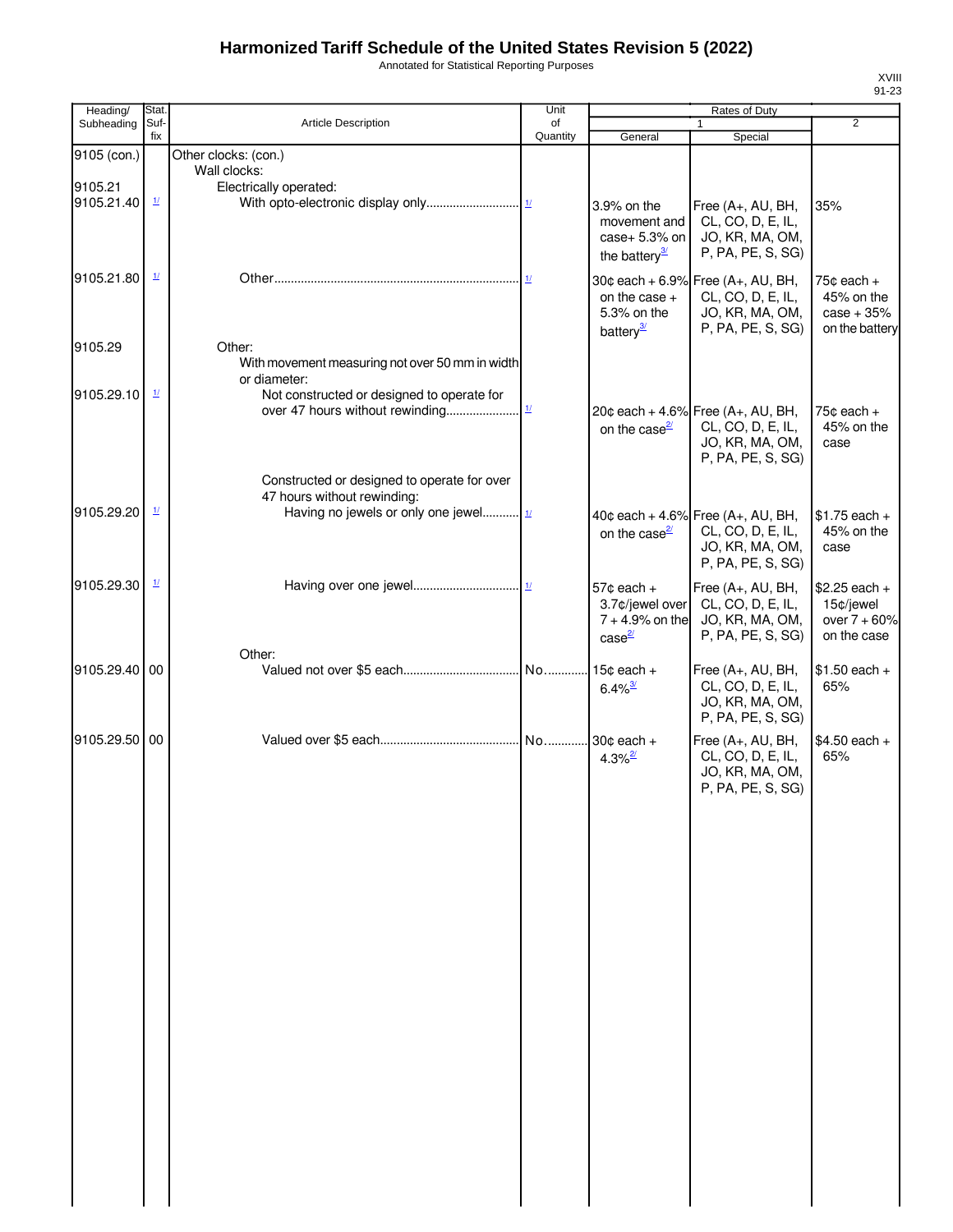Annotated for Statistical Reporting Purposes

| Heading/      | Stat.                    |                                                                        | Unit           |                                | Rates of Duty                                      |                              |
|---------------|--------------------------|------------------------------------------------------------------------|----------------|--------------------------------|----------------------------------------------------|------------------------------|
| Subheading    | Suf-<br>fix              | Article Description                                                    | of<br>Quantity | General                        | $\mathbf{1}$<br>Special                            | $\overline{2}$               |
| 9105 (con.)   |                          | Other clocks: (con.)                                                   |                |                                |                                                    |                              |
|               |                          | Other:                                                                 |                |                                |                                                    |                              |
| 9105.91       |                          | Electrically operated:                                                 |                |                                |                                                    |                              |
| 9105.91.40    | $\mathbf{\underline{1}}$ |                                                                        |                | 3.9% on the                    | Free (A+, AU, BH,                                  | 35%                          |
|               |                          |                                                                        |                | movement and                   | CL, CO, D, E, IL,                                  |                              |
|               |                          |                                                                        |                | case+ $5.3\%$ on               | JO, KR, MA, OM,<br>P, PA, PE, S, SG)               |                              |
|               |                          |                                                                        |                | the battery $\frac{3}{2}$      |                                                    |                              |
| 9105.91.80    | $\mathbf{\underline{1}}$ |                                                                        |                |                                | 30¢ each + 6.9% Free (A+, AU, BH,                  | 75¢ each +                   |
|               |                          |                                                                        |                | on the case $+$<br>5.3% on the | CL, CO, D, E, IL,<br>JO, KR, MA, OM,               | 45% on the<br>$case + 35%$   |
|               |                          |                                                                        |                | battery <sup>3/</sup>          | P, PA, PE, S, SG)                                  | on the battery               |
| 9105.99       |                          | Other:                                                                 |                |                                |                                                    |                              |
| 9105.99.10 00 |                          | Standard marine chronometers having                                    |                |                                |                                                    |                              |
|               |                          |                                                                        | No             |                                | 17¢ each + 2.5% Free (A, AU, BH, CL, \$4.50 each + |                              |
|               |                          |                                                                        | Jwls.          | + 1¢/jewel $\frac{2l}{2}$      | CO, D, E, IL, JO,                                  | $65% +$                      |
|               |                          |                                                                        |                |                                | KR, MA, OM, P,<br>PA, PE, S, SG)                   | 25¢/jewel                    |
|               |                          |                                                                        |                |                                |                                                    |                              |
|               |                          | Other, with movement measuring not over 50 mm<br>in width or diameter: |                |                                |                                                    |                              |
| 9105.99.20    | $\frac{1}{2}$            | Not constructed or designed to operate for                             |                |                                |                                                    |                              |
|               |                          |                                                                        |                | Free <sup>2/</sup>             |                                                    | $75¢$ each +                 |
|               |                          |                                                                        |                |                                |                                                    | 45% on the                   |
|               |                          |                                                                        |                |                                |                                                    | case                         |
|               |                          | Constructed or designed to operate for over                            |                |                                |                                                    |                              |
| 9105.99.30    | $\mathbf{\underline{1}}$ | 47 hours without rewinding:<br>Having no jewels or only one jewel      |                |                                |                                                    |                              |
|               |                          |                                                                        |                | Free <sup>2/</sup>             |                                                    | $$1.75$ each +<br>45% on the |
|               |                          |                                                                        |                |                                |                                                    | case                         |
| 9105.99.40    | $\mathbf{\underline{1}}$ |                                                                        |                |                                |                                                    |                              |
|               |                          |                                                                        |                | Free <sup>2/</sup>             |                                                    | $$2.25$ each +<br>15¢/jewel  |
|               |                          |                                                                        |                |                                |                                                    | over $7 + 60%$               |
|               |                          |                                                                        |                |                                |                                                    | on the case                  |
|               |                          | Other:                                                                 |                |                                |                                                    |                              |
| 9105.99.50 00 |                          |                                                                        |                | 7.5¢ each +                    | Free (A+, AU, BH,<br>CL, CO, D, E, IL,             | $$1.50$ each +<br>65%        |
|               |                          |                                                                        |                | $3.2\%$ <sup>3/</sup>          | JO, KR, MA, OM,                                    |                              |
|               |                          |                                                                        |                |                                | P, PA, PE, S, SG)                                  |                              |
| 9105.99.60 00 |                          |                                                                        |                |                                | Free (A+, AU, BH,                                  | $$4.50$ each +               |
|               |                          |                                                                        |                | $3.2\%$ <sup>2/</sup>          | CL, CO, D, E, IL,                                  | 65%                          |
|               |                          |                                                                        |                |                                | JO, KR, MA, OM,                                    |                              |
|               |                          |                                                                        |                |                                | P, PA, PE, S, SG)                                  |                              |
|               |                          |                                                                        |                |                                |                                                    |                              |
|               |                          |                                                                        |                |                                |                                                    |                              |
|               |                          |                                                                        |                |                                |                                                    |                              |
|               |                          |                                                                        |                |                                |                                                    |                              |
|               |                          |                                                                        |                |                                |                                                    |                              |
|               |                          |                                                                        |                |                                |                                                    |                              |
|               |                          |                                                                        |                |                                |                                                    |                              |
|               |                          |                                                                        |                |                                |                                                    |                              |
|               |                          |                                                                        |                |                                |                                                    |                              |
|               |                          |                                                                        |                |                                |                                                    |                              |
|               |                          |                                                                        |                |                                |                                                    |                              |
|               |                          |                                                                        |                |                                |                                                    |                              |
|               |                          |                                                                        |                |                                |                                                    |                              |
|               |                          |                                                                        |                |                                |                                                    |                              |
|               |                          |                                                                        |                |                                |                                                    |                              |
|               |                          |                                                                        |                |                                |                                                    |                              |
|               |                          |                                                                        |                |                                |                                                    |                              |
|               |                          |                                                                        |                |                                |                                                    |                              |
|               |                          |                                                                        |                |                                |                                                    |                              |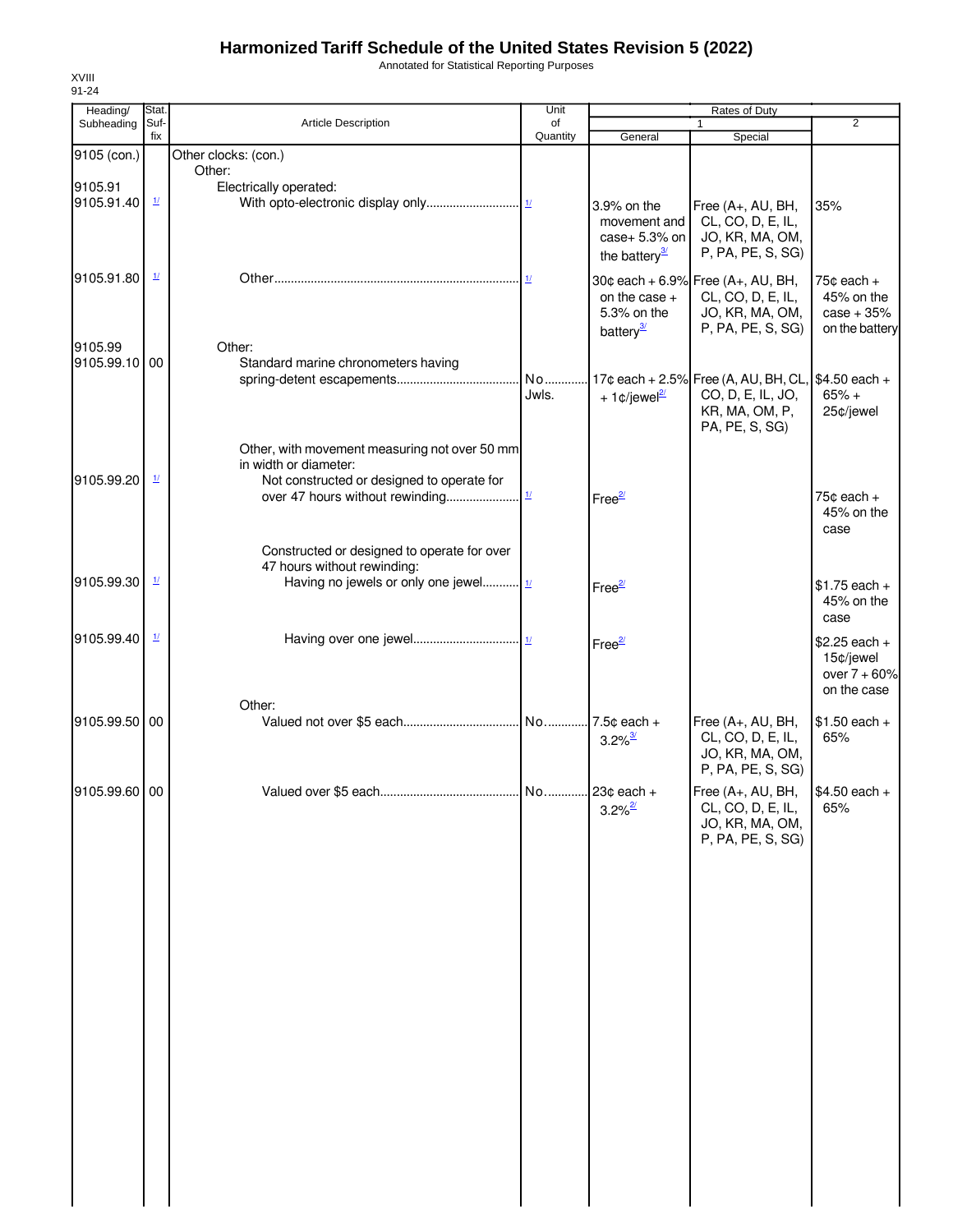Annotated for Statistical Reporting Purposes

| Heading/                 | Stat.                    |                                                                                                                                                                                                                                  | Unit           |                                                                      | Rates of Duty                                                                                     |                                        |
|--------------------------|--------------------------|----------------------------------------------------------------------------------------------------------------------------------------------------------------------------------------------------------------------------------|----------------|----------------------------------------------------------------------|---------------------------------------------------------------------------------------------------|----------------------------------------|
| Subheading               | Suf-<br>fix              | Article Description                                                                                                                                                                                                              | of<br>Quantity | General                                                              | $\mathbf{1}$<br>Special                                                                           | $\overline{2}$                         |
| 9106                     |                          | Time of day recording apparatus and apparatus for measuring,<br>recording or otherwise indicating intervals of time, with clock<br>or watch movement or with synchronous motor (for example,<br>time registers, time-recorders): |                |                                                                      |                                                                                                   |                                        |
| 9106.10.00 00            |                          |                                                                                                                                                                                                                                  | No<br>Jwls.    | + 2 $\phi$ /jewel <sup>4/</sup>                                      | 36¢ each + 5.6% Free (A+, AU, BH,<br>CL, CO, D, E, IL,<br>JO, KR, MA, OM,<br>P, PA, PE, S, SG)    | $$4.50$ each +<br>$65% +$<br>25¢/jewel |
| 9106.90<br>9106.90.20 00 |                          | Other:                                                                                                                                                                                                                           | No<br>Jwls.    | + 2 $\text{\degree}$ /jewel <sup>4/</sup>                            | 36¢ each + 5.6% Free (A+, AU, BH,<br>CL, CO, D, E, IL,<br>JO, KR, MA, OM,<br>P, PA, PE, S, SG)    | $$4.50$ each +<br>$65% +$<br>25¢/jewel |
| 9106.90.40 00            |                          |                                                                                                                                                                                                                                  | No<br>Jwls.    | + 2 $\phi$ /jewel <sup>4/</sup>                                      | 36¢ each + 5.6% Free (A, AU, BH, CL,<br>CO, D, E, IL, JO,<br>KR, MA, OM, P,<br>PA, PE, S, SG)     | \$4.50 each +<br>$65% +$<br>25¢/jewel  |
|                          | $\mathbf{\underline{1}}$ | Other:<br>Apparatus for measuring, recording, or otherwise<br>indicating intervals of time, with clock or watch<br>movements, battery powered:                                                                                   |                |                                                                      |                                                                                                   |                                        |
| 9106.90.55               |                          |                                                                                                                                                                                                                                  |                | 3.9% on the<br>apparatus $+$<br>5.3% on the<br>battery $\frac{4}{3}$ | Free (A, AU, BH, CL, \$4.50 each +<br>CO, D, E, IL, JO,<br>KR, MA, OM, P,<br>PA, PE, S, SG)       | 65%                                    |
| 9106.90.65 00            |                          |                                                                                                                                                                                                                                  | No<br>Jwls.    | 15¢ each + 2.3%<br>$+0.8$ ¢/jewel <sup>4/</sup>                      | Free (A, AU, BH, CL, \$4.50 each +<br>CO, D, E, IL, JO,<br>KR, MA, OM, P,<br>PA, PE, S, SG)       | $65% +$<br>25¢/jewel                   |
| 9106.90.75 00            |                          | Other:<br>Apparatus for measuring, recording or<br>otherwise indicating intervals of time, with<br>clock or watch movements, AC powered and                                                                                      |                |                                                                      | Free (A+, AU, BH,                                                                                 | $$4.50$ each +                         |
|                          |                          |                                                                                                                                                                                                                                  |                |                                                                      | CL, CO, D, E, IL,<br>JO, KR, MA, OM,<br>P, PA, PE, S, SG)                                         | 65%                                    |
| 9106.90.85 00            |                          |                                                                                                                                                                                                                                  | Jwls.          | $+0.8$ ¢/jewel $\frac{4}{3}$                                         | No 15¢ each + 2.3% Free (A+, AU, BH,<br>CL, CO, D, E, IL,<br>JO, KR, MA, OM,<br>P, PA, PE, S, SG) | $$4.50$ each +<br>$65% +$<br>25¢/jewel |
|                          |                          |                                                                                                                                                                                                                                  |                |                                                                      |                                                                                                   |                                        |
|                          |                          |                                                                                                                                                                                                                                  |                |                                                                      |                                                                                                   |                                        |
|                          |                          |                                                                                                                                                                                                                                  |                |                                                                      |                                                                                                   |                                        |
|                          |                          |                                                                                                                                                                                                                                  |                |                                                                      |                                                                                                   |                                        |
|                          |                          |                                                                                                                                                                                                                                  |                |                                                                      |                                                                                                   |                                        |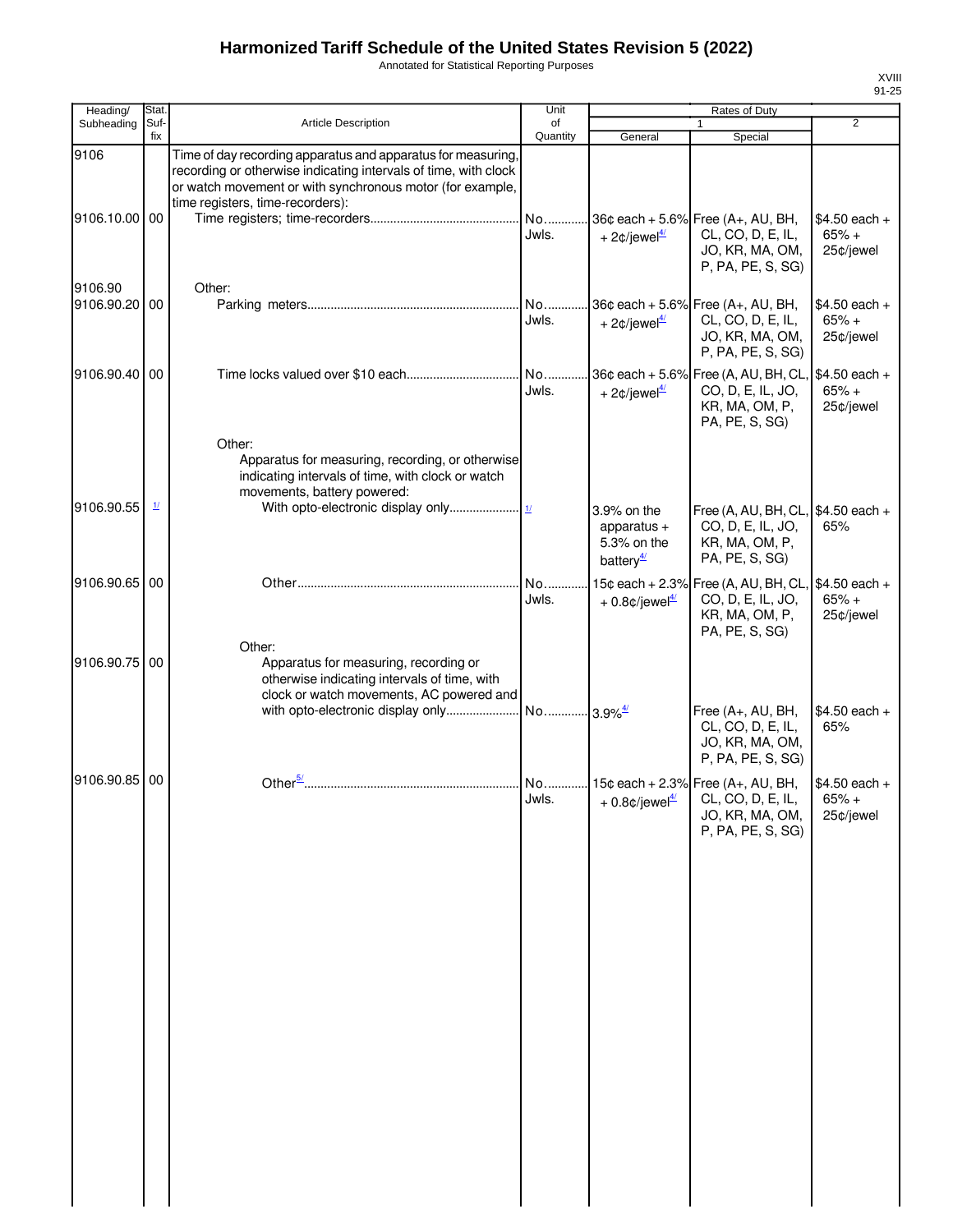Annotated for Statistical Reporting Purposes

| Heading/                 | Stat.                    |                                                                                                                                                                                                                            | Unit                  |                                                                     | Rates of Duty                                                                                               |                                         |
|--------------------------|--------------------------|----------------------------------------------------------------------------------------------------------------------------------------------------------------------------------------------------------------------------|-----------------------|---------------------------------------------------------------------|-------------------------------------------------------------------------------------------------------------|-----------------------------------------|
| Subheading               | Suf-<br>fix              | <b>Article Description</b>                                                                                                                                                                                                 | of<br>Quantity        | General                                                             | 1<br>Special                                                                                                | 2                                       |
| 9107.00                  |                          | Time switches with clock or watch movement or with                                                                                                                                                                         |                       |                                                                     |                                                                                                             |                                         |
| 9107.00.40               |                          | synchronous motor:                                                                                                                                                                                                         |                       | 2.5 $\phi$ /jewel $\frac{4}{2}$                                     | 15¢ each + 4% + Free (A, AU, BH, CL, \$1.50 each +<br>CO, D, E, IL, JO,<br>KR, MA, OM, P,<br>PA, PE, S, SG) | $65% +$<br>25¢/jewel                    |
|                          | 40                       | Time switches that operate on a fixed-time cycle, of a<br>type used in household type refrigerators and<br>combined refrigerator-freezers, to alternately control<br>the operations of the compressor and the defrost unit | No.<br>Jwls.          |                                                                     |                                                                                                             |                                         |
|                          | 80                       |                                                                                                                                                                                                                            | No.<br>Jwls.          |                                                                     |                                                                                                             |                                         |
| 9107.00.80 00            |                          |                                                                                                                                                                                                                            | No<br>Jwls.           | + 2.5 $\text{\textdegree}$ /jewel $\frac{4}{2}$                     | 45¢ each + 6.4% Free (A+, AU, BH,<br>CL, CO, D, E, IL,<br>JO, KR, MA, OM,<br>P, PA, PE, S, SG)              | $$4.50$ each +<br>$65% +$<br>25¢/jewel  |
| 9108                     |                          | Watch movements, complete and assembled:<br>Electrically operated:                                                                                                                                                         |                       |                                                                     |                                                                                                             |                                         |
| 9108.11                  |                          | With mechanical display only or with a device to which<br>a mechanical display can be incorporated:                                                                                                                        |                       |                                                                     |                                                                                                             |                                         |
| 9108.11.40               | $\mathbf{\underline{1}}$ |                                                                                                                                                                                                                            |                       | on the battery $\frac{2l}{2}$                                       | 36¢ each + 5.3% Free (AU, BH, CL,<br>CO, D, E, IL, JO,<br>KR, MA, OM, P,<br>PA, PE, R, S, SG)               | $$1.50$ each +<br>35% on the<br>battery |
| 9108.11.80               | $\frac{1}{2}$            |                                                                                                                                                                                                                            | 1/                    | on the battery <sup>21</sup>                                        | 72¢ each + 5.3% Free (AU, BH, CL,<br>CO, D, E, IL, JO,<br>KR, MA, OM, P,<br>PA, PE, R, S, SG)               | $$2.50$ each +<br>35% on the<br>battery |
| 9108.12.00               | $\frac{1}{2}$            |                                                                                                                                                                                                                            |                       | 3.1% on the<br>movement $+$<br>4.2% on the<br>battery <sup>3/</sup> | Free (AU, BH, CL,<br>CO, D, E, IL, JO,<br>KR, MA, OM, P,<br>PA, PE, R, S, SG)                               | 35%                                     |
| 9108.19<br>9108.19.40    | $\frac{1}{2}$            | Other:                                                                                                                                                                                                                     |                       | on the battery <sup>21</sup>                                        | 28¢ each + 4.2% Free (AU, BH, CL,<br>CO, D, E, IL, JO,<br>KR, MA, OM, P,<br>PA, PE, R, S, SG)               | $$1.50$ each +<br>35% on the<br>battery |
| 9108.19.80               | $\frac{1}{2}$            |                                                                                                                                                                                                                            |                       | on the battery <sup>21</sup>                                        | 53¢ each + 3.9% Free (AU, BH, CL,<br>CO, D, E, IL, JO,<br>KR, MA, OM, P,<br>PA, PE, R, S, SG)               | $$2.50$ each +<br>35% on the<br>battery |
| 9108.20<br>9108.20.40 00 |                          | With automatic winding:                                                                                                                                                                                                    | No                    | $\cdot$ Free <sup>2/</sup>                                          |                                                                                                             | \$10.75 each                            |
| 9108.20.80 00            |                          |                                                                                                                                                                                                                            | No Free <sup>2/</sup> |                                                                     |                                                                                                             | \$5.00 each                             |
|                          |                          |                                                                                                                                                                                                                            |                       |                                                                     |                                                                                                             |                                         |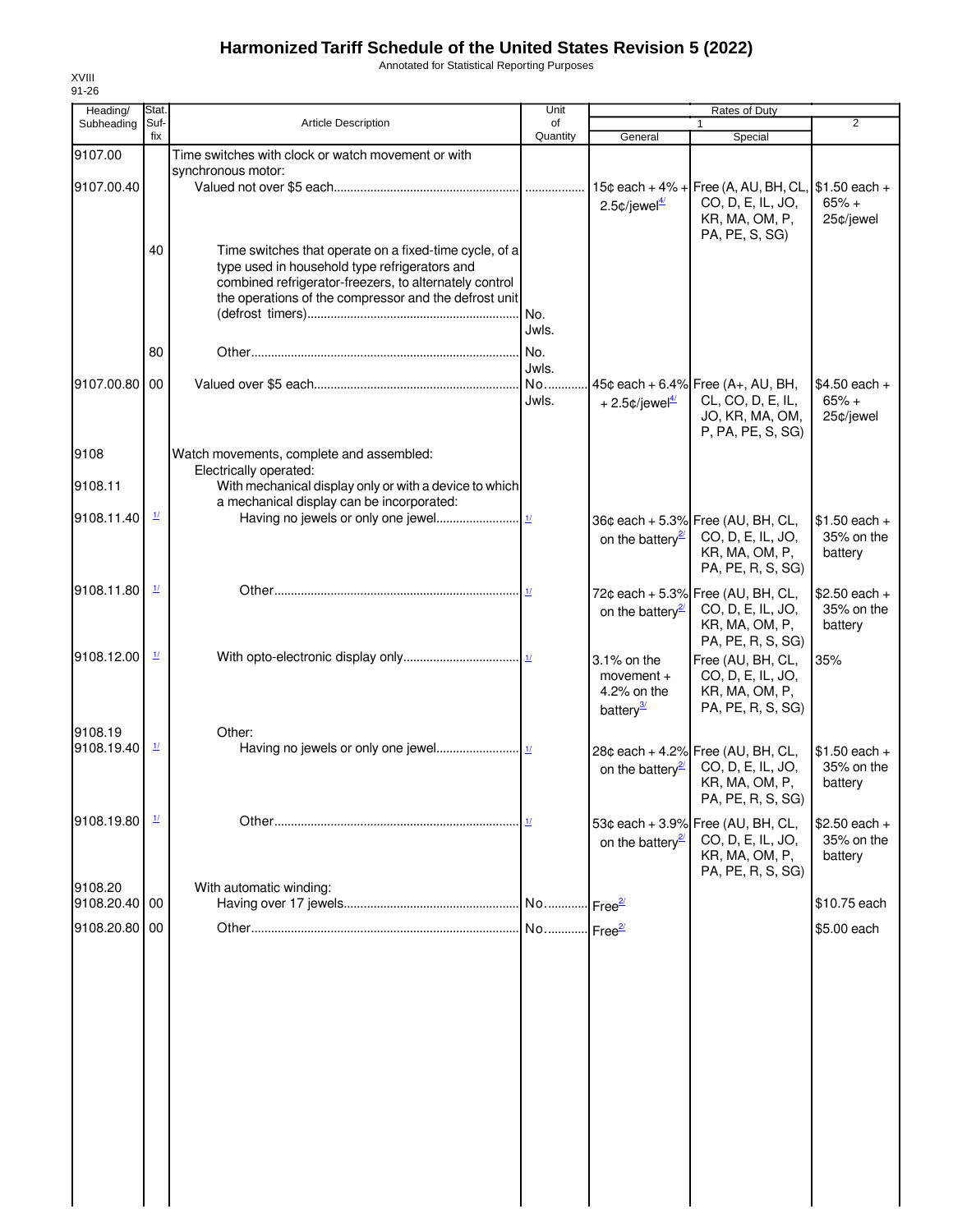Annotated for Statistical Reporting Purposes

| Heading/      | Stat.       |                                                        | Unit                      |                            | Rates of Duty                          |                |
|---------------|-------------|--------------------------------------------------------|---------------------------|----------------------------|----------------------------------------|----------------|
| Subheading    | Suf-<br>fix | <b>Article Description</b>                             | of<br>Quantity            | General                    | 1<br>Special                           | $\overline{2}$ |
| 9108 (con.)   |             | Watch movements, complete and assembled: (con.)        |                           |                            |                                        |                |
| 9108.90       |             | Other:                                                 |                           |                            |                                        |                |
|               |             | Having no jewels or only one jewel:                    |                           |                            |                                        |                |
| 9108.90.10 00 |             |                                                        |                           |                            | Free (AU, BH, CL,<br>CO, D, E, IL, JO, | \$1.50 each    |
|               |             |                                                        |                           |                            | KR, MA, OM, P,                         |                |
|               |             |                                                        |                           |                            | PA, PE, R, S, SG)                      |                |
| 9108.90.20 00 |             |                                                        |                           |                            | Free (AU, BH, CL,                      | \$1.50 each    |
|               |             |                                                        |                           |                            | CO, D, E, IL, JO,                      |                |
|               |             |                                                        |                           |                            | KR, MA, OM, P,<br>PA, PE, R, S, SG)    |                |
|               |             | Having over one jewel but not over 7 jewels:           |                           |                            |                                        |                |
| 9108.90.30 00 |             |                                                        | No 57¢ each <sup>27</sup> |                            | Free (AU, BH, CL,                      | \$2.50 each    |
|               |             |                                                        |                           |                            | CO, D, E, IL, JO,                      |                |
|               |             |                                                        |                           |                            | KR, MA, OM, P,                         |                |
|               |             |                                                        |                           |                            | PA, PE, R, S, SG)                      |                |
| 9108.90.40 00 |             |                                                        |                           |                            | Free (AU, BH, CL,<br>CO, D, E, IL, JO, | \$1.50 each    |
|               |             |                                                        |                           |                            | KR, MA, OM, P,                         |                |
|               |             |                                                        |                           |                            | PA, PE, R, S, SG)                      |                |
|               |             | Having over 7 jewels but not over 17 jewels:           |                           |                            |                                        |                |
|               |             | Measuring 33.8 mm or less<br>Valued not over \$15 each |                           |                            |                                        |                |
| 9108.90.50 00 |             |                                                        |                           |                            | Free (AU, BH, CL,                      | \$4 each       |
|               |             |                                                        |                           |                            | CO, D, E, IL, JO,                      |                |
|               |             |                                                        |                           |                            | KR, MA, OM, P,                         |                |
|               |             |                                                        |                           |                            | PA, PE, R, S, SG)                      |                |
| 9108.90.60 00 |             |                                                        |                           |                            | Free (AU, BH, CL,                      | \$4 each       |
|               |             |                                                        |                           |                            | CO, D, E, IL, JO,<br>KR, MA, OM, P,    |                |
|               |             |                                                        |                           |                            | PA, PE, R, S, SG)                      |                |
| 9108.90.70 00 |             |                                                        |                           |                            | Free (AU, BH, CL,                      | \$4 each       |
|               |             |                                                        |                           |                            | CO, D, E, IL, JO,                      |                |
|               |             |                                                        |                           |                            | KR, MA, OM, P,<br>PA, PE, R, S, SG)    |                |
|               |             | Other:                                                 |                           |                            |                                        |                |
| 9108.90.80 00 |             |                                                        |                           |                            | Free (AU, BH, CL,                      | \$4 each       |
|               |             |                                                        |                           |                            | CO, D, E, IL, JO,                      |                |
|               |             |                                                        |                           |                            | KR, MA, OM, P,<br>PA, PE, R, S, SG)    |                |
| 9108.90.85 00 |             |                                                        |                           |                            |                                        | \$4 each       |
|               |             | Having over 17 jewels:                                 |                           |                            |                                        |                |
| 9108.90.90 00 |             |                                                        |                           |                            | Free (AU, BH, CL,                      | \$10.75 each   |
|               |             |                                                        |                           |                            | CO, D, E, IL, JO,                      |                |
|               |             |                                                        |                           |                            | KR, MA, OM, P,<br>PA, PE, R, S, SG)    |                |
|               |             |                                                        |                           |                            |                                        |                |
| 9108.90.95 00 |             |                                                        | No                        | $$1.72$ each <sup>27</sup> | Free (AU, BH, CL,<br>CO, D, E, IL, JO, | \$10.75 each   |
|               |             |                                                        |                           |                            | KR, MA, OM, P,                         |                |
|               |             |                                                        |                           |                            | PA, PE, R, S, SG)                      |                |
|               |             |                                                        |                           |                            |                                        |                |
|               |             |                                                        |                           |                            |                                        |                |
|               |             |                                                        |                           |                            |                                        |                |
|               |             |                                                        |                           |                            |                                        |                |
|               |             |                                                        |                           |                            |                                        |                |
|               |             |                                                        |                           |                            |                                        |                |
|               |             |                                                        |                           |                            |                                        |                |
|               |             |                                                        |                           |                            |                                        |                |
|               |             |                                                        |                           |                            |                                        |                |
|               |             |                                                        |                           |                            |                                        |                |
|               |             |                                                        |                           |                            |                                        |                |
|               |             |                                                        |                           |                            |                                        |                |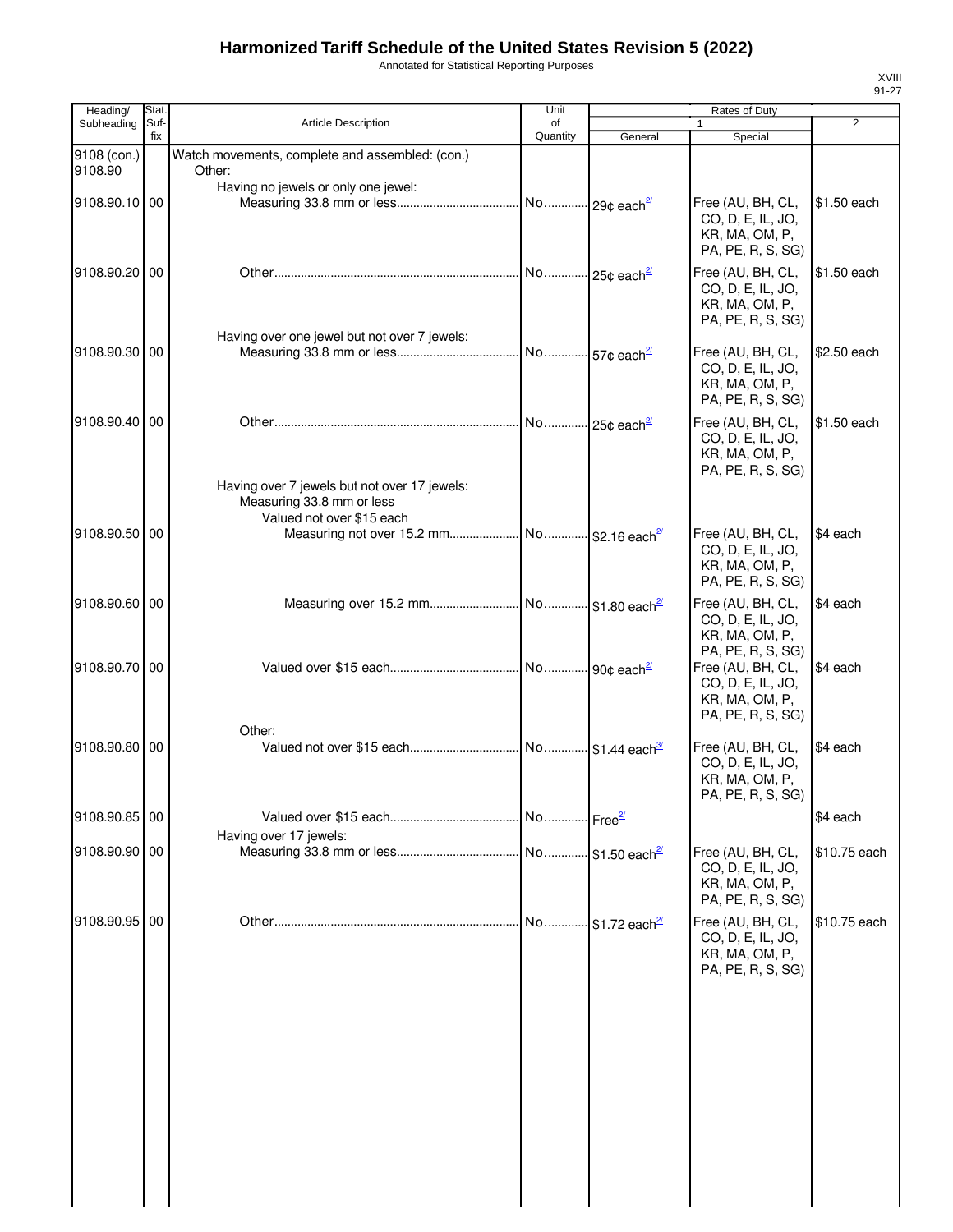Annotated for Statistical Reporting Purposes

| Heading/        | Stat.                    |                                                                                        | Unit                               |                                                                     | <b>Rates of Duty</b>                                                                                                        |                                                                       |
|-----------------|--------------------------|----------------------------------------------------------------------------------------|------------------------------------|---------------------------------------------------------------------|-----------------------------------------------------------------------------------------------------------------------------|-----------------------------------------------------------------------|
| Subheading      | Suf-<br>fix              | <b>Article Description</b>                                                             | of<br>Quantity                     | General                                                             | $\mathbf{1}$<br>Special                                                                                                     | 2                                                                     |
| 9109<br>9109.10 |                          | Clock movements, complete and assembled:<br>Electrically operated:<br>Of alarm clocks: |                                    |                                                                     |                                                                                                                             |                                                                       |
| 9109.10.10      | $\frac{1}{2}$            |                                                                                        |                                    | 3.9% on the<br>movement $+$<br>5.3% on the<br>battery <sup>3/</sup> | Free (A+, AU, BH,<br>CL, CO, D, E, IL,<br>JO, KR, MA, OM,<br>P, PA, PE, S, SG)                                              | 35%                                                                   |
| 9109.10.20      | $\frac{1}{2}$            | Other:<br>Measuring not over 50 mm in width or                                         | $\underline{\mathbf{1}\mathbf{1}}$ | on the battery $\frac{2}{3}$                                        | 30¢ each + 5.3% Free (A+, AU, BH,<br>CL, CO, D, E, IL,<br>JO, KR, MA, OM,<br>P, PA, PE, S, SG)                              | 75 $¢$ each $+$<br>35% on the<br>battery                              |
| 9109.10.30      | $\frac{1}{2}$            | Other:                                                                                 |                                    | on the<br>movement $+$<br>$2.6\%$ on the<br>battery <sup>3/</sup>   | 7.5¢ each + 3.2% Free $(A_{+}, AU, BH,$<br>CL, CO, D, E, IL,<br>JO, KR, MA, OM,<br>P, PA, PE, S, SG)                        | $$1.50$ each +<br>65% on the<br>$momentum +$<br>35% on the<br>battery |
| 9109.10.40      | $\mathbf{\underline{1}}$ | Other:                                                                                 |                                    | on the<br>$moverent +$<br>2.6% on the<br>battery <sup>2</sup>       | 22¢ each + 3.2% Free (A+, AU, BH,<br>CL, CO, D, E, IL,<br>JO, KR, MA, OM,<br>P, PA, PE, S, SG)                              | $$4.50$ each +<br>65% on the<br>$momentum +$<br>35% on the<br>battery |
| 9109.10.50      | $\mathbf{\underline{1}}$ | Other:                                                                                 |                                    | 3.9% on the<br>movement $+$<br>5.3% on the<br>battery <sup>2</sup>  | Free (A+, AU, BH, C, 35%<br>CL, CO, D, E, IL,<br>JO, KR, MA, OM,<br>P, PA, PE, S, SG) $\frac{67}{2}$                        |                                                                       |
| 9109.10.60      | $\frac{1}{2}$            | Measuring not over 50 mm in width or                                                   | $\frac{1}{2}$                      | on the battery $\frac{3}{2}$                                        | 20¢ each + 3.5% Free (A+, AU, BH, C, 75¢ each +<br>CL, CO, D, E, IL,<br>JO, KR, MA, OM,<br>P, PA, PE, S, SG) $\frac{67}{2}$ | 35% on the<br>battery                                                 |
| 9109.10.70      | $\mathbf{\underline{1}}$ | Other:                                                                                 |                                    | on the<br>movement +<br>4.2% on the<br>battery <sup>3/</sup>        | 12¢ each + 5.1% Free $(A_{+}, AU, BH,$<br>CL, CO, D, E, IL,<br>JO, KR, MA, OM,<br>P, PA, PE, S, SG) $\frac{67}{2}$          | $$1.50$ each +<br>65% on the<br>movement +<br>35% on the<br>battery   |
| 9109.10.80      | $\mathcal{U}$            |                                                                                        |                                    | on the<br>$momentum +$<br>3.5% on the<br>battery $\frac{7}{2}$      | 30¢ each + 4.3% Free (A+, AU, BH,<br>CL, CO, D, E, IL,<br>JO, KR, MA, OM,<br>P, PA, PE, S, SG) $\frac{67}{2}$               | $$4.50$ each +<br>65% on the<br>movement $+$<br>35% on the<br>battery |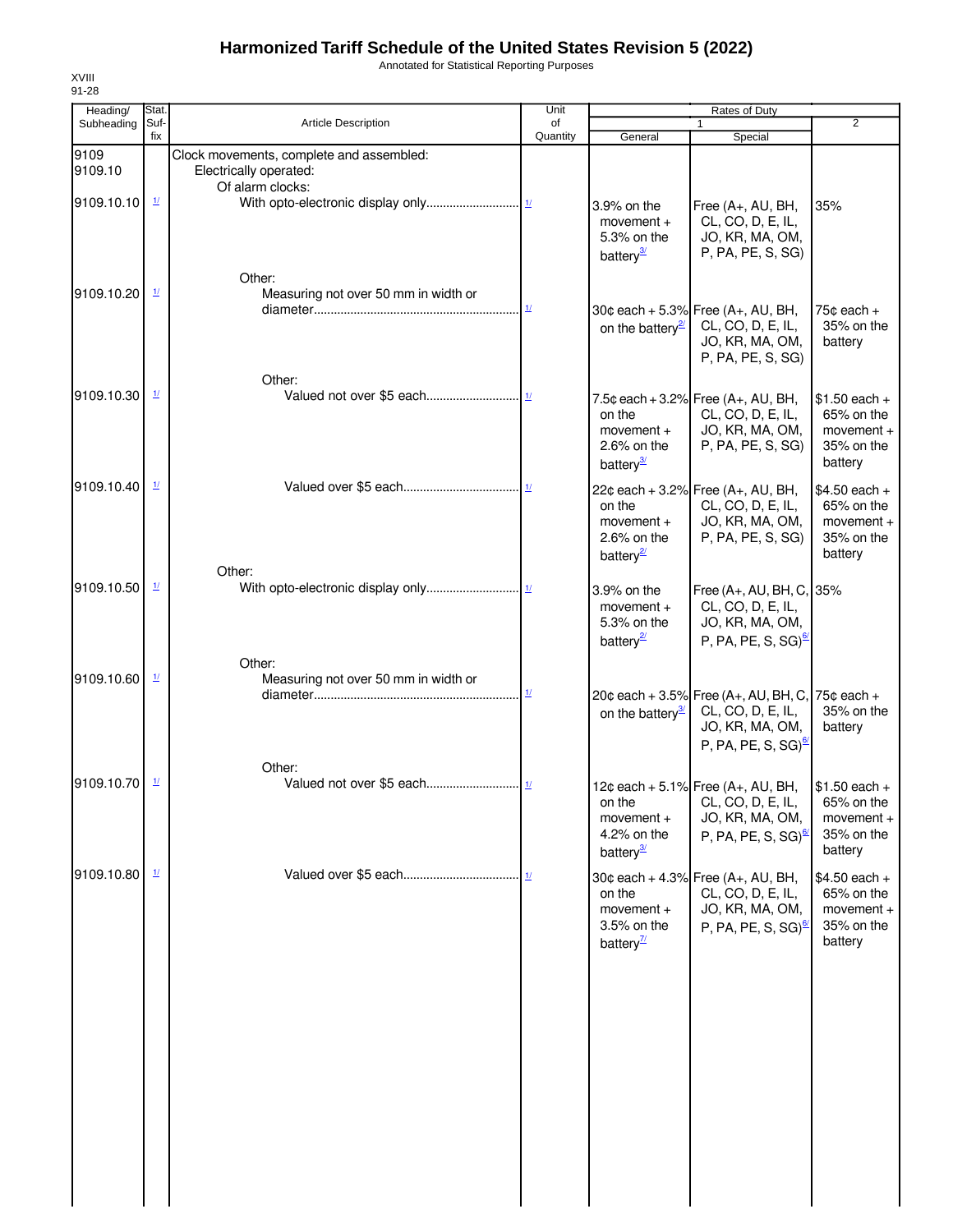Annotated for Statistical Reporting Purposes

| Heading/      | Stat. |                                                                         | Unit     |                       | Rates of Duty                       |                |
|---------------|-------|-------------------------------------------------------------------------|----------|-----------------------|-------------------------------------|----------------|
| Subheading    | Suf-  | Article Description                                                     | of       |                       | $\mathbf{1}$                        | $\overline{2}$ |
|               | fix   |                                                                         | Quantity | General               | Special                             |                |
| 9109 (con.)   |       | Clock movements, complete and assembled: (con.)                         |          |                       |                                     |                |
| 9109.90       |       | Other:                                                                  |          |                       |                                     |                |
| 9109.90.20 00 |       | Measuring not over 50 mm in width or diameter No 20¢ each <sup>21</sup> |          |                       | Free (A+, AU, B, BH, 75¢ each       |                |
|               |       |                                                                         |          |                       | C, CL, CO, D, E, IL,                |                |
|               |       |                                                                         |          |                       |                                     |                |
|               |       |                                                                         |          |                       | JO, KR, MA, OM,                     |                |
|               |       |                                                                         |          |                       | P, PA, PE, S, SG)                   |                |
|               |       | Other:                                                                  |          |                       |                                     |                |
| 9109.90.40 00 |       |                                                                         |          | $.15¢$ each +         | Free (A+, AU, B, BH, $$1.50$ each + |                |
|               |       |                                                                         |          |                       |                                     |                |
|               |       |                                                                         |          | $6.4\%$ <sup>3/</sup> | CL, CO, D, E, IL,                   | 65%            |
|               |       |                                                                         |          |                       | JO, KR, MA, OM,                     |                |
|               |       |                                                                         |          |                       | P, PA, PE, S, SG)                   |                |
| 9109.90.60 00 |       |                                                                         | No       | $30¢$ each +          | Free (A+, AU, B, BH, $$4.50$ each + |                |
|               |       |                                                                         |          |                       |                                     |                |
|               |       |                                                                         |          | $4.3\%$ <sup>8/</sup> | CL, CO, D, E, IL,                   | 65%            |
|               |       |                                                                         |          |                       | JO, KR, MA, OM,                     |                |
|               |       |                                                                         |          |                       | P, PA, PE, S, SG)                   |                |
|               |       |                                                                         |          |                       |                                     |                |
|               |       |                                                                         |          |                       |                                     |                |
|               |       |                                                                         |          |                       |                                     |                |
|               |       |                                                                         |          |                       |                                     |                |
|               |       |                                                                         |          |                       |                                     |                |
|               |       |                                                                         |          |                       |                                     |                |
|               |       |                                                                         |          |                       |                                     |                |
|               |       |                                                                         |          |                       |                                     |                |
|               |       |                                                                         |          |                       |                                     |                |
|               |       |                                                                         |          |                       |                                     |                |
|               |       |                                                                         |          |                       |                                     |                |
|               |       |                                                                         |          |                       |                                     |                |
|               |       |                                                                         |          |                       |                                     |                |
|               |       |                                                                         |          |                       |                                     |                |
|               |       |                                                                         |          |                       |                                     |                |
|               |       |                                                                         |          |                       |                                     |                |
|               |       |                                                                         |          |                       |                                     |                |
|               |       |                                                                         |          |                       |                                     |                |
|               |       |                                                                         |          |                       |                                     |                |
|               |       |                                                                         |          |                       |                                     |                |
|               |       |                                                                         |          |                       |                                     |                |
|               |       |                                                                         |          |                       |                                     |                |
|               |       |                                                                         |          |                       |                                     |                |
|               |       |                                                                         |          |                       |                                     |                |
|               |       |                                                                         |          |                       |                                     |                |
|               |       |                                                                         |          |                       |                                     |                |
|               |       |                                                                         |          |                       |                                     |                |
|               |       |                                                                         |          |                       |                                     |                |
|               |       |                                                                         |          |                       |                                     |                |
|               |       |                                                                         |          |                       |                                     |                |
|               |       |                                                                         |          |                       |                                     |                |
|               |       |                                                                         |          |                       |                                     |                |
|               |       |                                                                         |          |                       |                                     |                |
|               |       |                                                                         |          |                       |                                     |                |
|               |       |                                                                         |          |                       |                                     |                |
|               |       |                                                                         |          |                       |                                     |                |
|               |       |                                                                         |          |                       |                                     |                |
|               |       |                                                                         |          |                       |                                     |                |
|               |       |                                                                         |          |                       |                                     |                |
|               |       |                                                                         |          |                       |                                     |                |
|               |       |                                                                         |          |                       |                                     |                |
|               |       |                                                                         |          |                       |                                     |                |
|               |       |                                                                         |          |                       |                                     |                |
|               |       |                                                                         |          |                       |                                     |                |
|               |       |                                                                         |          |                       |                                     |                |
|               |       |                                                                         |          |                       |                                     |                |
|               |       |                                                                         |          |                       |                                     |                |
|               |       |                                                                         |          |                       |                                     |                |
|               |       |                                                                         |          |                       |                                     |                |
|               |       |                                                                         |          |                       |                                     |                |
|               |       |                                                                         |          |                       |                                     |                |
|               |       |                                                                         |          |                       |                                     |                |
|               |       |                                                                         |          |                       |                                     |                |
|               |       |                                                                         |          |                       |                                     |                |
|               |       |                                                                         |          |                       |                                     |                |
|               |       |                                                                         |          |                       |                                     |                |
|               |       |                                                                         |          |                       |                                     |                |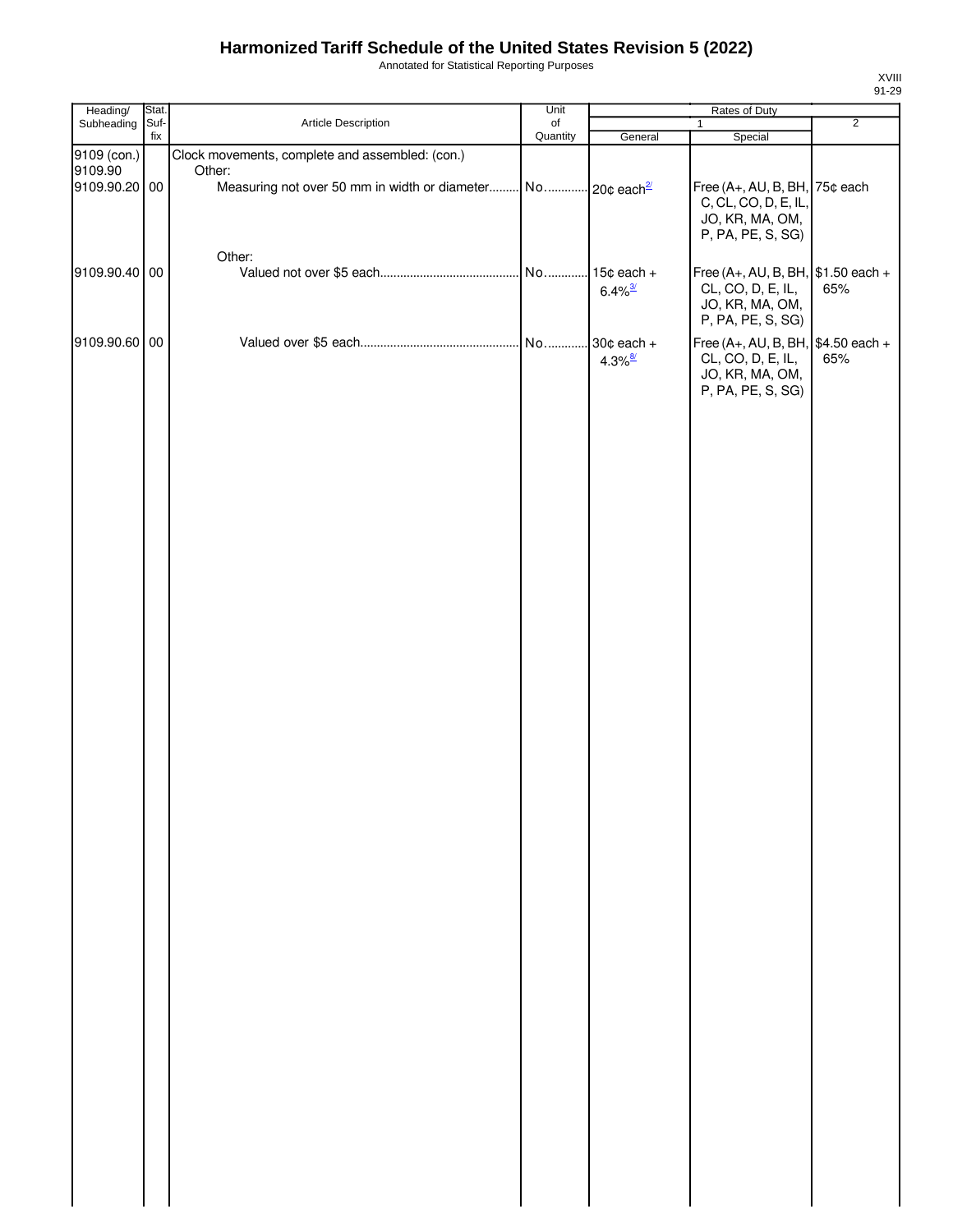Annotated for Statistical Reporting Purposes

| Heading/                 | Stat.       |                                                                                                                                                                                                                                       | Unit                    |                                                                                                                                                                                                                | Rates of Duty                                                                                |                                                                                                                                                                                                                   |
|--------------------------|-------------|---------------------------------------------------------------------------------------------------------------------------------------------------------------------------------------------------------------------------------------|-------------------------|----------------------------------------------------------------------------------------------------------------------------------------------------------------------------------------------------------------|----------------------------------------------------------------------------------------------|-------------------------------------------------------------------------------------------------------------------------------------------------------------------------------------------------------------------|
| Subheading               | Suf-<br>fix | <b>Article Description</b>                                                                                                                                                                                                            | of<br>Quantity          | General                                                                                                                                                                                                        | $\mathbf{1}$<br>Special                                                                      | $\overline{2}$                                                                                                                                                                                                    |
| 9110<br>9110.11.00 00    |             | Complete watch or clock movements, unassembled or partly<br>assembled (movement sets); incomplete watch or clock<br>movements, assembled; rough watch or clock movements:<br>Of watches:<br>Complete movements, unassembled or partly |                         | The rate<br>applicable to<br>the complete,<br>assembled<br>movement <sup>9/</sup>                                                                                                                              | Free (AU, BH, CL,<br>CO, D, E, IL, JO,<br>KR, MA, OM, P,<br>PA, PE, R, S, SG)                | The rate<br>applicable to<br>the complete,<br>assembled                                                                                                                                                           |
| 9110.12.00 00            |             |                                                                                                                                                                                                                                       |                         | $9%^{2/2}$                                                                                                                                                                                                     | Free (AU, BH, CL,<br>CO, D, E, IL, JO,<br>KR, MA, OM, P,<br>PA, PE, R, S, SG)                | 45%                                                                                                                                                                                                               |
| 9110.19.00 00            |             |                                                                                                                                                                                                                                       |                         |                                                                                                                                                                                                                | Free (AU, BH, CL,<br>CO, D, E, IL, JO,<br>KR, MA, OM, P,<br>PA, PE, R, S, SG)                | 45%                                                                                                                                                                                                               |
| 9110.90<br>9110.90.20 00 |             | Other:<br>Complete movements, unassembled or partly                                                                                                                                                                                   |                         | The rate<br>applicable to<br>the complete,<br>assembled<br>movement <sup>9/</sup>                                                                                                                              | Free $(A+, AU, B, BH,$ The rate<br>CL, CO, D, E, IL,<br>JO, KR, MA, OM,<br>P, PA, PE, S, SG) | applicable to<br>the complete,<br>assembled<br>movement                                                                                                                                                           |
| 9110.90.40 00            |             | Other:<br>Consisting of two or more pieces or parts fastened                                                                                                                                                                          | No 4.3% +               | $1.7$ ¢/jewel +<br>0.2¢ for each<br>other piece or<br>part, but if<br>consisting in<br>part of a plate<br>or a set of<br>plates the total<br>duty shall not<br>exceed the duty<br>for the complete<br>movement | Free (A+, AU, B, BH, $65\%$ +<br>CL, CO, D, E, IL,<br>JO, KR, MA, OM,<br>P, PA, PE, S, SG)   | $25¢$ /jewel +<br>3¢ for each<br>other piece or<br>part, but if<br>consisting in<br>part of a<br>plate or a set<br>of plates the<br>total duty<br>shall not<br>exceed the<br>duty for the<br>complete<br>movement |
| 9110.90.60 00            |             |                                                                                                                                                                                                                                       | No 4.2% <sup>2/21</sup> |                                                                                                                                                                                                                | Free $(A+, AU, B, BH, 65%$<br>CL, CO, D, E, IL,<br>JO, KR, MA, OM,<br>P, PA, PE, S, SG)      |                                                                                                                                                                                                                   |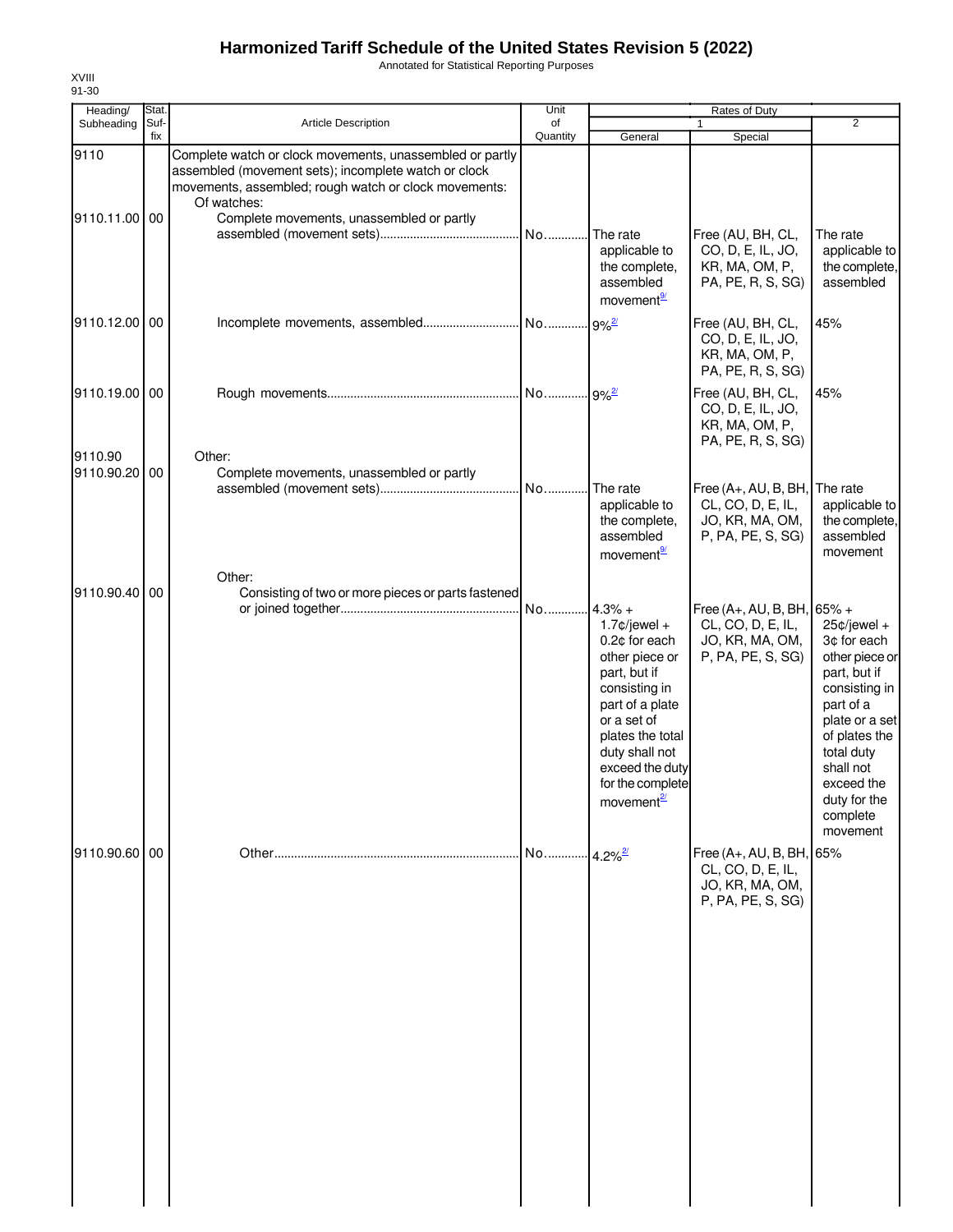Annotated for Statistical Reporting Purposes

| Heading/                 | Stat.       |                                                                                                          | Unit                  |                                                  | Rates of Duty                                                                         |                               |
|--------------------------|-------------|----------------------------------------------------------------------------------------------------------|-----------------------|--------------------------------------------------|---------------------------------------------------------------------------------------|-------------------------------|
| Subheading               | Suf-<br>fix | <b>Article Description</b>                                                                               | of<br>Quantity        | General                                          | 1<br>Special                                                                          | $\overline{2}$                |
| 9111<br>9111.10.00 00    |             | Watch cases and parts thereof:<br>Cases of precious metal or of metal clad with precious                 | No                    | $12¢$ each +<br>$4.8\%$ <sup>2/</sup>            | Free (A+, AU, BH,<br>CL, CO, D, E, IL,<br>JO, KR, MA, OM,<br>P, PA, PE, R, S,<br>SG)  | $75¢$ each $+$<br>45%         |
| 9111.20<br>9111.20.20 00 |             | Cases of base metal, whether or not gold- or silver-plated:                                              |                       |                                                  | CL, CO, D, E, IL,<br>JO, KR, MA, OM,<br>P, PA, PE, R, S,<br>SG)                       | $40¢$ each $+$<br>45%         |
| 9111.20.40 00            |             |                                                                                                          |                       | $3.6c$ each +<br>$7.6\%$ <sup>2/</sup>           | Free (A+, AU, BH,<br>CL, CO, D, E, IL,<br>JO, KR, MA, OM,<br>P, PA, PE, R, S,<br>SG)  | $20¢$ each $+$<br>45%         |
| 9111.80.00 00            |             |                                                                                                          | No                    | $3.6¢$ each +<br>$7.6\%$ <sup>2/</sup>           | Free (A+, AU, BH,<br>CL, CO, D, E, IL,<br>JO, KR, MA, OM,<br>P, PA, PE, R, S,<br>SG)  | $20¢$ each $+$<br>45%         |
| 9111.90<br>9111.90.40    | 00          | Parts:<br>Of precious metal or of metal clad with precious                                               | No 6.4% <sup>2/</sup> |                                                  | Free (A+, AU, BH,<br>CL, CO, D, E, IL,<br>JO, KR, MA, OM,<br>P, PA, PE, R, S,<br>SG)  | $75¢$ each $+$<br>45%         |
| 9111.90.50 00            |             | Other:                                                                                                   |                       | 1.6 $\texttt{c}$ each +<br>$6.8\%$ <sup>2/</sup> | Free (A+, AU, BH,<br>CL, CO, D, E, IL,<br>JO, KR, MA, OM,<br>P, PA, PE, R, S,<br>SG)  | 10 $\texttt{c}$ each +<br>45% |
| 9111.90.70 00            |             |                                                                                                          | No                    | $6.4\%$ <sup>2/</sup>                            | Free (A+, AU, BH,<br>CL, CO, D, E, IL,<br>JO, KR, MA, OM,<br>P, PA, PE, R, S,<br>SG)  | 45%                           |
| 9112<br>9112.20          |             | Clock cases and cases of a similar type for other goods of this<br>chapter, and parts thereof:<br>Cases: |                       |                                                  |                                                                                       |                               |
| 9112.20.40 00            |             |                                                                                                          |                       | 3.5% <sup>2/</sup>                               | Free (A+, AU, B, BH, 45%<br>CL, CO, D, E, IL,<br>JO, KR, MA, OM,<br>P, PA, PE, S, SG) |                               |
| 9112.20.80 00            |             |                                                                                                          |                       |                                                  | Free (A, AU, B, BH, 45%<br>CL, CO, D, E, IL,<br>JO, KR, MA, OM,<br>P, PA, PE, S, SG)  |                               |
| 9112.90.00 00            |             |                                                                                                          |                       |                                                  | Free (A, AU, B, BH, 45%<br>CL, CO, D, E, IL,<br>JO, KR, MA, OM,<br>P, PA, PE, S, SG)  |                               |
|                          |             |                                                                                                          |                       |                                                  |                                                                                       |                               |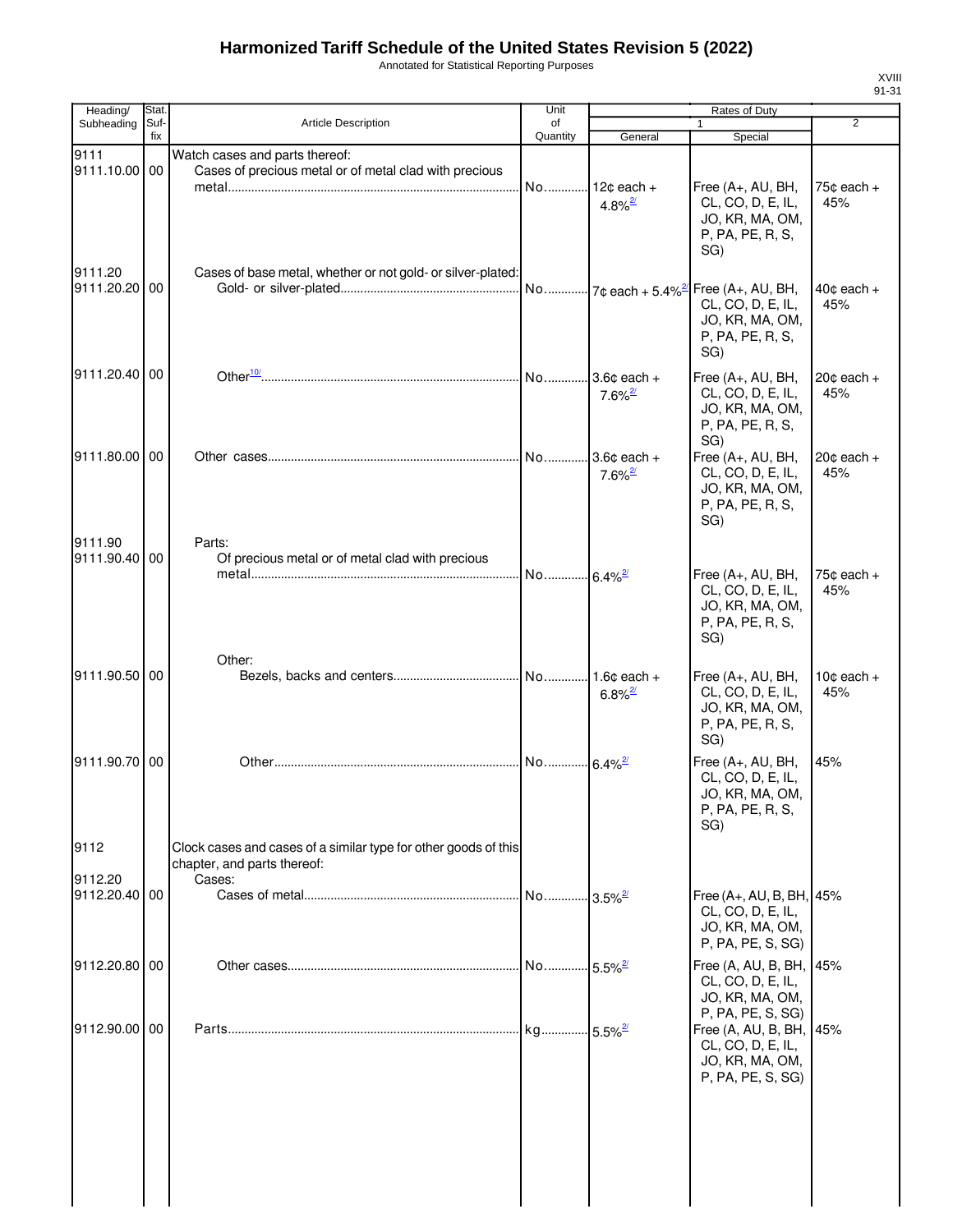Annotated for Statistical Reporting Purposes

| Heading/                 | Stat.       |                                                                                       | Unit                   |         | Rates of Duty                                                                         |       |
|--------------------------|-------------|---------------------------------------------------------------------------------------|------------------------|---------|---------------------------------------------------------------------------------------|-------|
| Subheading               | Suf-<br>fix | <b>Article Description</b>                                                            | of<br>Quantity         | General | $\mathbf{1}$<br>Special                                                               | 2     |
| 9113                     |             | Watch straps, watch bands and watch bracelets, and parts                              |                        |         |                                                                                       |       |
| 9113.10.00 00            |             | thereof:<br>Of precious metal or of metal clad with precious metal                    | doz 4.5% <sup>2/</sup> |         | Free (A*, AU, BH,<br>CL, CO, D, E, IL,<br>JO, KR, MA, OM,<br>P, PA, PE, R, S,<br>SG)  | 80%   |
| 9113.20                  |             | Of base metal, whether or not gold- or silver-plated:<br>Straps, bands and bracelets: |                        |         |                                                                                       |       |
| 9113.20.20 00            |             |                                                                                       |                        |         | Free (A, AU, BH, CL, 110%<br>CO, D, E, IL, JO,<br>KR, MA, OM, P,<br>PA, PE, R, S, SG) |       |
| 9113.20.40 00            |             |                                                                                       |                        |         | Free (AU, BH, CL,<br>CO, D, E, IL, JO,<br>KR, MA, OM, P,<br>PA, PE, R, S, SG)         | 110%  |
| 9113.20.60 00            |             | Parts:<br>Of watch bracelets, valued not over \$12 per                                |                        |         |                                                                                       |       |
|                          |             |                                                                                       |                        |         | Free (A*, AU, BH,<br>CL, CO, D, E, IL,<br>JO, KR, MA, OM,<br>P, PA, PE, R, S,<br>SG)  | 110%  |
| 9113.20.90 00            |             |                                                                                       |                        |         | Free (A, AU, BH, CL, 110%<br>CO, D, E, IL, JO,<br>KR, MA, OM, P,<br>PA, PE, R, S, SG) |       |
| 9113.90<br>9113.90.40 00 |             | Other:                                                                                |                        |         | Free (A+, AU, BH,<br>CL, CO, E, IL, JO,<br>KR, MA, OM, P,<br>PA, PE, R, S, SG)        | 78.5% |
| 9113.90.80 00            |             |                                                                                       |                        |         | Free (A, AU, BH, CL, 35%<br>CO, D, E, IL, JO,<br>KR, MA, OM, P,<br>PA, PE, R, S, SG)  |       |
|                          |             |                                                                                       |                        |         |                                                                                       |       |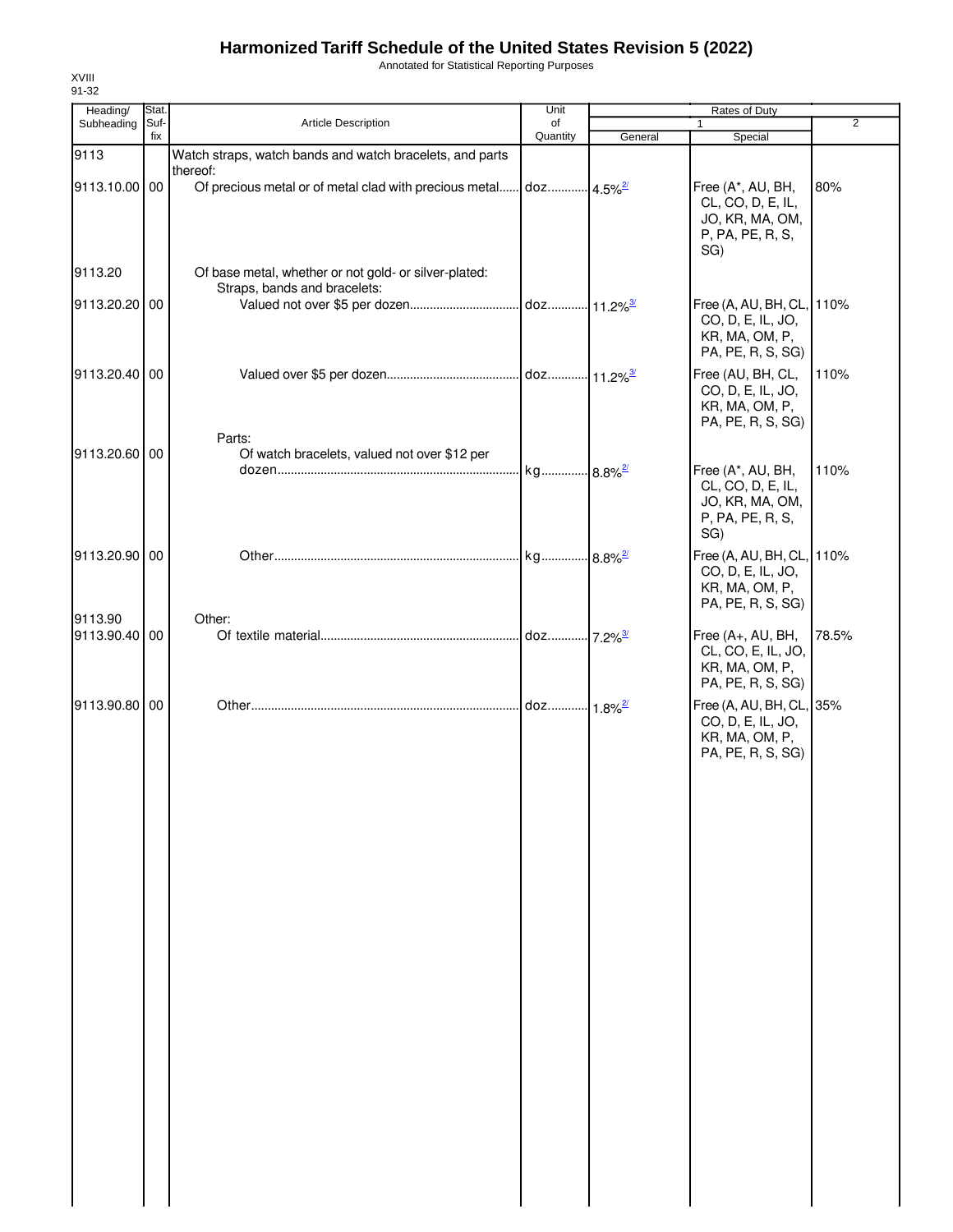| Annotated for Statistical Reporting Purposes |  |  |
|----------------------------------------------|--|--|
|----------------------------------------------|--|--|

| Heading/                 | Stat.       |                                                                        | Unit                  |                       | Rates of Duty                                                                                            |                |
|--------------------------|-------------|------------------------------------------------------------------------|-----------------------|-----------------------|----------------------------------------------------------------------------------------------------------|----------------|
| Subheading               | Suf-<br>fix | Article Description                                                    | of<br>Quantity        | General               | $\mathbf{1}$                                                                                             | $\overline{2}$ |
| 9114<br>9114.30          |             | Other clock or watch parts:<br>Dials:                                  |                       |                       | Special                                                                                                  |                |
| 9114.30.40 00            |             |                                                                        |                       | $7.2\%$ <sup>2/</sup> | Free $(A+, AU, B, BH, 5¢$ each $+45%$<br>CL, CO, D, E, IL,<br>JO, KR, MA, OM,<br>P, PA, PE, R, S,<br>SG) |                |
| 9114.30.80 00            |             |                                                                        |                       |                       | Free (A+, AU, B, BH, 50%<br>CL, CO, D, E, IL,<br>JO, KR, MA, OM,<br>P, PA, PE, R, S,<br>SG)              |                |
| 9114.40<br>9114.40.20 00 |             | Plates and bridges:<br>Watch movement bottom or pillar plates or their |                       |                       | Free (A+, AU, BH,<br>CL, CO, D, E, IL,<br>JO, KR, MA, OM,<br>P, PA, PE, R, S,<br>SG)                     | 75¢ each       |
| 9114.40.40 00            |             | Any plate, or set of plates, suitable for assembling                   |                       |                       | Free (A+, AU, B, BH, 38¢ each<br>CL, CO, D, E, IL,<br>JO, KR, MA, OM,<br>P, PA, PE, S, SG)               |                |
| 9114.40.60 00            |             | Other:                                                                 |                       |                       | Free (A+, AU, BH,<br>CL, CO, D, E, IL,<br>JO, KR, MA, OM,<br>P, PA, PE, R, S,<br>SG)                     | 65%            |
| 9114.40.80 00            |             |                                                                        | No 4.2% <sup>2/</sup> |                       | Free (A+, AU, B, BH, 65%<br>CL, CO, D, E, IL,<br>JO, KR, MA, OM,<br>P, PA, PE, S, SG)                    |                |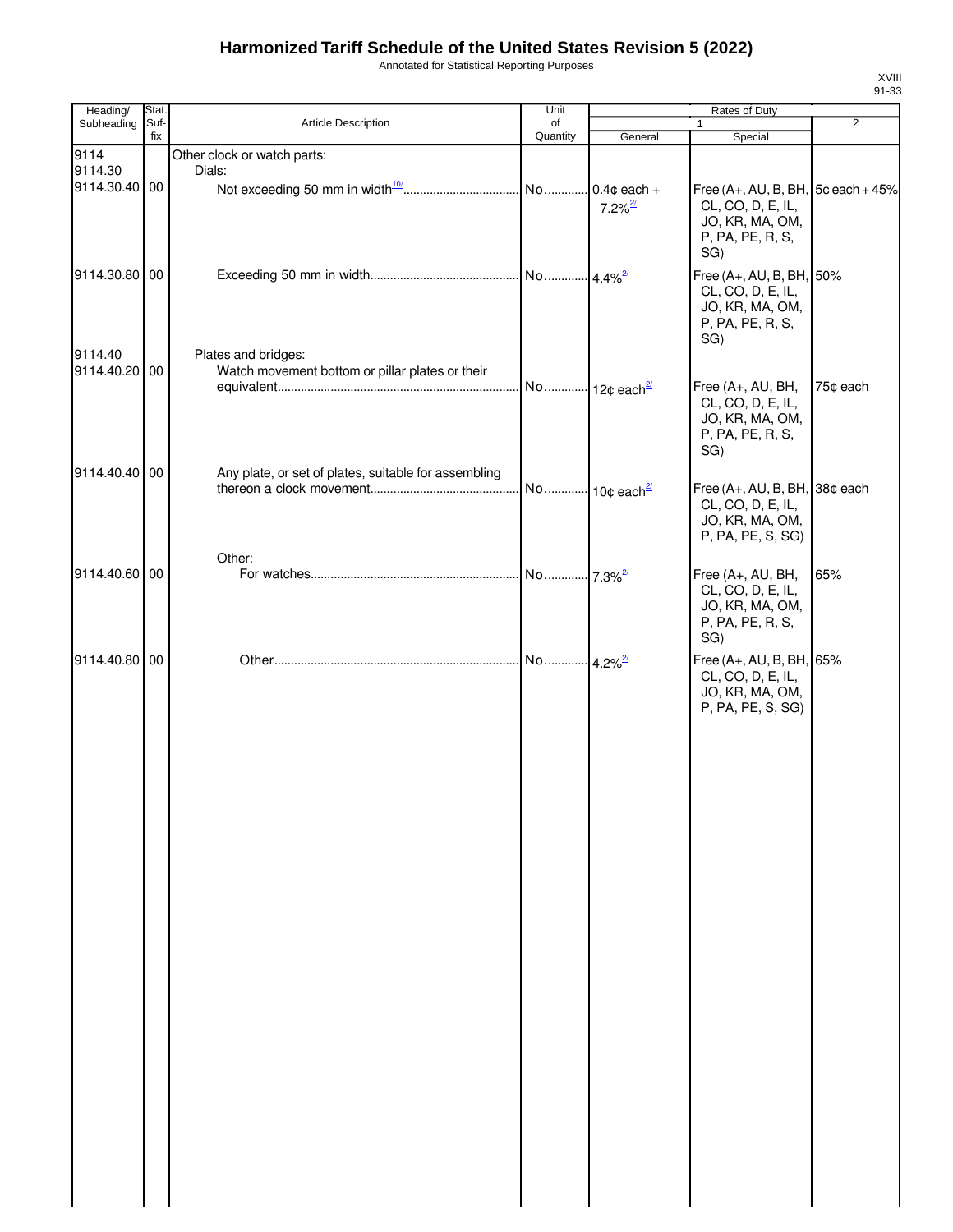Annotated for Statistical Reporting Purposes

| Heading/      | Stat.       |                                                                                                                                                    | Unit                  |                                                                                                                                                                                                               | Rates of Duty                                                                         |                                                                                                                                                                                                                   |
|---------------|-------------|----------------------------------------------------------------------------------------------------------------------------------------------------|-----------------------|---------------------------------------------------------------------------------------------------------------------------------------------------------------------------------------------------------------|---------------------------------------------------------------------------------------|-------------------------------------------------------------------------------------------------------------------------------------------------------------------------------------------------------------------|
| Subheading    | Suf-<br>fix | <b>Article Description</b>                                                                                                                         | of<br>Quantity        | General                                                                                                                                                                                                       | $\mathbf{1}$<br>Special                                                               | 2                                                                                                                                                                                                                 |
| 9114 (con.)   |             | Other clock or watch parts: (con.)                                                                                                                 |                       |                                                                                                                                                                                                               |                                                                                       |                                                                                                                                                                                                                   |
| 9114.90       |             | Other:                                                                                                                                             |                       |                                                                                                                                                                                                               |                                                                                       |                                                                                                                                                                                                                   |
| 9114.90.10 00 |             |                                                                                                                                                    |                       |                                                                                                                                                                                                               |                                                                                       | 10%                                                                                                                                                                                                               |
| 9114.90.15 00 |             | Assemblies and subassemblies for watch or clock<br>movements consisting of two or more pieces or parts<br>fastened or joined inseparably together: |                       |                                                                                                                                                                                                               | Free (A+, AU, BH,<br>CL, CO, D, E, IL,<br>JO, KR, MA, OM,<br>P, PA, PE, R, S,         | 45%                                                                                                                                                                                                               |
| 9114.90.30 00 |             |                                                                                                                                                    |                       |                                                                                                                                                                                                               | SG)                                                                                   |                                                                                                                                                                                                                   |
|               |             |                                                                                                                                                    |                       | $+0.2$ ¢ for each<br>other piece or<br>part, but if<br>consisting in<br>part of a plate<br>or a set of<br>plates the total<br>duty shall not<br>exceed the duty<br>for the complete<br>movement <sup>3/</sup> | CL, CO, D, E, IL,<br>JO, KR, MA, OM,<br>P, PA, PE, S, SG)                             | $25¢$ /jewel +<br>3¢ for each<br>other piece or<br>part, but if<br>consisting in<br>part of a<br>plate or a set<br>of plates the<br>total duty<br>shall not<br>exceed the<br>duty for the<br>complete<br>movement |
|               |             | Springs, including hairsprings:                                                                                                                    |                       |                                                                                                                                                                                                               |                                                                                       |                                                                                                                                                                                                                   |
| 9114.90.34    | 00          |                                                                                                                                                    | No 7.3% <sup>2/</sup> |                                                                                                                                                                                                               | Free (A+, AU, BH,<br>CL, CO, D, E, IL,<br>JO, KR, MA, OM,<br>P, PA, PE, R, S,<br>SG)  | 65%                                                                                                                                                                                                               |
| 9114.90.38 00 |             |                                                                                                                                                    | No 4.2% <sup>2/</sup> |                                                                                                                                                                                                               | Free (A+, AU, B, BH, 65%<br>CL, CO, D, E, IL,<br>JO, KR, MA, OM,<br>P, PA, PE, S, SG) |                                                                                                                                                                                                                   |
|               |             | Other:                                                                                                                                             |                       |                                                                                                                                                                                                               |                                                                                       |                                                                                                                                                                                                                   |
| 9114.90.40 00 |             |                                                                                                                                                    |                       |                                                                                                                                                                                                               | Free (A+, AU, BH,<br>CL, CO, D, E, IL,<br>JO, KR, MA, OM,<br>P, PA, PE, R, S,<br>SG)  | 65%                                                                                                                                                                                                               |
| 9114.90.50 00 |             |                                                                                                                                                    | kg                    | $4.2\%$ <sup>12/</sup>                                                                                                                                                                                        | Free (A+, AU, B, BH, 65%<br>CL, CO, D, E, IL,<br>JO, KR, MA, OM,<br>P, PA, PE, S, SG) |                                                                                                                                                                                                                   |